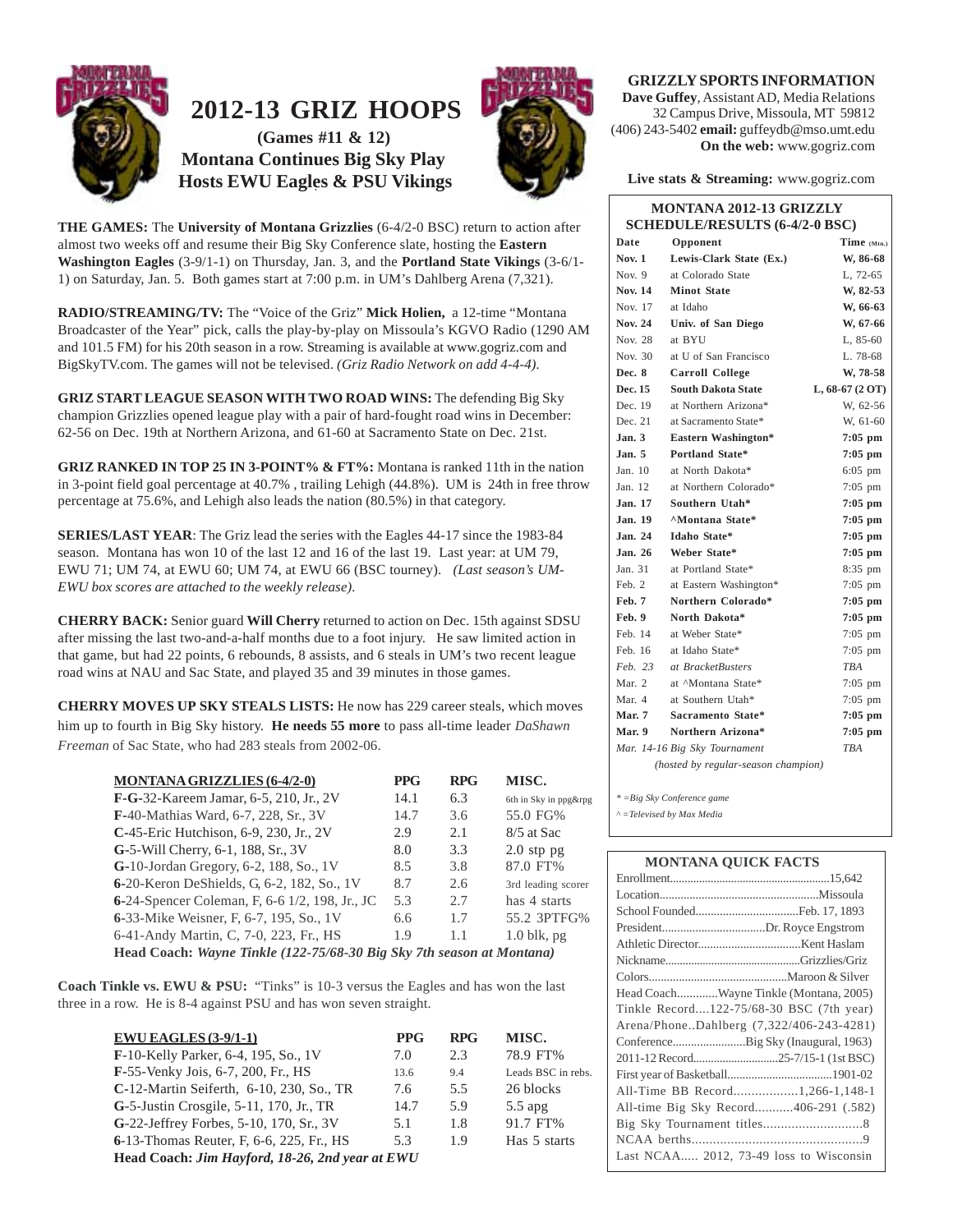### *Griz Basketball Notes -- Page 2*



| <b>Head coach Wayne Tinkle</b>                    |              |                     |
|---------------------------------------------------|--------------|---------------------|
| <b>TINKLE FOURTH IN CAREER</b><br>WINS AT MONTANA |              |                     |
| Rk. Coach                                         | W            | L                   |
| Jiggs Dahlberg<br>1.                              | 221          | 221                 |
| $\frac{2}{3}$ .<br>Mike Montgomery                | 154 76       |                     |
| <b>Blaine Taylor</b>                              | 142 65       |                     |
| I 4.<br><b>Wayne Tinkle</b>                       | 122 75       |                     |
| <b>COACH TINKLE YEAR-BY-YEAR</b>                  |              |                     |
|                                                   |              | $Sky: W-L$ (Finish) |
| 2006-07 17-15                                     | $10-6(3rd)$  |                     |
| 2007-08 14-16                                     |              | $8-8$ $(T, 4th)$    |
| 2008-09 17-12                                     |              | 11-5 $(T, 2nd)$     |
| 2009-10 22-10                                     |              | $10-6$ (T, 3rd) $$$ |
| 2010-11 21-11                                     | $12-4$ (2nd) |                     |
| 2011-12 25-7                                      |              | $15-1$ First) $$$   |
| <u>2012-13</u> 6-4                                | $2 - 0$      |                     |
| <b>TOTALS 122-75</b>                              | 68-30        |                     |
| \$=Participated in NCAA Tournament                |              |                     |

#### **COACH TINKLE RADIO SHOW**

 The Wayne Tinkle Radio Show airs live from Paradise Falls every Tuesday, from 6:00-6:30 p.m. on KGVO Radio (1290 AM), with the Voice of the Grizzlies, Mick Holien serving as the host.

#### **MONTANA HEAD COACH WAYNE TINKLE (122-75, Seventh Season at Montana)**

Wayne Tinkle is now in his seventh season as the head coach at The University of Montana in 2012-13. He has an overall record of 122-75 (.619). His 122 career victories are the fourth most in school history.

In 2011-12 he guided Montana to its second trip to the "Big Dance" in his tenure, as the 13th-seeded Grizzlies played the fourth-seeded and 14th-ranked (*Associated Press*) Wisconsin Badgers in a second round NCAA Tournament game in Albuquerque, N.M.

Tinkle's Griz teams have now won 20 or more games the past three years in a row, going 22-10, 21-11, and 25-7 last season. He is 68-30 (.694) in Big Sky games.

With its NCAA berth in 2012, Montana and Coach Tinkle have now advanced to postseason play a school-record three straight seasons. He is one of just three coaches in school history to win 20 or more games in three straight seasons.

Montana's 25 victories in the 2011-12 season are the third most in school history. He was recognized for the Grizzlies' success in 2012, as he was named the NABC Division I All-District 6 "Coach of the Year" by The National Association of Basketball Coaches (NABC). He was also tabbed the Big Sky's "Coach of the Year." He's the fifth coach ever at Montana (since 1963) to be named the Big Sky's coach of the year.

Two seasons ago Tinkle guided Montana to a 21-11 record and a berth in the College Basketball Invitational (CBI) Tournament. Three seasons ago, the Griz went 22-10, won the league's post-season tourney, and advanced to the NCAAs, losing 62-57 to New Mexico.

Coach Tinkle has now been to the NCAA tournament a total of five times – two as the head man and three times as an assistant coach at Montana. His NCAA trips were in 2009-10 and 2011-12 as the head man against New Mexico and Wisconsin, respectively. He was also a member of three other UM NCAA tournament teams: 2001-02 against Oregon with head coach Don Holst; in 2004-05 vs. Washington; and in 2005-06 season (against Nevada and Boston College) with head man Larry Krystkowiak.

Tinkle, 46, was named the 26th head men's basketball coach in the summer of 2006. He served as an assistant coach at UM for the previous five seasons, working with Krystkowiak, Pat Kennedy (2002-04), and Holst.

He was a standout forward for the Griz from 1985-89 and a three-time All-Big Sky pick his sophomore, junior and senior seasons. He is ranked fourth in UM history in career rebounds with 836 and sixth in career points with 1,500. He was Montana's *Carl Dragstedt Award* (MVP) winner in 1988 and 1989. He led the team in rebounding in 1987 (8.9 average), 1988 (8.4 average), and 1989 (8.7 avg.), and in scoring in 1988 (16.2 ppg) and 1989 (17.1 ppg).

He played in the pro ranks for 12 seasons (1990 to 2001). In his professional career he played in the CBA, as well as in Sweden, Spain, Italy and Greece. He played his final four seasons in Spain from 1995-99, where he was ranked among the league's top scorers and rebounders.

Wayne was born in Milwaukee, Wis., and is the youngest of 11 children (seven girls and four boys). He is a 1984 graduate of Ferris High School in Spokane, Wash. He received his degree in health and human performance from UM in 2005.

He is married to former Lady Griz basketball star Lisa McLeod, who was inducted into the Grizzly Sports Hall of Fame in 2011. Wayne and Lisa have three children: daughters Joslyn and Elleson, and son Tres. Joslyn is a senior starter at Stanford, while Elle plays hoops at Gonzaga.

### **2012-13 MONTANA GRIZZLY NUMERICAL ROSTER**

| PLAYER             | POS.  | HT.      | WT.  | YR. | EXP.      | <b>HOMETOWN (PREV. SCHOOL)</b>            |
|--------------------|-------|----------|------|-----|-----------|-------------------------------------------|
| 1-Morgan Young     | G     | $6-0$    | 1750 | Fr. | <b>RS</b> | Lustre, Mont. (Lusre Christian HS)        |
| 2-Kevin Henderson  | $G-F$ | $6 - 5$  | 208  | So. | 1V        | Auburn, Wash. (Auburn HS)                 |
| 5-Will Cherry      | G     | $6-1$    | 181  | Sr. | 3V        | West Oakland, Calif. (McClymonds HS)      |
| 10-Jordan Gregory  | G     | $6 - 2$  | 188  | So. | 1V        | Pueblo, Colo. (Pueblo East HS)            |
| 12-Jake Wiley      | F     | $6 - 7$  | 204  | Fr. | <b>HS</b> | Newport, Wash. (Newport HS)               |
| 15-Nick Emerson    | F     | $6 - 5$  | 206  | Fr. | <b>RS</b> | Columbia Falls, Mont. (Columbia Falls HS) |
| 20-Keron DeShields | G     | $6-2$    | 182  | So. | 1V        | Baltimore, MD (Vermont Academy)           |
| 24-Spencer Coleman | F     | $6-61/2$ | 198  | Jr. | JC        | Eugene, Ore. (Eastern Arizona College)    |
| 32-Kareem Jamar    | $G-F$ | $6 - 5$  | 210  | Jr. | 2V        | Los Angeles, Calif. (Westchester HS)      |
| 33-Mike Weisner    | F     | $6 - 7$  | 195  | So. | 1V        | Walla Walla, Wash. (Walla Walla HS)       |
| 40-Mathias Ward    | F     | $6 - 7$  | 228  | Sr. | 3V        | Gig Harbor, Wash. (Gig Harbor HS)         |
| 41-Andy Martin     | C     | $7-0$    | 223  | Fr. | <b>HS</b> | Casper, Wyo. ((Natrona County HS)         |
| 45-Eric Hutchison  | C     | $6-9$    | 230  | So. | 1V        | Longview, Wash. (Mark Morris HS)          |

**Head Coach:** Wayne Tinkle **Assistant Coaches:** Freddie Owens, Jono Metzger-Jones, Kerry Rupp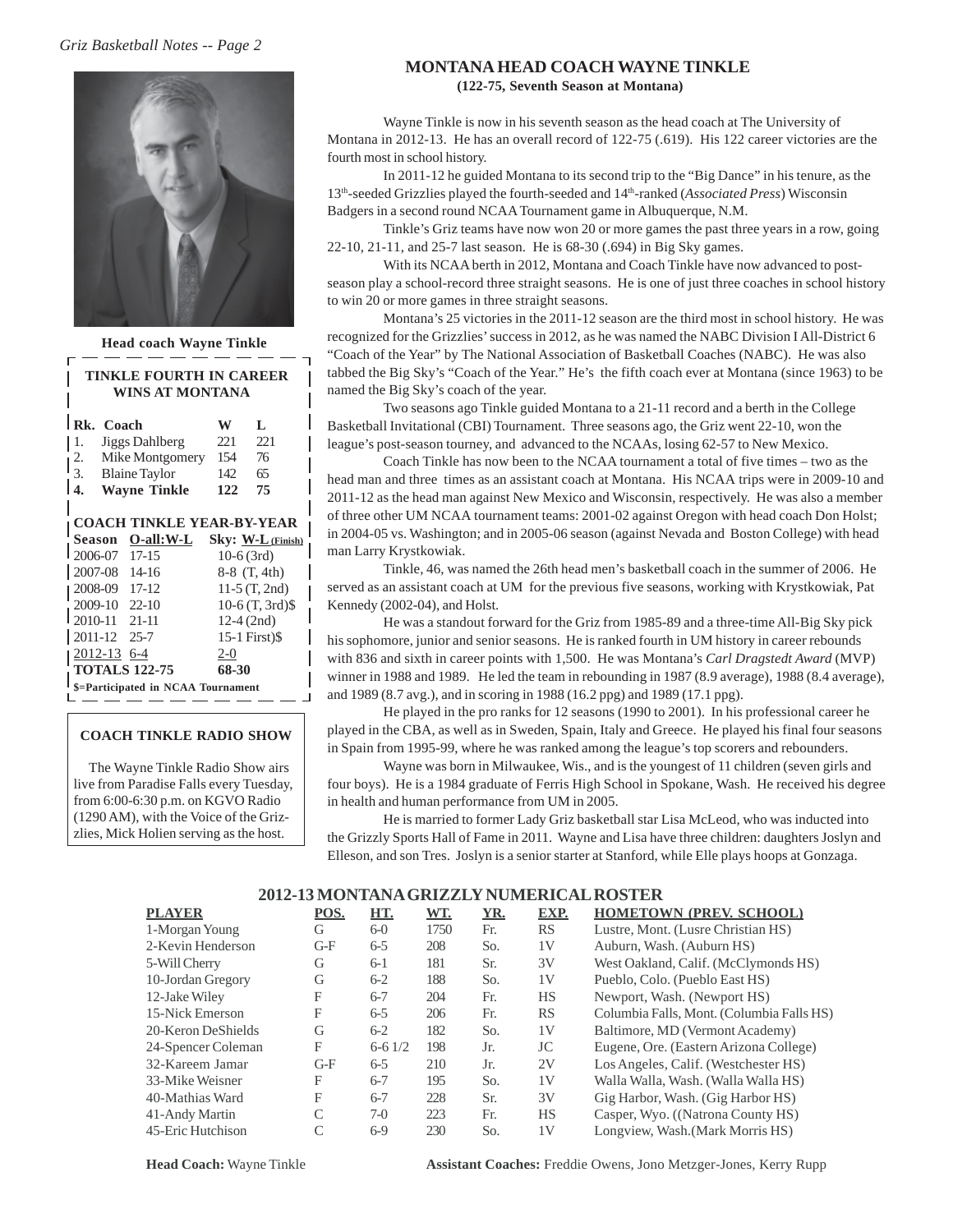# **WILL CHERRY IN THE RECORD BOOKS**

## **MONTANA CAREER STEALS LEADER**

| <b>Rank-Player</b> | <b>STEALS</b> | <b>SEASONS</b> |
|--------------------|---------------|----------------|
| 1. Will Cherry     | 229           | 2010-present   |
| 2. J.R. Camel      | 215           | 1995-98        |

# **13TH AT MONTANA IN CAREER POINTS**

| <b>Rank-Player</b>      | <b>POINTS</b> | <b>SEASONS</b> |
|-------------------------|---------------|----------------|
| 1. Larry Krystkowiak, F | 2,017         | 1983-86        |
| 11. Lou Rocheleau, F    | 1,235         | 1946-49        |
| 12. Daren Engellant, C  | 1,224         | 1989-92        |
| 13. Will Cherry, G      | 1,215         | 2010-present   |
| 14. Charles Davis, G    | 1,214         | 1947-53        |

# **4TH IN THE BIG SKY IN CAREER STEALS**

| <b>Rank-Player, School</b>     | <b>STEALS</b> | <b>SEASONS</b> |
|--------------------------------|---------------|----------------|
| 1. DaShawn Freeman, Sac State  | 283           | 2002-06        |
| 2. Kevin Soares, Nevada        | 255           | 1988-92        |
| 3. Tom DeBerry, N. Arizona     | 247           | 1974-76        |
| 4. Will Cherry, Montana        | 229           | 2010-present   |
| 5. Ronn McMahon, E. Washington | 225           | 1987-90        |

## **10th AT MONTANA IN CAREER ASSISTS**

| <b>Rank-Player</b> | <b>ASSISTS</b> | <b>SEASONS</b>  |
|--------------------|----------------|-----------------|
| 1. Travis DeCuire  | 435            | 1991-94         |
| 8. Doug Selvig     | 361            | 1980-84         |
| 9. Tony Reed       | 339            | 1985-89         |
| 10. Will Cherry    | 319            | $2010$ -present |
| 11. Matt Martin    | 317            | 2005-08         |

# **9th IN BIG SKY IN CAREER STEALS PER GAME**

| <b>Rank-Player, School</b> | <b>STEALAVG.</b> | <b>SEASONS</b> |
|----------------------------|------------------|----------------|
| 1. Tom DeBerry, N. Arizona | 4.66             | 1974-76        |
| 6. Nate Payne, N. Arizona  | 2.63             | 1972-75        |
| 8. J.R. Camel, Montana     | 2.61             | 1995-98        |
| 9. Will Cherry, Montana    | 2.36             | 2010-present   |

#### .................................  $\bullet$

 **GRIZ 2012-13 BIG SKY PLAYERS OF THE WEEK**

**Nov. 26: Mathias Ward, Sr., F**

ė

ó  $\bullet$  $\bullet$ 

**Dec. 24: Mathias Ward, Sr., F**

#### **2012-13 BIG SKY PRESEASON POLLS Coaches Poll** *((First Place Votes)*

| RK.              | <b>TEAM</b>                                    | PTS. |
|------------------|------------------------------------------------|------|
| 1.               | Montana (8)                                    | 98   |
| 2.               | Weber State (3)                                | 74   |
| $\mathfrak{Z}$ . | Northern Colorado                              | 74   |
| 4.               | North Dakota                                   | 67   |
| 5.               | <b>Portland State</b>                          | 61   |
| 6.               | Eastern Washington                             | 53   |
| 7.               | Sacramento State                               | 51   |
| 8.               | <b>Montana State</b>                           | 48   |
| 9.               | Idaho State                                    | 25   |
|                  | 10. Southern Utah                              | 23   |
| 11.              | Northern Arizona                               | 14   |
|                  |                                                |      |
|                  | <b>Media Poll</b> ( <i>First Place Votes</i> ) |      |
| RK.              | <b>TEAM</b>                                    | PTS. |
| 1.               | Montana (24)                                   | 344  |
| 2.               | Weber State (8)                                | 318  |
| 3.               | Eastern Washington                             | 231  |
| 4.               | Northern Colorado                              | 221  |
| 5.               | <b>Portland State</b>                          | 218  |
| 6.               | North Dakota                                   | 173  |
| 7.               | Montana State                                  | 171  |
| 8.               | - Sacramento State                             | 166  |
| 9.               | <b>Idaho</b> State                             | 106  |
| 10.              | Southern Utah                                  | 98   |

## **2011-12 BIG SKY FINAL STANDINGS**

|                       |           | <b>Big Sky All Games</b> |                |
|-----------------------|-----------|--------------------------|----------------|
|                       | W-L       | W-L                      | <b>Streak</b>  |
| <b>Montana</b>        | $15-1$    | $25 - 7$                 | $L_1$          |
| Weber State           | $14-2$    | $25 - 7$                 | L1             |
| <b>Portland State</b> | $10-6$    | 17-15                    | L1             |
| E. Washington         | 8-8       | $15 - 17$                | $L_{\iota}$    |
| Montana State         | $7-9$     | $12 - 17$                | W 1            |
| <b>Idaho</b> State    | $7-9$     | $9 - 21$                 | L <sub>5</sub> |
| Sacramento St.        | $5 - 11$  | $10-18$                  | W 4            |
| N. Colorado           | $5-10$    | $9 - 19$                 | L 1            |
| N. Arizona            | $1 - 1.5$ | $5 - 24$                 | L 16           |

 *(2012-13 Big Sky Standings on add 7-7-7)*

# -------------**GRIZ CAREER GAMES PLAYED/ CAREER STARTS Player Games/Starts** Mathias Ward 104/41

г

L

| Mathias ward          | 104/41 |
|-----------------------|--------|
| Will Cherry           | 97/85  |
| Kareem Jamar          | 69/60  |
| <b>Eric Hutchsion</b> | 50/15  |
| Keron DeShields       | 36/6   |
| Mike Weisner          | 32/0   |
| Kevin Henderson       | 30/2   |
| Jordan Gregory        | 28/7   |
| Spencer Coleman       | 10/4   |
| Andy Martin           | 9/2    |
| Jake Wiley            | 7/0    |
| Nick Emerson          | 3/0    |
| Morgan Young          | 3/0    |
|                       |        |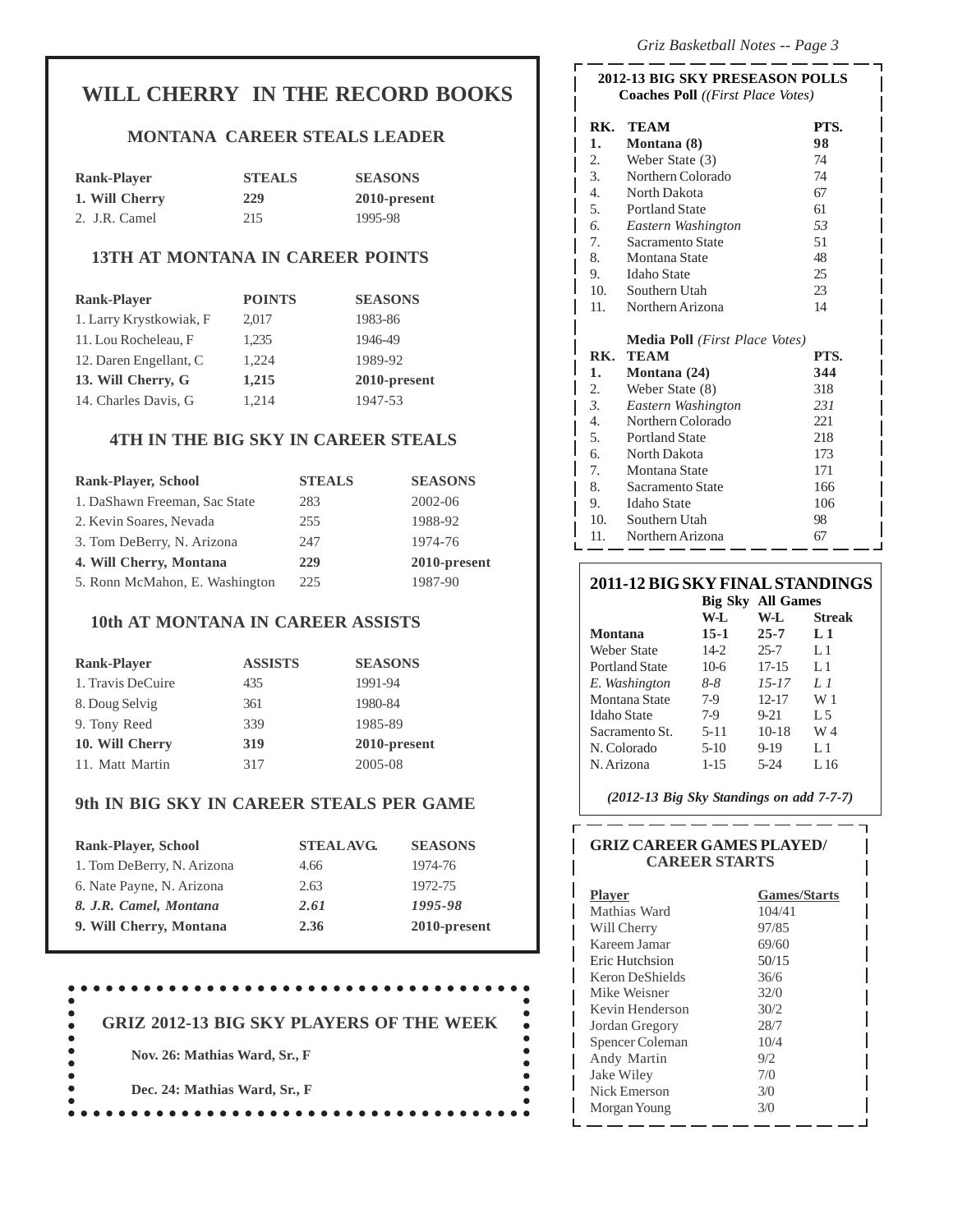| <b>GRIZ RECORD WHEN</b> |
|-------------------------|
|                         |
|                         |
|                         |
|                         |
|                         |
|                         |
|                         |
|                         |
|                         |
|                         |
|                         |
|                         |
|                         |
|                         |
|                         |
|                         |
|                         |
|                         |
|                         |
|                         |
|                         |
|                         |
|                         |
|                         |
|                         |
|                         |
|                         |
|                         |
|                         |
|                         |
|                         |
|                         |

# **2012-13 Grizzly Basketball Radio Network**

Anaconda/Deer Lodge: KQRV-FM 96.9 Billings: KYSX-FM 105.1 Butte: KQRV-FM 99.3 Great Falls: KXGF-AM 1400& 98.3 FM Helena: KCAP-AM 1340 Kalispell: KOFI-AM 1180 Missoula, KGVO-AM 1290 & 101.5 FM Polson: KERR-AM 750 Ronan: KERR-FM 93.9

## **MISC. GRIZ STATS: Double-figure scoring games in 2012-13:** Jamar: 8 Ward: 7 DeShields: 4 Weisner: 3 Gregory: 3 Cherry: 2 Coleman: 1 **Career double-figure scoring games:** Cherry: 62 Jamar: 44 Ward: 25 DeShields: 5 Weisner: 3 Gregory: 3 Coleman: 1 **Career double-doubles:** Jamar: 5 Cherry: 1 **Double-figure rebs., 2012-13:** Jamar: 1 **Career double-figure reb. games:** Jamar: 5 Cherry: 1 **2012-13 double-doubles:** Jamar: 1 **20+-point games in 2012-13:** Ward--2 Jamar: 1 **30+-point career games:** Cherry: 1 **20+-point career games:** Cherry: 16 Ward: 5 Jamar: 4 **Griz Top \*Scorers in 2012-113:** Ward: 6 Jamar: 3 DeShields: 2 Cherry: 1 Gregory: 1 **Griz Top \*Rebs. in 2012-13:** Jamar: 7 Ward: 2 Hutchison: 1 Henderson: 1 Gregory: 1 **Griz Assist \*Leaders in 2012-13:** Jamar: 5 Gregory: 2 Cherry: 1 DeShields: 1 Henderson: 1 *\*Includes ties*

I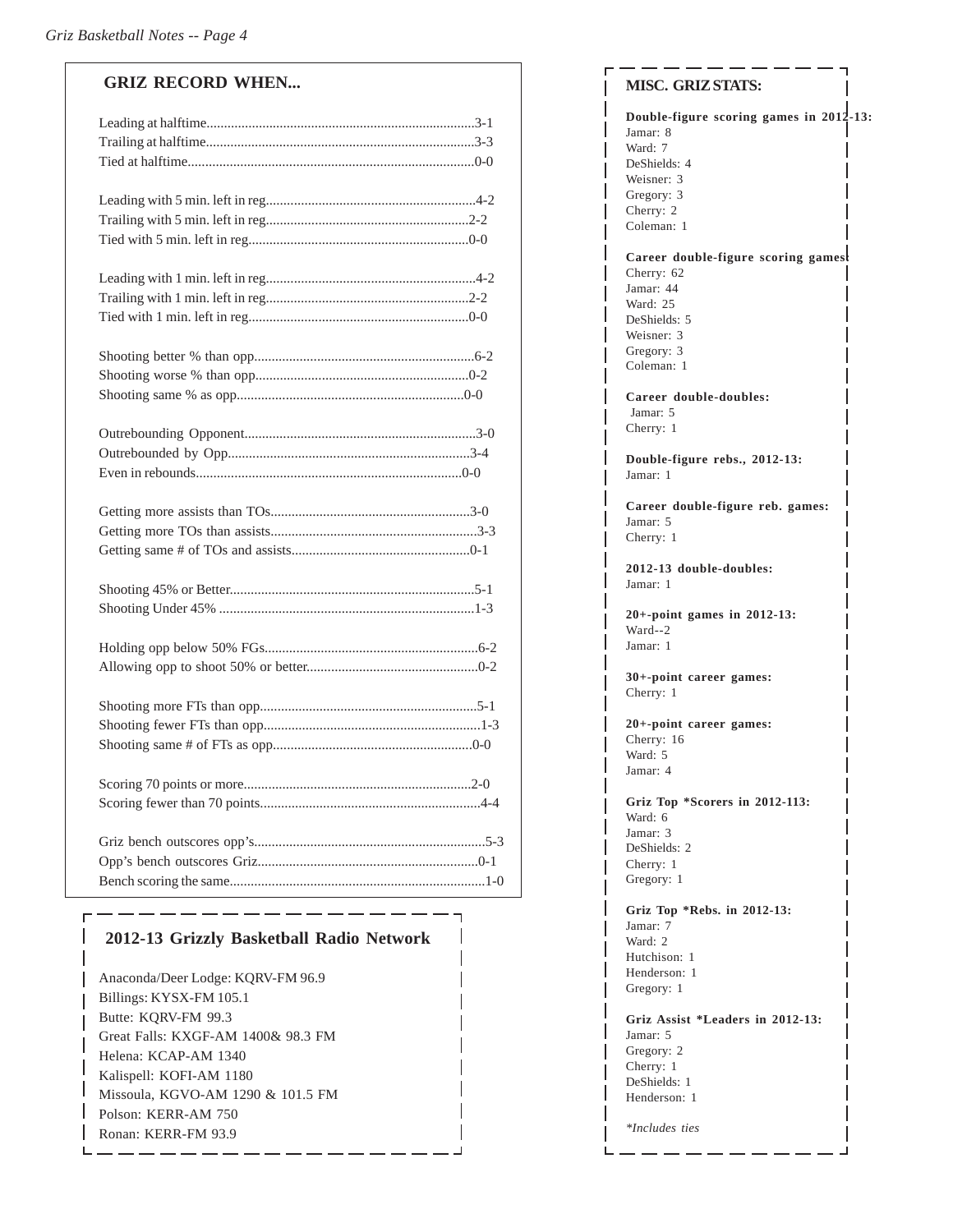|                | Date-Opponent          | Forward   | Forward | <b>Center</b> | Guard            | Guard                     | $W-L$            |
|----------------|------------------------|-----------|---------|---------------|------------------|---------------------------|------------------|
| Nov. $9$       | at Colorado State      | Jamar     | Ward    | Hutchison     | <b>DeShields</b> | Gregory                   | L, 72-65         |
| Nov. 14        | <b>Minot State</b>     | Coleman   | Ward    | Hutchison     | <b>DeShields</b> | Jamar                     | W, 82-53         |
| Nov. 17        | at Idaho               | Jamar     | Ward    | Hutchison     | DeShields        | Gregory                   | W, 66-63         |
| Nov. 24        | Univ. of San Diego     | Jamar     | Ward    | Hutchison     | DeShields        | Gregory                   | W, 67-66         |
| <b>Nov. 28</b> | at BYU                 | Henderson | Ward    | Martin        | DeShields        | Jamar                     | $L, 85-60$       |
| Nov. 30        | at U of San Francisco  | Coleman   | Ward    | Martin        | <b>DeShields</b> | Jamar                     | L, 78-68         |
| Dec. 8         | Carroll College        | Henderson | Ward    | Coleman(F)    | Gregory          | Jamar                     | W, 78-58         |
| Dec. 15        | South Dakota State     | Coleman   | Ward    | Hutchison     | Gregory          | Jamar                     | L, $68-67(2$ OT) |
| Dec. 19        | at Northern Arizona*   | Jamar     | Ward    | Hutchison     | Gregory          | Cherry                    | W, 62-56         |
| Dec. 21        | at Sacramento State*   | Jamar     | Ward    | Hutchison     | Gregory          | Cherry                    | W, 61-60         |
| Jan. $3$       | Eastern Washington*    |           |         |               |                  |                           |                  |
| Jan. $5$       | Portland State*        |           |         |               |                  |                           |                  |
| Jan. 10        | at North Dakota*       |           |         |               |                  |                           |                  |
| Jan. 12        | at Northern Colorado*  |           |         |               |                  |                           |                  |
| Jan. 17        | Southern Utah*         |           |         |               |                  |                           |                  |
| Jan. 19        | Montana State*         |           |         |               |                  |                           |                  |
| Jan. 24        | Idaho State*           |           |         |               |                  |                           |                  |
| Jan. 26        | Weber State*           |           |         |               |                  |                           |                  |
| Jan. 31        | at Portland State*     |           |         |               |                  |                           |                  |
| Feb. 2         | at Eastern Washington* |           |         |               |                  |                           |                  |
| Feb. 7         | Northern Colorado*     |           |         |               |                  |                           |                  |
| Feb. 9         | North Dakota*          |           |         |               |                  |                           |                  |
| Feb. 14        | at Weber State*        |           |         |               |                  |                           |                  |
| Feb. 16        | at Idaho State*        |           |         |               |                  |                           |                  |
| Feb. 23        | at Bracket Buster      |           |         |               |                  |                           |                  |
| Mar. 2         | at Montana State*      |           |         |               |                  |                           |                  |
| Mar. 4         | at Southern Utah*      |           |         |               |                  |                           |                  |
| Mar. 7         | Sacramento State*      |           |         |               |                  |                           |                  |
| Mar. 9         | Northern Arizona*      |           |         |               |                  | *=Big Sky Conference game |                  |

#### **2012-13 GRIZ IN BIG SKY TEAM RANKINGS (As of: 12/30/12)**

- 1. Weber State......77.3 1. Weber State.......59.8
- 

- 
- 

**4. Griz..................454 3. Griz...............410**

1. Weber St...........421 1. Weber State.....243<br>2. Montana.........407 5. Griz................358 **2. Montana.........407 5. Griz...............358**

- 1. S. Utah............38.4<br>9. Griz...............31.2
- 
- **Rebounding Margin Blocked Shots** 1. S. Utah..............+6.5
- 
- 1. Weber State.......15.6
- 

1. Montana State.....+5.4 1. Weber St.............1.2<br> **7. Griz..................-1.1** 3. (T) Griz...........1.0 **7. Griz...................--1.1 3. (T) Griz............1.0**

#### **3-Point FGs Made**

- 1. E. Washington....9.8
- **2. Griz...................7.7**

# **Scoring Offense** Scoring Defense

**7. Griz................67.6 3. Griz.................65.9**

#### **Scoring Margin Free Throw Pct.** 1. Weber St......+17.5 **1. Griz................756**<br>3. Griz............+1.7 2. Portland St........748 2. Portland St........748

**Field Goal Percentage** Field Goal Pct. Defense<br>1. Weber State........502 1. Weber State......384 1. Weber State........502 1. Weber State......384<br>4. Griz..................454 3. Griz...............410

 **3-Point FG Pct. 3-Point FG Pct. Defense**

- 
- **Rebounding Offense**<br> **Rebounding Defense**<br> **Rebounding Defense**<br> **Rebounding Defense**<br> **Rebounding Defense**<br> **Rebounding Defense 9. Griz...............31.2 6. Griz...............36.3**
	-
- **9. Griz...............--5.1 6. Griz................3.4**
- Assists<br> **1.** Montana State...9.4<br> **1.** Montana State...9.4 **6. Griz.................12.6 11.Griz.................5.2**
	- **Turnover Margin Assist/TO Ratio**<br>Montana State.....+5.4 1. Weber St............1.2
		-

#### **Offensive Rebounds**<br>1. Montana State....13.1 1. Weber State.....27.7 1. Weber State.....27.7

**11. Griz...................6.2 5. Griz...............25.0**

#### **2012-13 GRIZ IN BIG SKY INDIVIDUAL RANKINGS (As of: 12/30/12)**

#### 1. John Dickson, Sac............15.8 1.Venky Jois, EWU.........9.4 **3. (T) Mathias Ward, UM.. 14.7 5. (T) K. Jamar, UM.....6.3 6. (T) Kareem Jamar, UM..14.1**

### **Field Goal Percentage Assists** 1. Frank Otis, WSU..............643 1. Justin Crosgile, EWU......5.5 %%5. Mathias Ward, UM.550 Dylan Garrity, Sac............5.5

#### **Free Throw Percentage Steals**

- **4. Jordan Gregory, UM......870 4. J. Gregory, UM......870**
- **11. Mathias Ward, UM.......778**

1. J. Richardson, WSU...........556 1. Justin Crosgile, EWU....3.0 **2. Mike Weisner, UM.........552 7. (T) M. Weisner, UM....1.7 7. (T) K. Jamar, UM............385 10. (T) K. Jamar, UM........1.5 9. Jordan Gregory, UM.......382 11. K. DeSheilds, UM..........367**

#### **Blocked Shots**

|  | 1. Jayson Cheesman, SUU2.5 |  |  |
|--|----------------------------|--|--|
|  | 12. Andy Martin, UM1.0     |  |  |

#### **Scoring Rebounding**

**14. K. Jamar, UM.............479 3. Kareem Jamar, UM.....4.3**

1. Dylan Garrity, Sac.............9001. Jamal Webb, UND........2.3

#### **3-Point FG Pct. 3-Point FGs Made**

| 1. J. Richardson, WSU3.3 |  |
|--------------------------|--|
| 8. Kareem Jamar, UM1.5   |  |

#### **Minutes Played**

### **Assist/TO Ratio**

|  | 8. Kareem Jamar, UM1.5 |
|--|------------------------|

- 
- *%%Ranks Ward*1. Justin Crosgile, EWU.......36.0
- *50th in the nation* **3. (T) K. Jamar, UM...........34.2**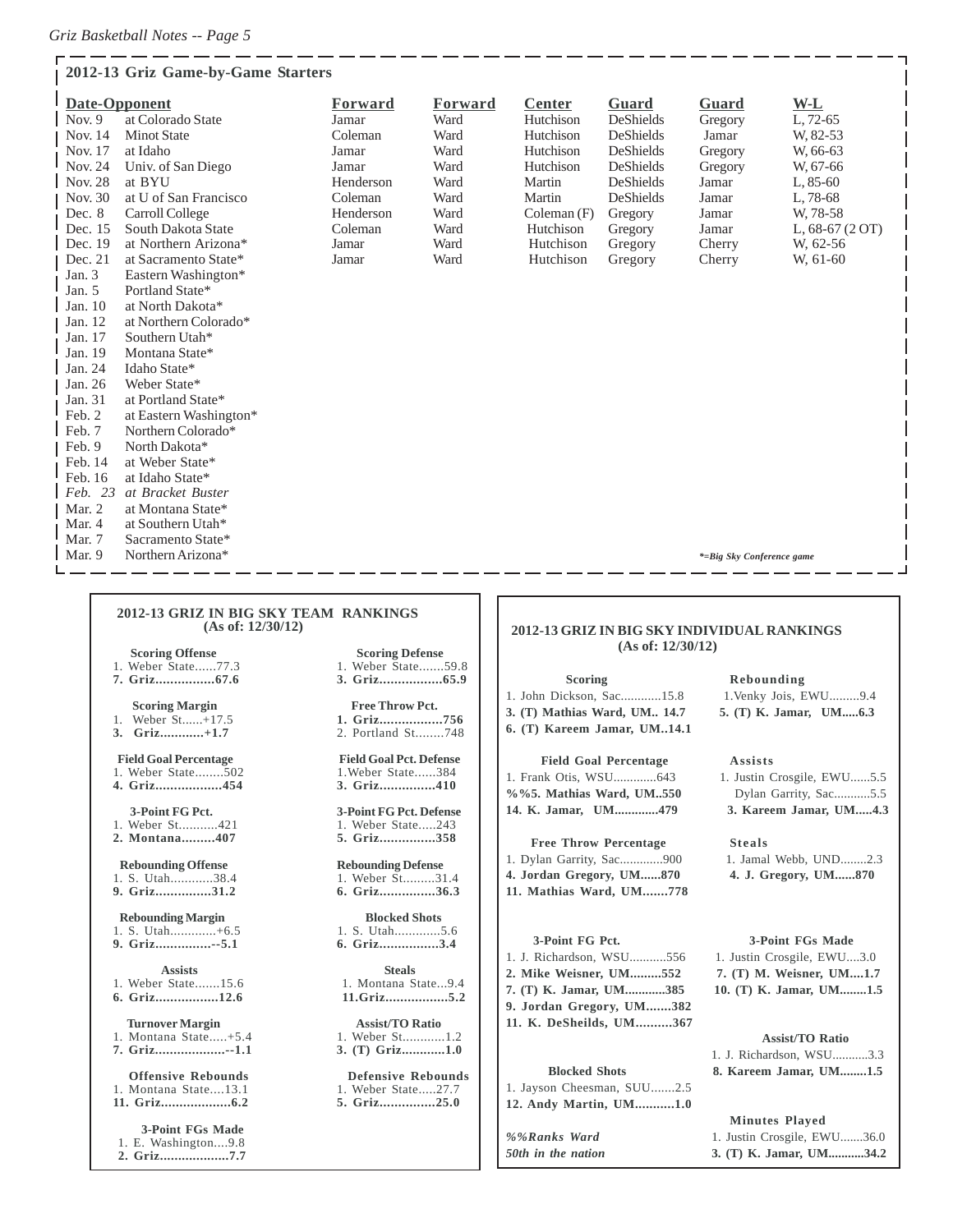# **Coach Wayne Tinkle Quotes:**

**ON EWU GAME:** "They're a good team. For whatever reason they haven't had a ton of success early, but they've played a really tough preseason schedule, but I know they are very excited about their potential.

"They are hoping to really find their way in Big Sky Conference play. This is their first road trip in league, so I know coming out of the break they will be chomping at the bit to get things going."

**ON PSU GAME:** "They've got a lot of talent. They lost some key guys, but they replaced them with some talented players. (PSU head coach) Tyler (Gevin) has been around now for awhile and is a good, experienced coach. He's going to have them ready.

"They've played well over here. They haven't been able to get off the schneid much on this trip. They'll be motivated coming off a good start in league in which they beat (63-49) Idaho State and had a close loss (73-69, OT) to Weber. They have to be riding high and playing with confidence after playing Weber that tough, that they can come on this trip and beat the two Montana schools."

### **ON THE GRIZ BEING OFF FOR ALMOST TWO**

**WEEKS:** "It's different. You always worry about getting their focus back. There's been a lot of stuff going on with the Christmas break and New Years day.

"We've got to keep them (the players) on edge, and that any rust we might have Thursday night (against EWU) we can shake off quickly and get right back into this thing.

"You know we didn't play great on the road trip (at NAU and Sac State), but it's a tough road trip travel-wise, and with no school going on and coming out of finals week, I thought our guys really answered the call.

"Again we had some adversity on that first league road trip, with Keron getting hurt and we responded. We had to play Will (Cherry) 35 minutes at NAU and 39 at Sac. The rest is also a good thing. We've been beat up this year more than any other; so we've been able to get some guys healthy. We're just worried about a little bit of a fog here maybe Thursday night. Hopefully our guys, like I said, will be able to squash that, and hopefully we'll have a good crowd, and get some energy going."

**ON THE BIG SKY RACE:** "Weber's got a ton of talent. You look at Southern Utah and nobody really knew much about them, and they just beat North Dakota and Northern Colorado. It's going to be an interesting first half. I think that the dust will settle, and then you know that the cream will rise to the top. We are still trying to jell as a team. We just have Will back for three games and (junior center Eric Hutchison) Hutch was out for a little while. We still need a little bit of time to put things together, but I like our guy's focus and their work ethic. We've just got to make sure that we stay on page and continue to improve as we continue our Big Sky slate."

# **EASTERN WASHINGTON RESULTS TO DATE** *(3-9/1/1)*

11/10/12: at Washington State 88, EWU 69 11/12/12: at Cal Northridge 96, EWU 79 11/18/12: at St, Mary's 85, EWU 66 11/20/12 vs. Utah Valley 86, EWU 83 11/21/12: EWU 75 vs. USC Upstate 70 11/23/12: at Santa Clara 89, EWU 74 11/30/12: at EWU 79, Cal Fullerton 75 12/6/12: Idaho 81, at EWU 79 (OT) 12/10/12: Seattle 75, at EWU 69 12/17/12: at UC Davis 87, EWU 65 12/20/12: \*Weber State 74, at EWU 53 12/22/12: at \*EWU 57, Idaho St. 54 **1/3/13: at \*Montana**

1/5/13: at \*Montana State

**UM-EWU NEXT MEETING 2/2/13: \*Montana @EWU**

*\*Big Sky Conference game*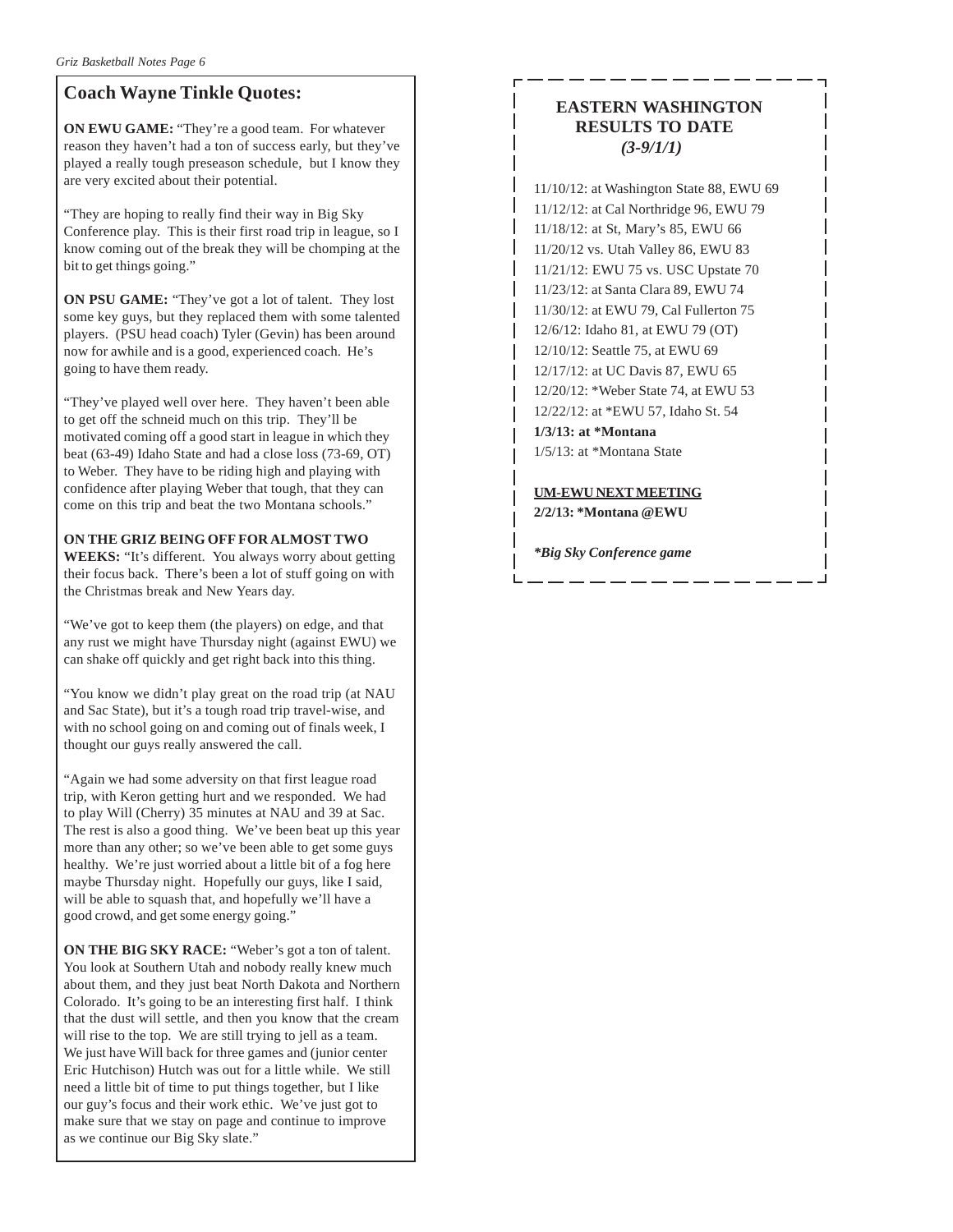### **2012-13 BIG SKY CONFERENCE BASKETBALL STANDINGS (through games of Dec. 29, 2012)**

| <b>Team</b>           | BigSky: W-L-Pct. | O-all: W-L-Pct. | Streak         |
|-----------------------|------------------|-----------------|----------------|
| Weber State           | $2 - 0 - 1.000$  | $7 - 3 - 700$   | W13            |
| <b>Montana</b>        | $2 - 0 - 1.000$  | $6-4-600$       | W <sub>2</sub> |
| Southern Utah         | $2 - 0 - 1.000$  | $4 - 7 - 364$   | W1             |
| Sacramento State      | $1 - 1 - 500$    | $6-4-600$       | L1             |
| Northern Arizona      | $1 - 1 - 500$    | $4 - 8 - 333$   | L <sub>3</sub> |
| <b>Portland State</b> | $1 - 1 - 500$    | $3-6-333$       | L1             |
| Northern Colorado     | $1 - 1 - 500$    | $3 - 7 - 300$   | L1             |
| Eastern Washington    | $1 - 1 - 500$    | $3-9-0.250$     | L1             |
| Montana State         | $0 - 2 - 000$    | $3 - 7 - 300$   | W <sub>1</sub> |
| North Dakota          | $0 - 2 - 000$    | $3 - 8 - 273$   | W <sub>1</sub> |
| Idaho State           | $0 - 2 - 000$    | $1-10-0.091$    | L5             |

### **THIS WEEK'S BIG SKY SCHEDULE**

|                                                          | <b>Time/Score</b> |
|----------------------------------------------------------|-------------------|
| *Sacramento State at N. Arizona (Big Sky TV) (Fox AZ)    | 6:35              |
|                                                          | 7:05              |
|                                                          | 7:05              |
|                                                          | 7:05              |
|                                                          |                   |
|                                                          |                   |
|                                                          |                   |
|                                                          | Time              |
| *Southern Utah at Northern Arizona (Big Sky TV) (Fox AZ) | 3:05              |
|                                                          | 7:05              |
|                                                          | 7:05              |
|                                                          | 7:05              |

# **GRIZ SIGN TWO PREPS TO EARLY NATIONAL LETTERS OF INTENT**

**Mario Dunn, Jr.,** 6-0, 170, PG, Salesian High School, Richmond, Calif. **Dunn Highlights:**

—A starter for 34-2 Division IV state champion teams as a junior last year. (His team does not keep individual stats). —Rated a 3-star prospect by *Scouthoops.com.*

—Also the starting point guard for Oakland Soldiers AAU team — the top ranked AAU squad in the nation last year.

**Brandon Gfeller** (JEE-feller), 6-4, 180, G, Colfax H.S. (Wash.). **Gfeller Highlights:**

—Named Washington's Class "B" Player of the Year as a junior.

—Averaged 18 points a game his junior season.

—Prep team won his school's first state title since 1979.

—Played for Pump N Run AAU team in Spokane.

### **GRIZ IN FINAL 2011-12 NCAA RANKINGS** *(338 Teams Ranked/UM in the Top 60)*

**Won-Lost Pct.** 1. Kentucky, 95.0% **24. Montana, 78.1% Field Goal Pct. Def.** Turnover Margin 1. Kentucky, 37.4% 1. VCU, +6.5 1. Kentucky, 37.4% **40. Montana, 40.5% 42. Montana, +2.4 Scoring Defense Scoring Margin** 1. Wisconsin, 53.2 pp 1. Kentucky, +17.3 **44. Montana, 62.0 ppg 44. Montana, +7.9 Field Goal Pct. 3-Pt. Percentage** 1. Missouri, 50.4 ppg 1. N. Colorado, 44.4%<br>55. Montana, 46.2% 54. Montana, 37.2% **55. Montana, 46.2% 54. Montana, 37.2% Steals Per Game** 1.Jay Threatt, Delta St., 3.0 pg Fuquan Edwin, Seton, Hall 3.0

**6. Will Cherry, UM, 2.6 pg**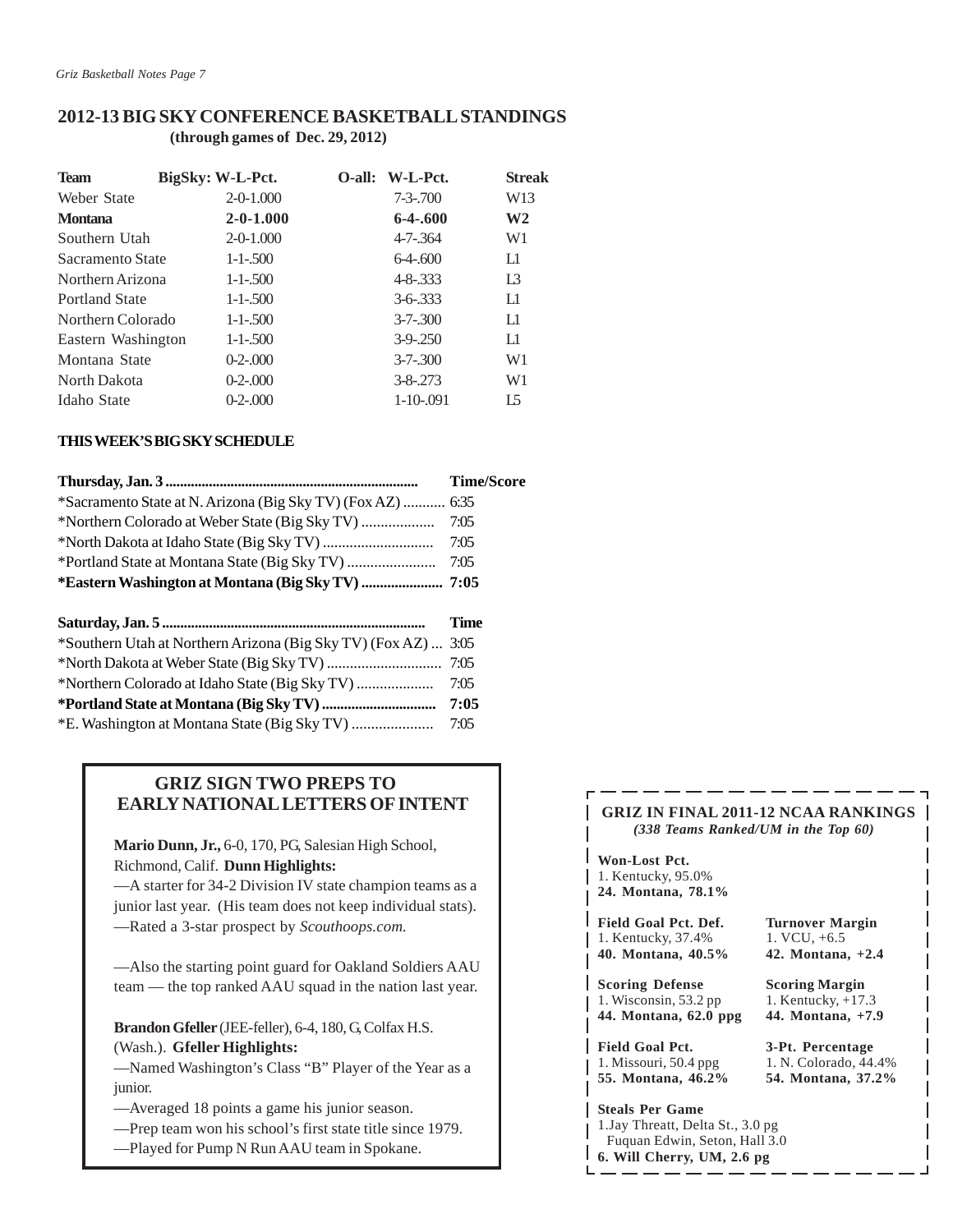# **2012-13 Montana Basketball University of Montana Combined Team Statistics (as of Dec 23, 2012) All games**

| <b>RECORD:</b>    | OVERALL | <b>HOME</b> | <b>AWAY</b> | <b>NEUTRAL</b> |
|-------------------|---------|-------------|-------------|----------------|
| ALL GAMES         | 6-4     | 3-1         | $3 - 2$     | ი-1            |
| <b>CONFERENCE</b> | 2-0     | ი-ი         | 2-0         | $0 - 0$        |
| NON-CONFERENCE    | 4-4     | 3-1         | 1-2         | $0 - 1$        |

|                 |                        |          |      |          | Total     |      | 3-Point   |      | F-Throw   |      |     | <b>Rebounds</b> |     |         |          |          |                |              |          |          |          |      |
|-----------------|------------------------|----------|------|----------|-----------|------|-----------|------|-----------|------|-----|-----------------|-----|---------|----------|----------|----------------|--------------|----------|----------|----------|------|
| ##              | Player                 | qp-qs    | min  | ava      | fq-fqa    | fq%  | 3fg-fga   | 3fq% | ft-fta    | ft%  | off | def             | tot | avq     | pf       | dq       | a              | to           | blk      | stl      | pts      | avg  |
| 40              | WARD, Mathias          | $10-10$  | 305  | 30.5     | 55-100    | .550 | $9 - 24$  | .375 | 28-36     | .778 | 10  | 26              | 36  | 3.6     | 28       | 3        | 9              | 16           |          | 3        | 147      | 14.7 |
| 32              | JAMAR, Kareem          | $10-10$  |      | 342 34.2 | 45-94     | .479 | 15-39     | 385  | $36 - 52$ | .692 | 9   | 54              | 63  | 6.3     | 22       |          | 43             | 28           |          | 9        | 141      | 14.1 |
| 20              | DESHIELDS, Keron       | $9-6$    | 231  | 25.7     | $26 - 72$ | .361 | $11 - 30$ | .367 | 15-18     | .833 |     | 21              | 23  | 2.6     | 18       |          | 24             | 13           |          | 8        | 78       | 8.7  |
| 10              | GREGORY, Jordan        | $10 - 7$ | 295  | 29.5     | 26-58     | .448 | 13-34     | .382 | $20 - 23$ | .870 |     | 37              | 38  | 3.8     | 20       |          | 22             | 10           |          | 12       | 85       | 8.5  |
| 05              | CHERRY, Will           | $3-2$    | 87   | 29.0     | $8 - 22$  | .364 | $3 - 8$   | .375 | $5 - 7$   | .714 | 0   | 10              | 10  | 3.3     |          |          | 8              | 8            |          | 6        | 24       | 8.0  |
| 33              | <b>WEISNER, Mike</b>   | $10-0$   | 195  | 19.5     | 23-44     | .523 | $16 - 29$ | .552 | $4 - 5$   | .800 |     | 16              | 17  |         | 21       | $\Omega$ | 5              | 16           |          | 4        | 66       | 6.6  |
| 24              | COLEMAN, Spencer       | $10-4$   | 190  | 19.0     | 18-47     | .383 | $6 - 15$  | .400 | $11 - 13$ | .846 | 6   | 23              | 29  | 2.9     | 27       |          |                |              |          | 3        | 53       | 5.3  |
| 02              | HENDERSON, Kevin       | $10-2$   | 163  | 16.3     | 14-34     | .412 | $4 - 10$  | .400 | $3-6$     | .500 | 6   | 22              | 28  | 2.8     | 17       |          | 5              | 9            |          |          | 35       | 3.5  |
| 45              | <b>HUTCHISON, Eric</b> | $7 - 7$  | 106  | 15.1     | $9 - 21$  | .429 | $0-0$     | .000 | $2 - 6$   | .333 |     |                 | 15  | 2.1     | 11       | $\Omega$ | 2              | <sub>6</sub> |          | $\Omega$ | 20       | 2.9  |
|                 | 41 MARTIN, Andy        | $10-2$   | 93   | 9.3      | $5-12$    | .417 | $0-0$     | .000 | $9 - 10$  | .900 | 6   | 5               |     |         | 12       |          |                | 5            | 10       | $\Omega$ | 19       | 1.9  |
| 12 <sup>2</sup> | WILEY, Jake            | $7-0$    | 34   | 4.9      | $4-8$     | .500 | $0-0$     | .000 | $0 - 0$   | .000 | 2   | 6               | 8   | 1.1     | 4        | $\Omega$ | $\theta$       | 4            | $\Omega$ | $\Omega$ | 8        | 1.1  |
| 15              | <b>EMERSON, Nick</b>   | $3-0$    | 4    | 1.3      | $0-1$     | .000 | $0-0$     | .000 | $0-0$     | .000 | 0   |                 |     | 0.3     | $\Omega$ | $\Omega$ | $\overline{0}$ | $\Omega$     | $\Omega$ | $\Omega$ | $\Omega$ | 0.0  |
| $00\,$          | YOUNG, Morgan          | $3-0$    | 5    | 1.7      | $0 - 0$   | .000 | $0 - 0$   | .000 | $0-0$     | .000 | 0   | $\Omega$        | 0   | 0.0     |          | $\Omega$ | 0              | 0            | $\Omega$ | $\Omega$ | $\Omega$ | 0.0  |
|                 | Team                   |          |      |          |           |      |           |      |           |      | 15  | 18              | 33  |         |          |          |                |              |          |          |          |      |
|                 | Total                  | 10       | 2050 |          | 233-513   | .454 | 77-189    | .407 | 133-176   | 756  | 62  | 250             | 312 | 2<br>31 | 185      | 8        | 126            | 127          | 34       | 52       | 676      | 67.6 |
|                 | Opponents              | 10       | 2050 |          | 231-563   | .410 | 58-162    | .358 | 139-203   | .685 | 124 | 239             | 363 | 36.3    | 163      |          | 123            | 116          | 26       | 58       | 659      | 65.9 |

| <b>TEAM STATISTICS</b>  |     |     |         | UM     | <b>OPP</b> |  |
|-------------------------|-----|-----|---------|--------|------------|--|
| <b>SCORING</b>          |     |     | 676     |        | 659        |  |
| Points per game         |     |     | 67.6    |        | 65.9       |  |
| Scoring margin          |     |     | $+1.7$  |        |            |  |
| <b>FIELD GOALS-ATT</b>  |     |     | 233-513 |        | 231-563    |  |
| Field goal pct          |     |     | .454    |        | .410       |  |
| 3 POINT FG-ATT          |     |     | 77-189  |        | 58-162     |  |
| 3-point FG pct          |     |     | .407    |        | .358       |  |
| 3-pt FG made per game   |     |     |         | 7.7    | 5.8        |  |
| <b>FREE THROWS-ATT</b>  |     |     | 133-176 |        | 139-203    |  |
| Free throw pct          |     |     | .756    |        | .685       |  |
| F-Throws made per game  |     |     | 13.3    |        | 13.9       |  |
| <b>REBOUNDS</b>         |     |     | 312     |        | 363        |  |
| Rebounds per game       |     |     | 31.2    | 36.3   |            |  |
| Rebounding margin       |     |     | $-5.1$  |        |            |  |
| <b>ASSISTS</b>          |     |     | 126     | 123    |            |  |
| Assists per game        |     |     | 12.6    |        | 12.3       |  |
| <b>TURNOVERS</b>        |     |     | 127     | 116    |            |  |
| Turnovers per game      |     |     | 12.7    |        | 11.6       |  |
| Turnover margin         |     |     | $-1.1$  |        |            |  |
| Assist/turnover ratio   |     |     |         | 1.0    | 1.1        |  |
| <b>STEALS</b>           |     |     |         | 52     | 58         |  |
| Steals per game         |     |     |         | 5.2    | 5.8        |  |
| <b>BLOCKS</b>           |     |     |         | 34     | 26         |  |
| Blocks per game         |     |     |         | 3.4    | 2.6        |  |
| <b>ATTENDANCE</b>       |     |     | 12624   |        | 22054      |  |
| Home games-Avg/Game     |     |     | 4-3156  | 5-1935 |            |  |
| Neutral site-Avg/Game   |     |     |         |        | 1-12378    |  |
| <b>Score by Periods</b> | 1st | 2nd | OT      | OT2    | Totals     |  |
| University of Montana   | 302 | 360 | 6       | 8      | 676        |  |
| Opponents               | 296 | 348 | 6       | 9      | 659        |  |

|            | Date     | Opponent              |     | Score     | Att.  |
|------------|----------|-----------------------|-----|-----------|-------|
|            | 11-09-12 | at Colorado State     |     | 65-72     | 5833  |
|            | 11/14/12 | MINOT-M               | W   | 82-53     | 2748  |
|            | 11/17/12 | at Idaho              | W   | $66 - 63$ | 1254  |
|            | 11/24/12 | UNIV. OF SAN DIEGO    | W   | $67-66$   | 3270  |
|            | 11/28/12 | vs BYU                |     | $60 - 85$ | 12378 |
|            | 11/30/12 | at San Francisco Dons |     | 68-78     | 1313  |
|            | 12/8/12  | CARROLL COLLEGE       | W   | 78-58     | 3198  |
|            | 12/15/12 | SOUTH DAKOTA STATE    | 102 | $67-68$   | 3408  |
| $^\star$   | 12/19/12 | at Northern Arizona   | W   | $62 - 56$ | 664   |
| $^{\star}$ | 12/21/12 | at Sacramento State   | W   | $61-60$   | 612   |

\* - Conference game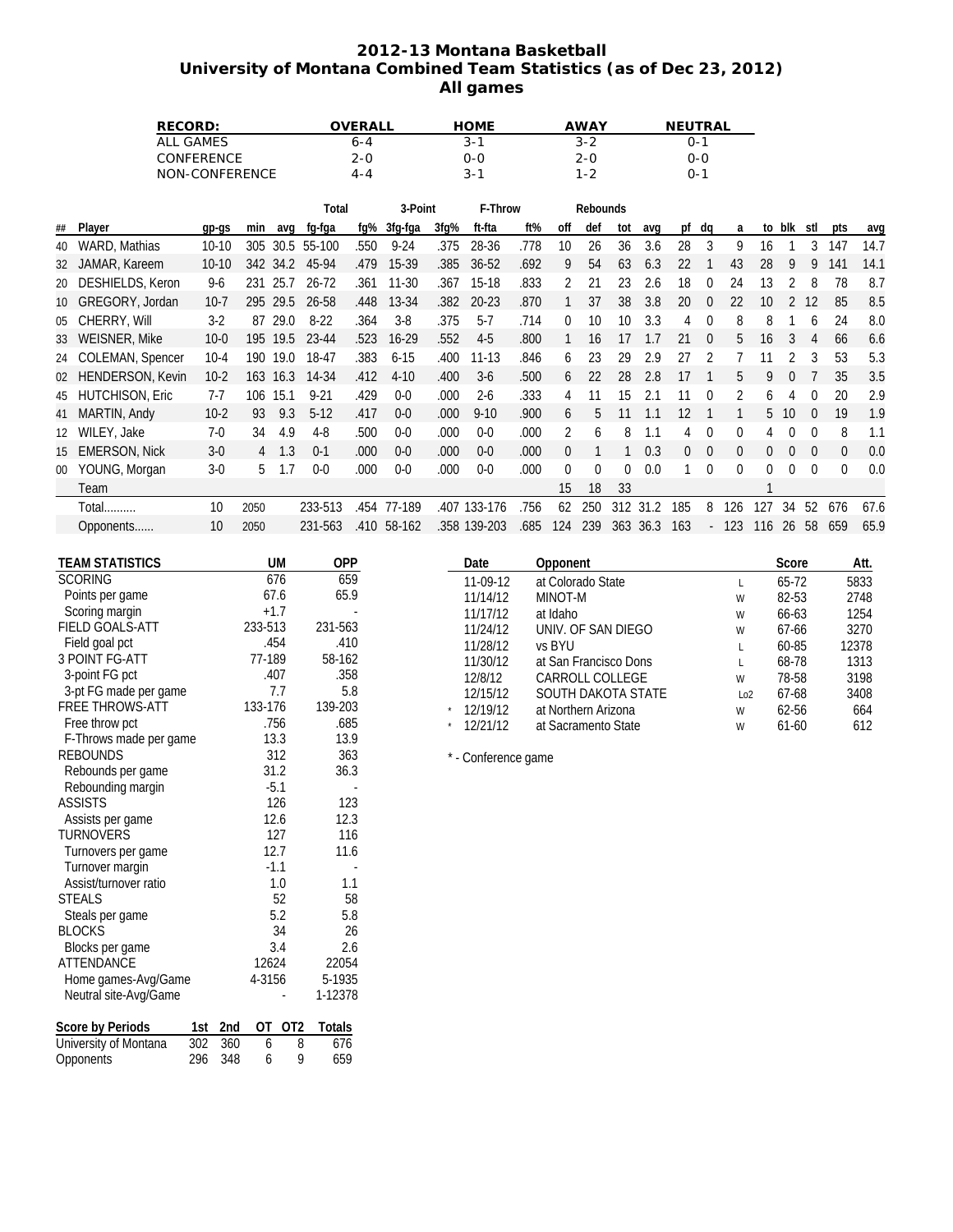

# **Morgan Young**

Lustre, Mont. • Lustre Christian HS Freshman • 6-0 • 175 • Guard • RS

|                           |                |                        |         |         |                |                    |                |          |          |          |            | <b>Young's Career Highs</b> |
|---------------------------|----------------|------------------------|---------|---------|----------------|--------------------|----------------|----------|----------|----------|------------|-----------------------------|
| Date-Opponent             | <b>MP</b>      | FG                     | 3FG     | FT      | <b>REB</b>     | PF-DO TO BLK STL A |                |          |          |          | <b>PTS</b> |                             |
| Nov. 9- at Colorado St.   | $0+$           | $0-0$                  | $0 - 0$ | $0 - 0$ | $\Omega$       | $0 - 0$            | $\Omega$       | $\Omega$ | $\Omega$ | $\Omega$ | $\theta$   | <b>Points</b>               |
| Nov. 14-Minot State       | $\overline{4}$ | $0-0$                  | $0 - 0$ | $0 - 0$ | $\Omega$       | $0-0$              | $\Omega$       | $\Omega$ | $\Omega$ | $\Omega$ | $\Omega$   | <b>DNA</b>                  |
| Nov. 17-at Idaho          |                | DNP (Coaches Decision) |         |         |                |                    |                |          |          |          |            | <b>Rebounds</b>             |
| Nov. 24-San Diego         |                | DNP (Coaches Decision) |         |         |                |                    |                |          |          |          |            | <b>DNA</b>                  |
| Nov. 28-at BYU            |                | DNP (Coaches Decision) |         |         |                |                    |                |          |          |          |            |                             |
| Nov. 30-at San Francisco  |                | DNP (Coaches Decision) |         |         |                |                    |                |          |          |          |            | <b>Field goals</b>          |
| Dec.-8-Carroll College    | $\mathbf{1}$   | $0 - 0$                | $0 - 0$ | $0-0$   | $\overline{0}$ | $0-0$              | $\overline{0}$ | $\theta$ | $\theta$ | $\theta$ | $\theta$   | <b>DNA</b>                  |
| Dec.-15-S. Dakota St.     |                | DNP (Coaches Decision) |         |         |                |                    |                |          |          |          |            | <b>Field goal attempts</b>  |
| Dec.-19-at N. Arizona*    |                | DNP (Coaches Decision) |         |         |                |                    |                |          |          |          |            | <b>DNA</b>                  |
| Dec.-21-at Sac State*     |                | DNP (Coaches Decision) |         |         |                |                    |                |          |          |          |            |                             |
| Jan. 3-E. Washington*     |                |                        |         |         |                |                    |                |          |          |          |            | 3-point field goals         |
| Jan.-5-Portland St.*      |                |                        |         |         |                |                    |                |          |          |          |            | <b>DNA</b>                  |
| Jan.-10-at N. Dakota*     |                |                        |         |         |                |                    |                |          |          |          |            | 3-point field goal attempts |
| Jan.-12-at N. Colorado*   |                |                        |         |         |                |                    |                |          |          |          |            | <b>DNA</b>                  |
| Jan.-17-S. Utah*          |                |                        |         |         |                |                    |                |          |          |          |            |                             |
| Jan.-19-Montana St.*      |                |                        |         |         |                |                    |                |          |          |          |            | <b>Free throws</b>          |
| Jan.-24-Idaho St.*        |                |                        |         |         |                |                    |                |          |          |          |            | <b>DNA</b>                  |
| Jan.-26-Weber St.*        |                |                        |         |         |                |                    |                |          |          |          |            | <b>Free throw attempts</b>  |
| Jan.-31-at Portland St.*  |                |                        |         |         |                |                    |                |          |          |          |            | <b>DNA</b>                  |
| Feb. 2-at E. Washington*  |                |                        |         |         |                |                    |                |          |          |          |            |                             |
| Feb.-7-N. Colorado*       |                |                        |         |         |                |                    |                |          |          |          |            | <b>Assists</b>              |
| Feb.-9-N. Dakota*         |                |                        |         |         |                |                    |                |          |          |          |            | <b>DNA</b>                  |
| Feb.-14-at Weber St.*     |                |                        |         |         |                |                    |                |          |          |          |            | <b>Blocks</b>               |
| Feb.-16-at Idaho St.*     |                |                        |         |         |                |                    |                |          |          |          |            | <b>DNA</b>                  |
| Feb. 23-at Bracket Buster |                |                        |         |         |                |                    |                |          |          |          |            |                             |
| March-2-at Montana St.*   |                |                        |         |         |                |                    |                |          |          |          |            | <b>Steals</b>               |
| March-4-at S. Utah*       |                |                        |         |         |                |                    |                |          |          |          |            | <b>DNA</b>                  |
| March-7-Sac State*        |                |                        |         |         |                |                    |                |          |          |          |            | Minutes played              |
| March-9-N. Arizona*       |                |                        |         |         |                |                    |                |          |          |          |            | 4 vs Minot, 11/14/12        |
| March 14-16-BSC Tourn.    |                |                        |         |         |                |                    |                |          |          |          |            |                             |

*\*=Big Sky Conference game*

|         | <b>Morgan's Career Statistics</b> |               |               |               |               |                                                                                                |               |  |  |  |  |           |  |  |  |
|---------|-----------------------------------|---------------|---------------|---------------|---------------|------------------------------------------------------------------------------------------------|---------------|--|--|--|--|-----------|--|--|--|
| Year    |                                   |               |               |               |               | G-S Min-Avg. FG-FGA-Pct. 3-PT-Att.-Pct. FT-FTA-Pct. O-D-REBS.-Avg. PF-FO A TO BLK STL PTS-Avg. |               |  |  |  |  |           |  |  |  |
| 2012-13 |                                   | $3-0$ $5-1.7$ | $0 - 0 - 000$ | $0 - 0 - 000$ | $0 - 0 - 000$ | $0 - 0 - 0 - 0.0$                                                                              | $1-0$ 0 0 0 0 |  |  |  |  | $0 - 0.0$ |  |  |  |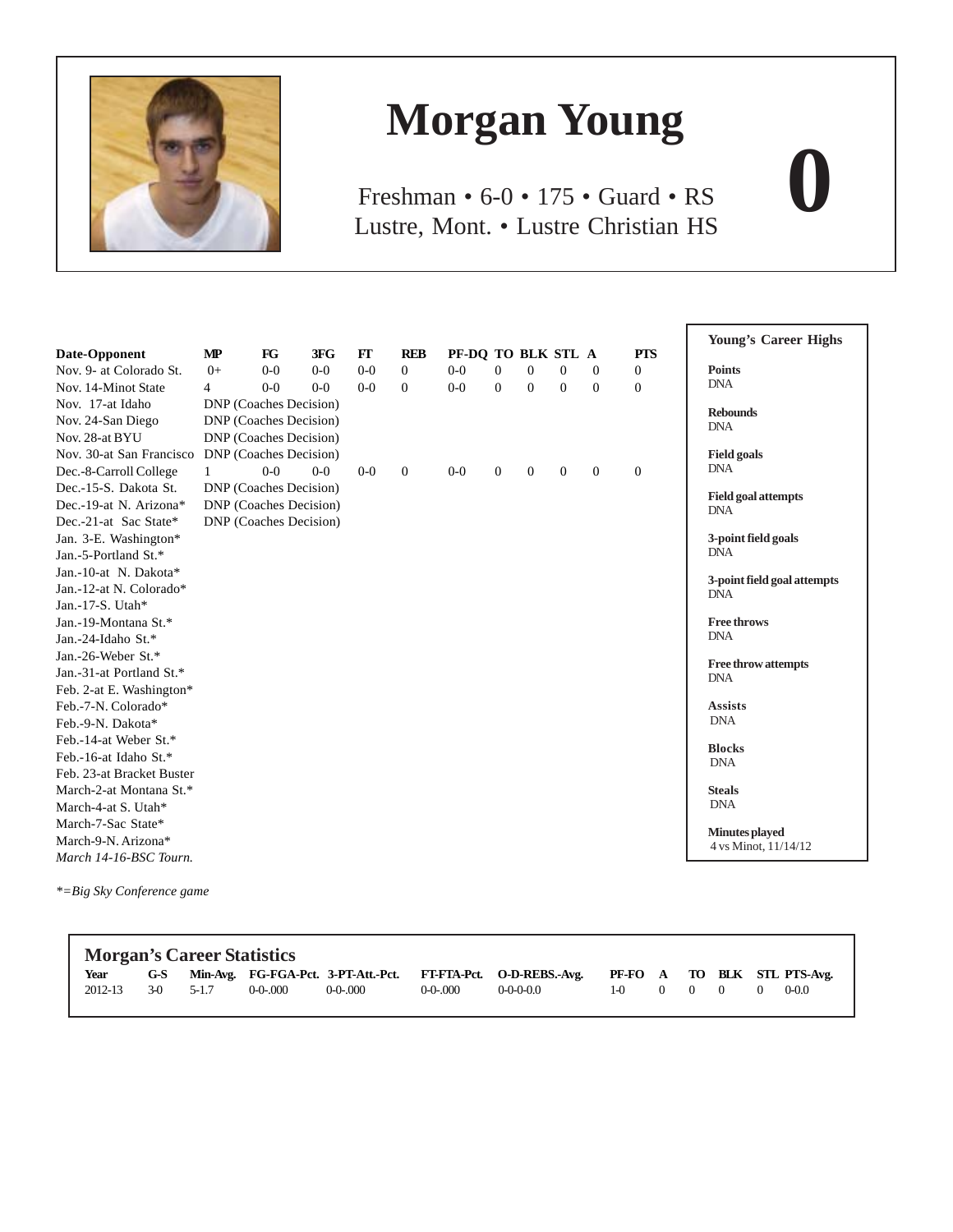

# **Kevin Henderson**

Sophomore • 6-5 • 208 • Forward • 1V Auburn, Wash. • Auburn HS

| Date-Opponent             | MP | FG      | 3FG     | FT      | <b>REB</b>     |         | PF-DQ AST.     |                | TO BLK STL     |                | <b>PTS</b>       |
|---------------------------|----|---------|---------|---------|----------------|---------|----------------|----------------|----------------|----------------|------------------|
| Nov. 9- at Colorado St.   | 25 | $3 - 4$ | $0-0$   | $1 - 1$ | $\overline{4}$ | $4 - 0$ | 3              | 4              | $\overline{0}$ | $\mathbf{0}$   | 7                |
| Nov. 14-Minot State       | 23 | $2 - 6$ | $0 - 1$ | $2 - 5$ | 5              | $2 - 0$ | $\mathbf{0}$   | 1              | $\theta$       | 4              | 6                |
| Nov. 17-at Idaho          | 16 | $1 - 3$ | $0-0$   | $0-0$   | $\overline{4}$ | $1-0$   | $\mathbf{0}$   | 1              | $\theta$       | $\overline{c}$ | 2                |
| Nov. 24-San Diego         | 27 | $3 - 5$ | $3-4$   | $0 - 0$ | $\overline{4}$ | $1-0$   | $\mathbf{0}$   | $\Omega$       | $\Omega$       | $\Omega$       | 9                |
| Nov. 28-at BYU#           | 14 | $0 - 2$ | $0 - 1$ | $0-0$   | $\overline{0}$ | $0-0$   | $\overline{0}$ | $\overline{0}$ | $\Omega$       | $\overline{0}$ | $\boldsymbol{0}$ |
| Nov. 30-at San Francisco  | 17 | $2 - 5$ | $1-2$   | $0-0$   | 3              | $5-0$   | 1              | 1              | $\Omega$       | $\overline{0}$ | 5                |
| Dec.-8-Carroll College#   | 21 | $1 - 4$ | $0 - 0$ | $0 - 0$ | 6              | $0 - 0$ | $\overline{0}$ | $\Omega$       | $\Omega$       | $\theta$       | $\overline{c}$   |
| Dec.-15-S. Dakota St.     | 6  | $1 - 2$ | $0 - 1$ | $0 - 0$ | $\mathbf{0}$   | $1-0$   | 1              | $\Omega$       | $\Omega$       | $\mathbf{0}$   | $\overline{c}$   |
| Dec.-19-at N. Arizona*    | 8  | $1 - 1$ | $0 - 0$ | $0 - 0$ | 2              | $1 - 0$ | $\overline{0}$ | $\mathbf{1}$   | $\theta$       | $\theta$       | $\overline{c}$   |
| Dec.-21-at Sac State*     | 6  | $0 - 2$ | $0 - 1$ | $0 - 0$ | $\mathbf{0}$   | $2 - 0$ | $\mathbf{0}$   | 1              | $\theta$       | 1              | $\overline{0}$   |
| Jan. 3-E. Washington*     |    |         |         |         |                |         |                |                |                |                |                  |
| Jan.-5-Portland St.*      |    |         |         |         |                |         |                |                |                |                |                  |
| Jan.-10-at N. Dakota*     |    |         |         |         |                |         |                |                |                |                |                  |
| Jan.-12-at N. Colorado*   |    |         |         |         |                |         |                |                |                |                |                  |
| Jan.-17-S. Utah*          |    |         |         |         |                |         |                |                |                |                |                  |
| Jan.-19-Montana St.*      |    |         |         |         |                |         |                |                |                |                |                  |
| Jan.-24-Idaho St.*        |    |         |         |         |                |         |                |                |                |                |                  |
| Jan.-26-Weber St.*        |    |         |         |         |                |         |                |                |                |                |                  |
| Jan.-31-at Portland St.*  |    |         |         |         |                |         |                |                |                |                |                  |
| Feb. 2-at E. Washington*  |    |         |         |         |                |         |                |                |                |                |                  |
| Feb.-7-N. Colorado*       |    |         |         |         |                |         |                |                |                |                |                  |
| Feb.-9-N. Dakota*         |    |         |         |         |                |         |                |                |                |                |                  |
| Feb.-14-at Weber St.*     |    |         |         |         |                |         |                |                |                |                |                  |
| Feb.-16-at Idaho St.*     |    |         |         |         |                |         |                |                |                |                |                  |
| Feb. 23-at Bracket Buster |    |         |         |         |                |         |                |                |                |                |                  |
| March-2-at Montana St.*   |    |         |         |         |                |         |                |                |                |                |                  |
| March-4-at S. Utah*       |    |         |         |         |                |         |                |                |                |                |                  |
| March-7-Sac State*        |    |         |         |         |                |         |                |                |                |                |                  |
| March-9-N. Arizona*       |    |         |         |         |                |         |                |                |                |                |                  |
| March 14-16-BSC Tourn.    |    |         |         |         |                |         |                |                |                |                |                  |

*#=Indicates Start \*=Big Sky Conference game*

Г

|             | <b>Kevin's Year-By-Year &amp; Career Statistics</b> |        |                                          |                                     |                |                     |        |                |              |                |    |                             |  |  |
|-------------|-----------------------------------------------------|--------|------------------------------------------|-------------------------------------|----------------|---------------------|--------|----------------|--------------|----------------|----|-----------------------------|--|--|
| Year        | G-S                                                 |        |                                          | Min-Avg. FG-FGA-Pct. 3-PT-Att.-Pct. | FT-FTA-Pct.    | O-D-REBS.-Avg.      |        |                |              |                |    | PF-FO A TO BLK STL PTS-Avg. |  |  |
| 2011-12     | 20-0                                                | 98-4.9 | 12-30-.400                               | 2-14-143                            | $9 - 11 - 818$ | 8-11-19-1.0         | $17-0$ | 2              | 7 1          |                | 3  | $35-1.8$                    |  |  |
| $2012 - 13$ |                                                     |        | $10-2$ 163-16.3 14-34-.412 4-10-.400     |                                     | $3 - 6 - 500$  | $6 - 22 - 28 - 2.8$ | $17-1$ | 5 <sup>7</sup> | - 9          | $\overline{0}$ | 7  | $35 - 3.5$                  |  |  |
|             |                                                     |        | TOTALS 30-2 261-8.7 26-64-.406 6-24-.250 |                                     | 12-17-.706     | 14-33-47-1.6        | $34-1$ | 7              | $16 \quad 1$ |                | 10 | $70 - 2.3$                  |  |  |

**Henderson's Career Highs**

**Points**

9 vs. San Diego, 11/24/12

**Rebounds** 6 vs. Carroll College, 12/8/12

**Field goals** 3 in Three Games

**Field goal attempts** 6 vs. Minot St., 11/14/12

**3-point field goals** 3 vs. San Diego, 11/24/12

**3-point field goal attempts** 4 vs. San Diego, 11/24/12

**Free throws** 2 in Four games

**Free throw attempts** 6 vs. Minot St., 11/14/12

**Assists** 3 vs. Colorado St., 11/9/12

**Blocks** 1 in Two Games

**Steals** 4 vs. Minot St., 11/14/12

**Minutes played** 27 vs. San Diego, 11/14/12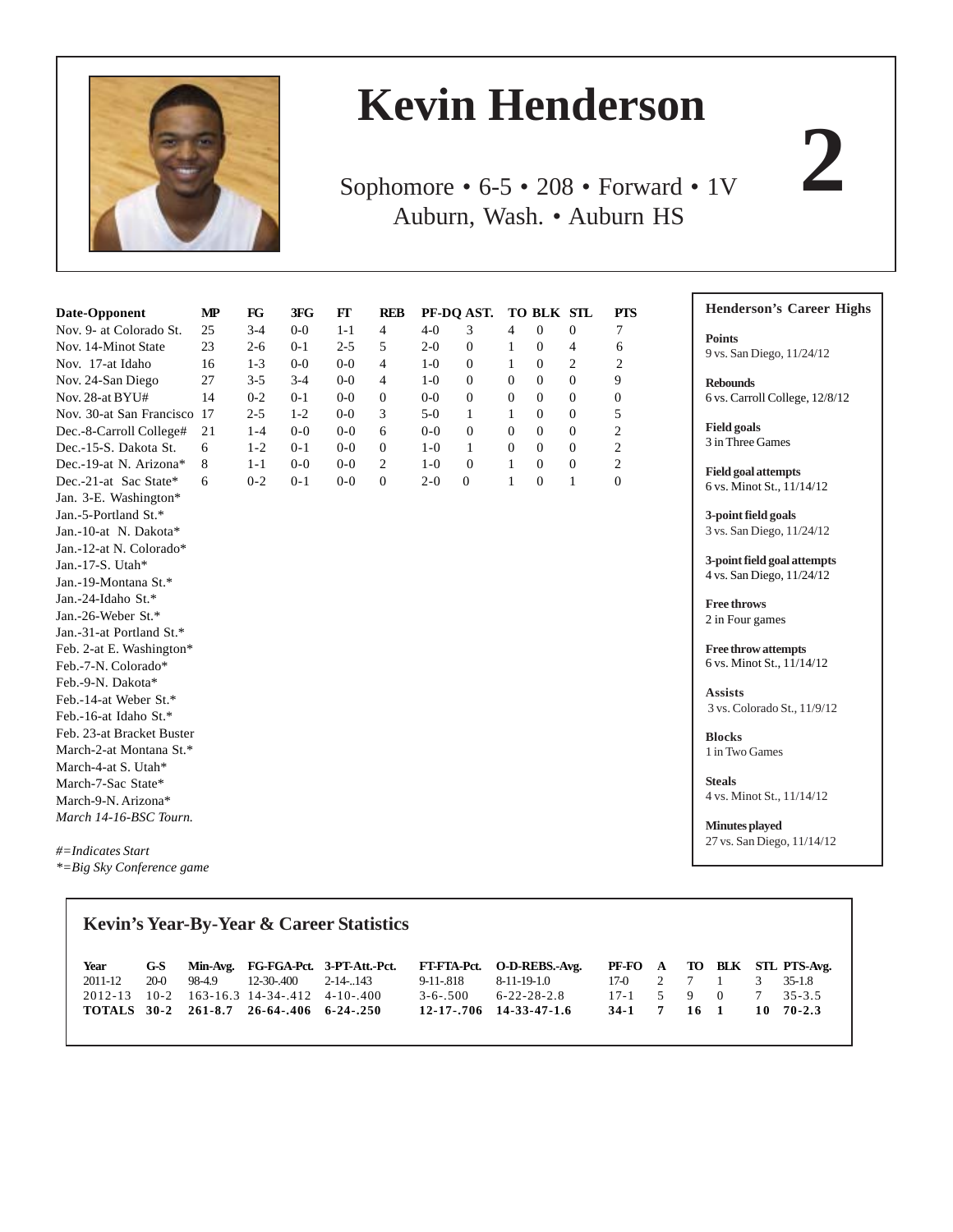

# **Will Cherry**

Senior • 6-1 • 181 •Guard • 3V Oakland, Calif. • McClymonds HS

| Date-Opponent                           | MP FG |                                | 3FG FT  |         | <b>REB</b> | PF-DQ AST. TO BLK STL |                |   |              |                | <b>PTS</b>     | <b>Cherry's Career Highs</b>                          |
|-----------------------------------------|-------|--------------------------------|---------|---------|------------|-----------------------|----------------|---|--------------|----------------|----------------|-------------------------------------------------------|
| Nov. 9- at Colorado St.                 |       | DNP (Injured)                  |         |         |            |                       |                |   |              |                |                | <b>Points</b>                                         |
| Nov. 14-Minot State<br>Nov. 17-at Idaho |       | DNP (Injured)<br>DNP (Injured) |         |         |            |                       |                |   |              |                |                | 30 at Northern Colorado, 2/9/12                       |
| Nov. 24-San Diego                       |       | DNP (Injured)                  |         |         |            |                       |                |   |              |                |                |                                                       |
| Nov. 28-at BYU                          |       | DNP (Injured)                  |         |         |            |                       |                |   |              |                |                | <b>Rebounds</b><br>11 vs. Idaho, 11/17/11             |
| Nov. 30-at San Francisco DNP (Injured)  |       |                                |         |         |            |                       |                |   |              |                |                |                                                       |
| Dec.-8-Carroll College                  |       | DNP (Injured)                  |         |         |            |                       |                |   |              |                |                | <b>Field goals</b>                                    |
| Dec.-15-S. Dakota St.                   | 13    | $1 - 5$                        | $0 - 2$ | $0-0$   | 4          | $0 - 0$               | $\overline{0}$ | 2 | $\theta$     | $\mathbf{0}$   | $\overline{2}$ | 12 at Northern Colorado, 2/9/12                       |
| Dec.-19-at N. Arizona*# 35              |       | $3-9$                          | $2 - 4$ | $4 - 4$ | 3          | $4 - 0$               | 3              | 3 | $\mathbf{1}$ | $\overline{c}$ | 12             | <b>Field goal attempts</b>                            |
| Dec.-21-at Sac State*#                  | 39    | $4 - 8$                        | $1 - 2$ | $1 - 3$ | 3          | $0 - 0$               | 5              | 3 | $\mathbf{0}$ | $\overline{4}$ | 10             | 20 at Northern Colorado, 2/9/12                       |
| Jan. 3-E. Washington*                   |       |                                |         |         |            |                       |                |   |              |                |                | 20 at North Dakota, 11/23/11                          |
| Jan.-5-Portland St.*                    |       |                                |         |         |            |                       |                |   |              |                |                |                                                       |
| Jan.-10-at N. Dakota*                   |       |                                |         |         |            |                       |                |   |              |                |                | 3-point field goals<br>4 vs. Idaho, 11/17/11          |
| Jan.-12-at N. Colorado*                 |       |                                |         |         |            |                       |                |   |              |                |                | 4 at Sac State, 1/8/11                                |
| Jan.-17-S. Utah*                        |       |                                |         |         |            |                       |                |   |              |                |                |                                                       |
| Jan.-19-Montana St.*                    |       |                                |         |         |            |                       |                |   |              |                |                | 3-point field goal attempts                           |
| Jan.-24-Idaho St.*                      |       |                                |         |         |            |                       |                |   |              |                |                | 8 at North Dakota, 11/23/11                           |
| Jan.-26-Weber St.*                      |       |                                |         |         |            |                       |                |   |              |                |                | <b>Free throws</b>                                    |
| Jan.-31-at Portland St.*                |       |                                |         |         |            |                       |                |   |              |                |                | 12 at Sac State, 2/11/12                              |
| Feb. 2-at E. Washington*                |       |                                |         |         |            |                       |                |   |              |                |                |                                                       |
| Feb.-7-N. Colorado*                     |       |                                |         |         |            |                       |                |   |              |                |                | <b>Free throw attempts</b>                            |
| Feb.-9-N. Dakota*                       |       |                                |         |         |            |                       |                |   |              |                |                | 15 at Sac State, 2/11/12                              |
| Feb.-14-at Weber St.*                   |       |                                |         |         |            |                       |                |   |              |                |                | <b>Assists</b>                                        |
| Feb.-16-at Idaho St.*                   |       |                                |         |         |            |                       |                |   |              |                |                | 10 at Portland State, 2/24/11                         |
| Feb. 23-at Bracket Buster               |       |                                |         |         |            |                       |                |   |              |                |                |                                                       |
| March-2-at Montana St.*                 |       |                                |         |         |            |                       |                |   |              |                |                | <b>Blocks</b>                                         |
| March-4-at S. Utah*                     |       |                                |         |         |            |                       |                |   |              |                |                | 2 in Two Games                                        |
| March-7-Sac State*                      |       |                                |         |         |            |                       |                |   |              |                |                | <b>Steals</b>                                         |
| March-9-N. Arizona*                     |       |                                |         |         |            |                       |                |   |              |                |                | 9 vs. Great Falls, 12/10/10                           |
| March 14-16-BSC Tourn.                  |       |                                |         |         |            |                       |                |   |              |                |                |                                                       |
|                                         |       |                                |         |         |            |                       |                |   |              |                |                | <b>Minutes played</b><br>43 at North Dakota, 11/23/11 |
| #=Indicates Start                       |       |                                |         |         |            |                       |                |   |              |                |                | 43 at E. Washington, 2/26/11                          |
| *= Big Sky Conference game              |       |                                |         |         |            |                       |                |   |              |                |                |                                                       |

| Will's Year-By-Year & Career Statistics |       |           |                        |                                     |               |                  |         |     |     |     |     |              |  |
|-----------------------------------------|-------|-----------|------------------------|-------------------------------------|---------------|------------------|---------|-----|-----|-----|-----|--------------|--|
| Year                                    | $G-S$ |           |                        | Min-Avg. FG-FGA-Pct. 3-PT-Att.-Pct. | FT-FTA-Pct.   | O-D-REBS.-Avg.   | PF-FO A |     | TО  | BLK | STL | PTS-Avg.     |  |
| 2009-10 32-22                           |       | 728-22.8  | $100 - 229 - 437$      | $6 - 35 - 171$                      | 58-106-547    | 16-73-89-2.8     | $59-2$  | -78 | 57  |     | 61  | $264 - 8.3$  |  |
| 2010-11 30-29                           |       |           | 1032-34.4 139-326-.426 | $23 - 102 - 225$                    | 121-166-.729  | $12-97-109-3.6$  | 66-1    | 128 | 68  |     | 79  | $422 - 14.1$ |  |
| 2011-12 32-32                           |       |           | 1082-33.8 161-362-.445 | 51-137-372                          | 132-169-.781  | $20-104-124-3.9$ | $80-1$  | 105 | 90  | 11  | 83  | 505-15.8     |  |
| 2012-133-2                              |       | $87-29.0$ | $8 - 22 - 364$         | $3 - 8 - 375$                       | $5 - 7 - 714$ | $0-10-10-3.3$    | $4-0$   | 8   | 8.  |     | 6   | $24 - 8.0$   |  |
| <b>TOTAL 97-85</b>                      |       |           | 2929-30.2 408-939-.435 | 83-282-.294                         | 316-448-.705  | 48-284-332-3.4   | 209-4   | 319 | 223 | 26  | 229 | 1215-12.5    |  |
|                                         |       |           |                        |                                     |               |                  |         |     |     |     |     |              |  |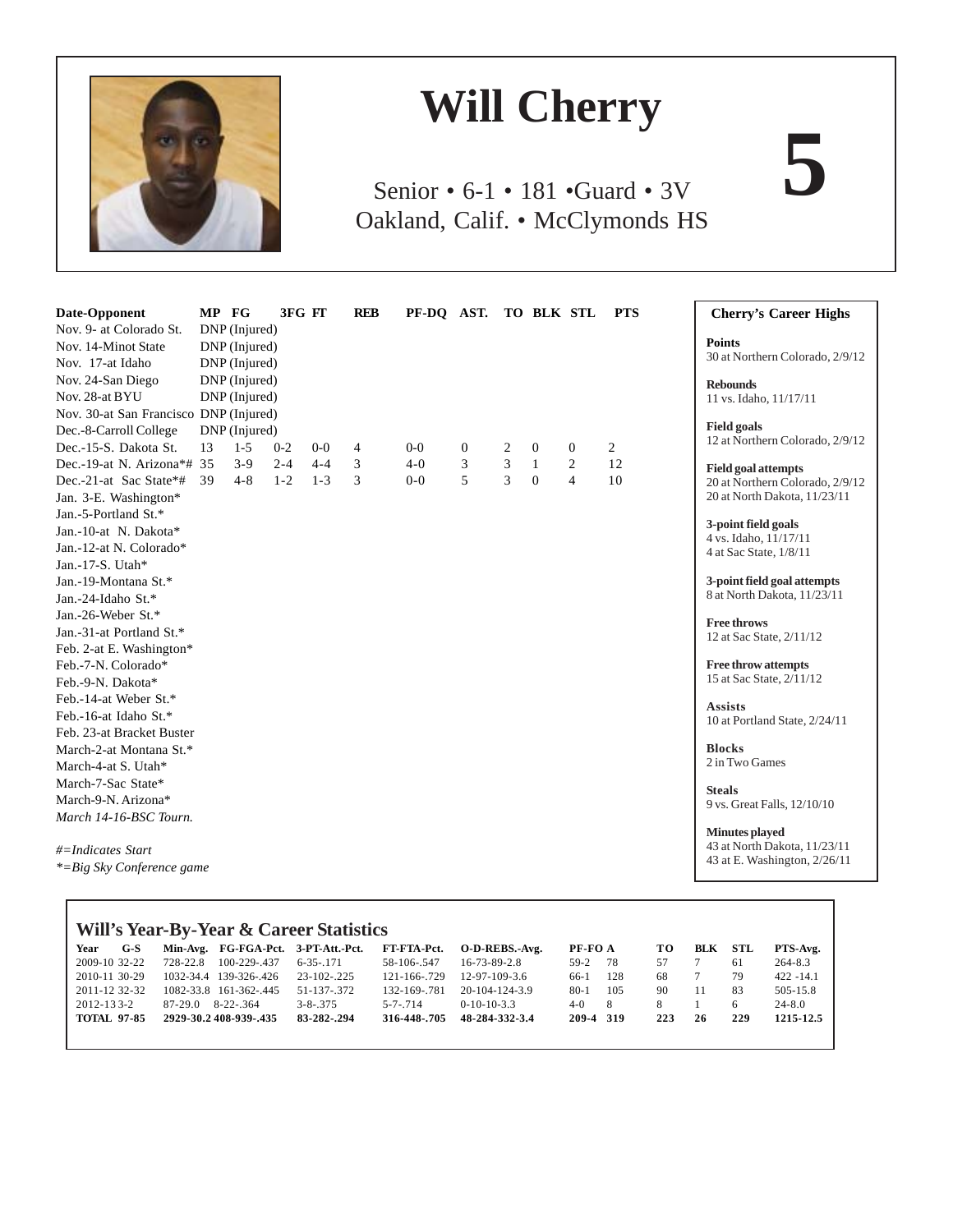

# **Jordan Gregory**

Soph. • 6-2 • 188 • Guard • 1V **10** Pueblo, Colo. • Pueblo East HS

| Date-Opponent                 | $\bf MP$ | FG      | 3FG FT             |                | REB PF-DQ AST |                | <b>TO</b>        | <b>BLK</b>     | <b>STL</b>     | <b>PTS</b> | <b>Gregory's Career Highs</b>  |
|-------------------------------|----------|---------|--------------------|----------------|---------------|----------------|------------------|----------------|----------------|------------|--------------------------------|
| Nov. 9- at Colorado St.#      | 36       | $3-6$   | $2 - 4$<br>$2 - 4$ | 3              | $3-0$         | $\mathbf{1}$   | $\mathbf{0}$     | $\overline{0}$ | 1              | 10         |                                |
| Nov. 14-Minot State           | 23       | $3 - 5$ | $0-0$<br>$2 - 4$   | 3              | $3-0$         | 3              | $\boldsymbol{0}$ | $\overline{0}$ | $\overline{c}$ | 8          | <b>Points</b>                  |
| Nov. 17-at Idaho#             | 30       | $3 - 7$ | $1 - 3$<br>$0 - 0$ | $\overline{c}$ | $1-0$         | $\overline{c}$ | $\overline{2}$   | $\theta$       | 1              | 7          | 14 at USF, 11/30/12            |
| Nov. 24-San Diego#            | 26       | $1 - 3$ | $0 - 1$<br>$2 - 2$ | $\overline{c}$ | $2-0$         | $\Omega$       | 3                | $\Omega$       | $\overline{0}$ | 4          | <b>Rebounds</b>                |
| Nov. 28-at BYU                | 32       | $3 - 7$ | $2 - 4$<br>$0-0$   | 3              | $1-0$         | 3              | $\mathbf{1}$     | $\overline{0}$ | $\overline{c}$ | 8          | 7 at NAU, 12/19/12             |
| Nov. 30-at San Francisco      | 29       | $3 - 7$ | $1 - 3$<br>$7 - 8$ | 5              | $3-0$         | $\overline{c}$ | $\mathbf{0}$     | $\theta$       | $\overline{c}$ | 14         |                                |
| Dec.-8-Carroll College#       | 29       | $3 - 7$ | $2 - 5$<br>$0-0$   | 6              | $3-0$         | $\overline{2}$ | 2                | $\Omega$       | $\Omega$       | 8          | Field goals                    |
| Dec.-15-S. Dakota St.#        | 34       | $1-4$   | $1 - 3$<br>$2 - 2$ | 5              | $2-0$         | $\overline{2}$ | $\theta$         | $\Omega$       | $\Omega$       | 5          | 4 at NAU, 12/19/12             |
| Dec.-19-at N. Arizona*#       | 24       | $4-6$   | $1 - 2$<br>$3 - 3$ | $\tau$         | $1 - 0$       | 3              | 1                | $\overline{2}$ | $\overline{c}$ | 12         |                                |
| Dec.-21-at Sac State*#        | 32       | $2 - 6$ | $1 - 5$<br>$4 - 4$ | 2              | $1-0$         | $\overline{4}$ | $\mathbf{1}$     | $\mathbf{0}$   | $\overline{2}$ | 9          | <b>Field goal attempts</b>     |
| Jan. 3-E. Washington*         |          |         |                    |                |               |                |                  |                |                |            | 7 in Four Games                |
| Jan.-5-Portland St.*          |          |         |                    |                |               |                |                  |                |                |            | 3-point field goals            |
| Jan.-10-at N. Dakota*         |          |         |                    |                |               |                |                  |                |                |            | 2 in Four Games                |
| Jan.-12-at N. Colorado*       |          |         |                    |                |               |                |                  |                |                |            |                                |
| Jan.-17-S. Utah*              |          |         |                    |                |               |                |                  |                |                |            | 3-point field goal attempts    |
| Jan.-19-Montana St.*          |          |         |                    |                |               |                |                  |                |                |            | 5 vs. Carroll College, 12/8/12 |
| Jan.-24-Idaho St.*            |          |         |                    |                |               |                |                  |                |                |            | <b>Free throws</b>             |
| Jan.-26-Weber St.*            |          |         |                    |                |               |                |                  |                |                |            | 7 at USF, 11/30/12             |
| Jan.-31-at Portland St.*      |          |         |                    |                |               |                |                  |                |                |            |                                |
| Feb. 2-at E. Washington*      |          |         |                    |                |               |                |                  |                |                |            | <b>Free throw attempts</b>     |
| Feb.-7-N. Colorado*           |          |         |                    |                |               |                |                  |                |                |            | 8 at USF, 11/30/12             |
| Feb.-9-N. Dakota*             |          |         |                    |                |               |                |                  |                |                |            |                                |
| Feb.-14-at Weber St.*         |          |         |                    |                |               |                |                  |                |                |            | <b>Assists</b>                 |
| Feb.-16-at Idaho St.*         |          |         |                    |                |               |                |                  |                |                |            | 3 in Three Games               |
| Feb. 23-at Bracket Buster     |          |         |                    |                |               |                |                  |                |                |            | <b>Blocks</b>                  |
| March-2-at Montana St.*       |          |         |                    |                |               |                |                  |                |                |            | 2 at NAU, 12/19/12             |
| March-4-at S. Utah*           |          |         |                    |                |               |                |                  |                |                |            |                                |
| March-7-Sac State*            |          |         |                    |                |               |                |                  |                |                |            | <b>Steals</b>                  |
| March-9-N. Arizona*           |          |         |                    |                |               |                |                  |                |                |            | 2 in Five Games                |
| March 14-16-BSC Tourn.        |          |         |                    |                |               |                |                  |                |                |            |                                |
|                               |          |         |                    |                |               |                |                  |                |                |            | Minutes played                 |
| $#$ =Indicates start          |          |         |                    |                |               |                |                  |                |                |            | 36 at Colorado St., 11/9/12    |
| $* = Big Sky Conference game$ |          |         |                    |                |               |                |                  |                |                |            |                                |

| <b>Jordan's Career Statistics</b> |  |  |                                             |  |  |                                                                                                |                        |  |  |  |  |  |  |
|-----------------------------------|--|--|---------------------------------------------|--|--|------------------------------------------------------------------------------------------------|------------------------|--|--|--|--|--|--|
| Year                              |  |  |                                             |  |  | G-S Min-Avg. FG-FGA-Pct. 3-PT-Att.-Pct. FT-FTA-Pct. O-D-REBS.-Avg. PF-FO A TO BLK STL PTS-Avg. |                        |  |  |  |  |  |  |
| 2011-12                           |  |  | 18-0 75-4.2 4-19-.211 2-9-.222              |  |  | $3-6-500$ 1-3-4-0.2                                                                            | 8-0 4 3 0 2 13-0.7     |  |  |  |  |  |  |
|                                   |  |  | 2012-13 10-7 295-29.5 26-58-.448 13-34-.382 |  |  | 20-23-870 1-37-38-3.8                                                                          | 20-0 22 10 2 12 85-8.5 |  |  |  |  |  |  |
|                                   |  |  | TOTALS 28-7 370-13.2 30-77-.390 15-42-.333  |  |  | 23-29-793 2-40-42-1.5                                                                          | 28-0 26 13 2 14 98-3.5 |  |  |  |  |  |  |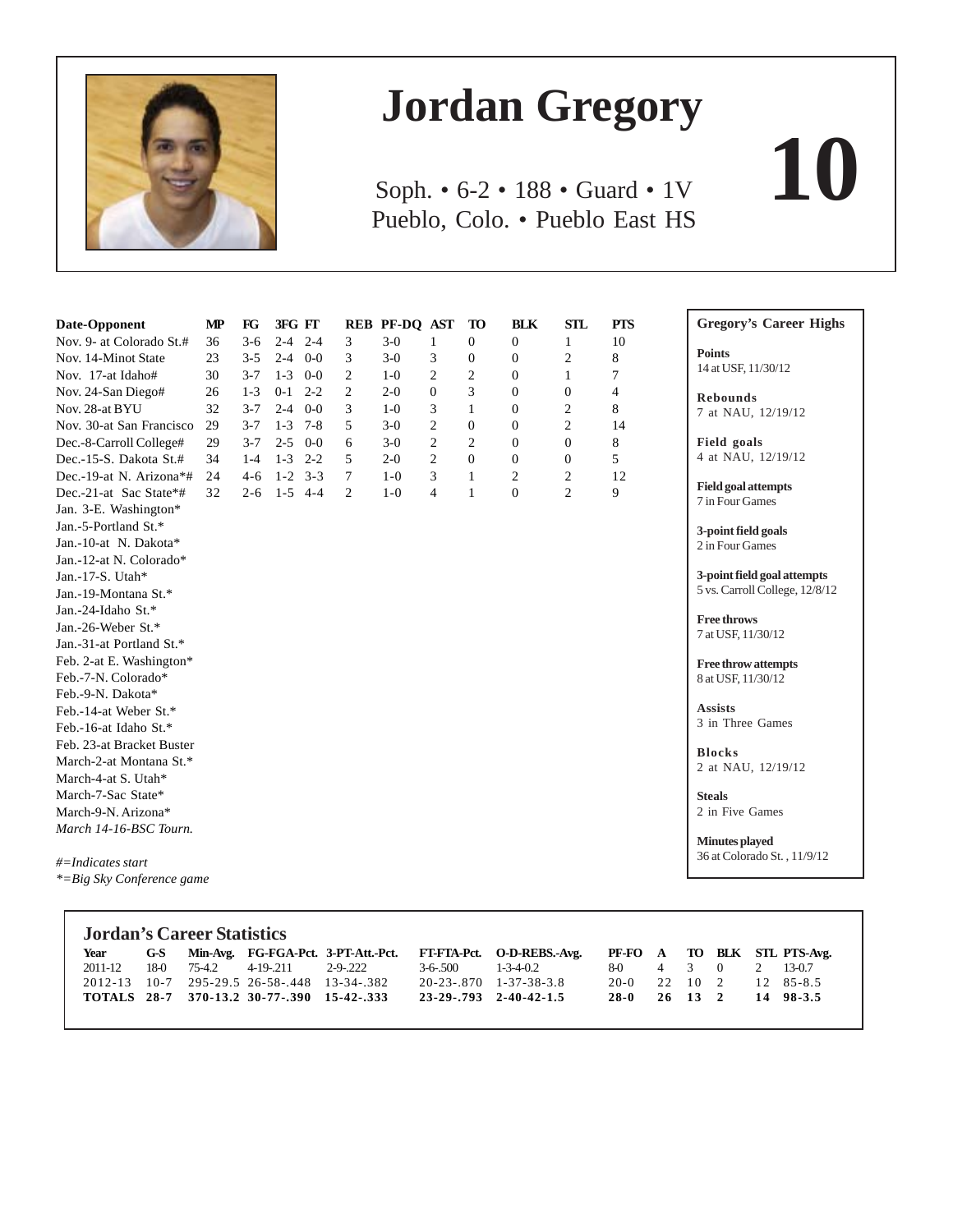

# **Jake Wiley**

Freshman• 6-7 • 204 • Forward • HS Newport, Wash. • Newport HS

**12**

| Date-Opponent             | $\mathbf{MP}$                 | FG      | 3FG     | $FT$    | <b>REB</b>       | PF-DQ   | AST. TO BLK STL  |                  |                  |                  | <b>PTS</b>       | <b>Wiley's Career Highs</b>                  |
|---------------------------|-------------------------------|---------|---------|---------|------------------|---------|------------------|------------------|------------------|------------------|------------------|----------------------------------------------|
| Nov. 9- at Colorado St.   | 3                             | $0 - 1$ | $0-0$   | $0-0$   | $\mathbf{1}$     | $0-0$   | $\Omega$         | $\overline{0}$   | $\mathbf{0}$     | $\Omega$         | $\mathbf{0}$     |                                              |
| Nov. 14-Minot State       | 5                             | $1 - 1$ | $0 - 0$ | $0-0$   | $\boldsymbol{0}$ | $1-0$   | $\boldsymbol{0}$ | $\mathbf{0}$     | $\boldsymbol{0}$ | $\boldsymbol{0}$ | 2                | <b>Points</b>                                |
| Nov. 17-at Idaho          | 6                             | $1 - 1$ | $0 - 0$ | $0-0$   | $\overline{2}$   | $0-0$   | $\mathbf{0}$     | $\mathbf{1}$     | $\Omega$         | $\Omega$         | $\overline{c}$   | 2 in Four Games                              |
| Nov. 24-San Diego         | DNP (Coaches Decision)        |         |         |         |                  |         |                  |                  |                  |                  |                  |                                              |
| Nov. 28-at BYU            | 11                            | $0-1$   | $0-0$   | $0-0$   | $\overline{2}$   | $2 - 0$ | $\mathbf{0}$     | 1                | $\overline{0}$   | $\mathbf{0}$     | $\mathbf{0}$     | <b>Rebounds</b>                              |
| Nov. 30-at San Francisco  | <b>DNP</b> (Coaches Decision) |         |         |         |                  |         |                  |                  |                  |                  |                  | 3 vs. Carroll College, 12/8/12               |
| Dec.-8-Carroll College    | 4                             | $1 - 2$ | $0-0$   | $0-0$   | 3                | $1-0$   | $\theta$         | 1                | $\mathbf{0}$     | $\overline{0}$   | $\overline{c}$   | <b>Field goals</b>                           |
| Dec.-15-S. Dakota St.     | 4                             | $1 - 2$ | $0-0$   | $0-0$   | $\overline{0}$   | $0-0$   | $\mathbf{0}$     | $\boldsymbol{0}$ | $\boldsymbol{0}$ | $\mathbf{0}$     | $\boldsymbol{2}$ | 1 in Three Games                             |
| Dec.-19-at N. Arizona*    | $\mathbf{1}$                  | $0 - 0$ | $0 - 0$ | $0 - 0$ | $\mathbf{0}$     | $0 - 0$ | $\mathbf{0}$     | $\mathbf{1}$     | $\overline{0}$   | $\mathbf{0}$     | $\overline{0}$   |                                              |
| Dec.-21-at Sac State*     | DNP (Coaches Decision)        |         |         |         |                  |         |                  |                  |                  |                  |                  | <b>Field goal attempts</b>                   |
| Jan. 3-E. Washington*     |                               |         |         |         |                  |         |                  |                  |                  |                  |                  | 2 vs. Carroll College, 12/8/12               |
| Jan.-5-Portland St.*      |                               |         |         |         |                  |         |                  |                  |                  |                  |                  | 3-point field goals                          |
| Jan.-10-at N. Dakota*     |                               |         |         |         |                  |         |                  |                  |                  |                  |                  | <b>DNA</b>                                   |
| Jan.-12-at N. Colorado*   |                               |         |         |         |                  |         |                  |                  |                  |                  |                  |                                              |
| Jan.-17-S. Utah*          |                               |         |         |         |                  |         |                  |                  |                  |                  |                  | 3-point field goal attempts<br><b>DNA</b>    |
| Jan.-19-Montana St.*      |                               |         |         |         |                  |         |                  |                  |                  |                  |                  |                                              |
| Jan.-24-Idaho St.*        |                               |         |         |         |                  |         |                  |                  |                  |                  |                  | <b>Free throws</b>                           |
| Jan.-26-Weber St.*        |                               |         |         |         |                  |         |                  |                  |                  |                  |                  | <b>DNA</b>                                   |
| Jan.-31-at Portland St.*  |                               |         |         |         |                  |         |                  |                  |                  |                  |                  |                                              |
| Feb. 2-at E. Washington*  |                               |         |         |         |                  |         |                  |                  |                  |                  |                  | <b>Free throw attempts</b><br><b>DNA</b>     |
| Feb.-7-N. Colorado*       |                               |         |         |         |                  |         |                  |                  |                  |                  |                  |                                              |
| Feb.-9-N. Dakota*         |                               |         |         |         |                  |         |                  |                  |                  |                  |                  | <b>Assists</b>                               |
| Feb.-14-at Weber St.*     |                               |         |         |         |                  |         |                  |                  |                  |                  |                  | <b>DNA</b>                                   |
| Feb.-16-at Idaho St.*     |                               |         |         |         |                  |         |                  |                  |                  |                  |                  |                                              |
| Feb. 23-at Bracket Buster |                               |         |         |         |                  |         |                  |                  |                  |                  |                  | <b>Blocks</b><br><b>DNA</b>                  |
| March-2-at Montana St.*   |                               |         |         |         |                  |         |                  |                  |                  |                  |                  |                                              |
| March-4-at S. Utah*       |                               |         |         |         |                  |         |                  |                  |                  |                  |                  | <b>Steals</b>                                |
| March-7-Sac State*        |                               |         |         |         |                  |         |                  |                  |                  |                  |                  | <b>DNA</b>                                   |
| March-9-N. Arizona*       |                               |         |         |         |                  |         |                  |                  |                  |                  |                  |                                              |
| March 14-16-BSC Tourn.    |                               |         |         |         |                  |         |                  |                  |                  |                  |                  | <b>Minutes</b> played<br>11 at BYU, 11/28/12 |

*\*=Big Sky Conference game*

| <b>Jake's Career Statistics</b> |  |  |                                        |  |  |                                                                                                |                     |  |  |  |  |  |  |
|---------------------------------|--|--|----------------------------------------|--|--|------------------------------------------------------------------------------------------------|---------------------|--|--|--|--|--|--|
| Year                            |  |  |                                        |  |  | G-S Min-Avg. FG-FGA-Pct. 3-PT-Att.-Pct. FT-FTA-Pct. O-D-REBS.-Avg. PF-FO A TO BLK STL PTS-Avg. |                     |  |  |  |  |  |  |
|                                 |  |  | $2012-13$ 7-0 34-4.9 4-8-.500 0-0-.000 |  |  | $0-0-0.000$ 2-6-8-1.1                                                                          | $4-0$ 0 4 0 0 8-1.3 |  |  |  |  |  |  |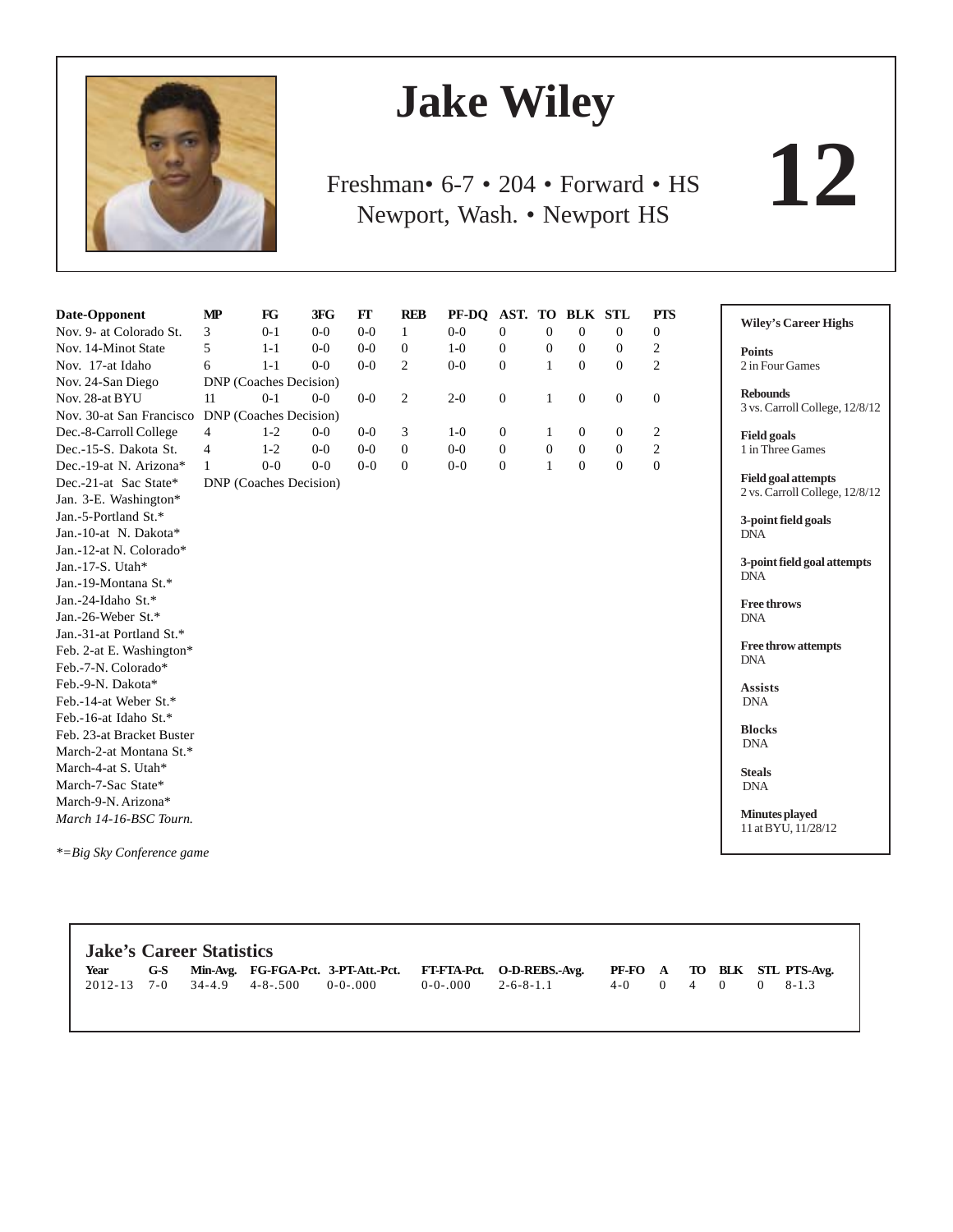

Г

# **Nick Emerson**

Freshman • 6-5 • 206 • Forward • RS **15** Columbia Falls, Mont. • Columbia Falls HS

| Date-Opponent             | $\mathbf{MP}$ | FG                     | 3FG   | $FT$    | <b>REB</b>       | PF-DO | AST.             | <b>TO</b>        | <b>BLK</b>       | <b>STL</b>       | <b>PTS</b>     | <b>Emmerson's</b>                                         |
|---------------------------|---------------|------------------------|-------|---------|------------------|-------|------------------|------------------|------------------|------------------|----------------|-----------------------------------------------------------|
| Nov. 9- at Colorado St.   |               | DNP (Coaches Decision) |       |         |                  |       |                  |                  |                  |                  |                | <b>Career Highs</b>                                       |
| Nov. 14-Minot State       | $\mathbf{1}$  | $0-0$                  | $0-0$ | $0-0$   | $\boldsymbol{0}$ | $0-0$ | $\boldsymbol{0}$ | $\boldsymbol{0}$ | $\boldsymbol{0}$ | $\boldsymbol{0}$ | $\mathbf{0}$   |                                                           |
| Nov. 17-at Idaho          |               | DNP (Coaches Decision) |       |         |                  |       |                  |                  |                  |                  |                | <b>Points</b>                                             |
| Nov. 24-San Diego         |               | DNP (Coaches Decision) |       |         |                  |       |                  |                  |                  |                  |                | <b>DNA</b>                                                |
| Nov. 28-at BYU            | 2             | $0-0$                  | $0-0$ | $0-0$   | $\mathbf{0}$     | $0-0$ | $\mathbf{0}$     | $\mathbf{0}$     | $\boldsymbol{0}$ | $\boldsymbol{0}$ | $\overline{0}$ | <b>Rebounds</b>                                           |
| Nov. 30-at San Francisco  |               | DNP (Coaches Decision) |       |         |                  |       |                  |                  |                  |                  |                | 1 vs. Carroll Col., 12/8/12                               |
| Dec.-8-Carroll College    | $\mathbf{1}$  | $0 - 1$                | $0-0$ | $0 - 0$ | $\mathbf{1}$     | $0-0$ | $\mathbf{0}$     | $\mathbf{0}$     | $\theta$         | $\mathbf{0}$     | $\overline{0}$ |                                                           |
| Dec.-15-S. Dakota St.     |               | DNP (Coaches Decision) |       |         |                  |       |                  |                  |                  |                  |                | <b>Field goals</b>                                        |
| Dec.-19-at N. Arizona*    |               | DNP (Coaches Decision) |       |         |                  |       |                  |                  |                  |                  |                | <b>DNA</b>                                                |
| Dec.-21-at Sac State*     |               | DNP (Coaches Decision) |       |         |                  |       |                  |                  |                  |                  |                |                                                           |
| Jan. 3-E. Washington*     |               |                        |       |         |                  |       |                  |                  |                  |                  |                | <b>Field goal attempts</b><br>1 vs. Carroll Col., 12/8/12 |
| Jan.-5-Portland St.*      |               |                        |       |         |                  |       |                  |                  |                  |                  |                |                                                           |
| Jan.-10-at N. Dakota*     |               |                        |       |         |                  |       |                  |                  |                  |                  |                | 3-point field goals                                       |
| Jan.-12-at N. Colorado*   |               |                        |       |         |                  |       |                  |                  |                  |                  |                | <b>DNA</b>                                                |
| Jan.-17-S. Utah*          |               |                        |       |         |                  |       |                  |                  |                  |                  |                |                                                           |
| Jan.-19-Montana St.*      |               |                        |       |         |                  |       |                  |                  |                  |                  |                | 3-point field goal attempts<br><b>DNA</b>                 |
| Jan.-24-Idaho St.*        |               |                        |       |         |                  |       |                  |                  |                  |                  |                |                                                           |
| Jan.-26-Weber St.*        |               |                        |       |         |                  |       |                  |                  |                  |                  |                | <b>Free throws</b>                                        |
| Jan.-31-at Portland St.*  |               |                        |       |         |                  |       |                  |                  |                  |                  |                | <b>DNA</b>                                                |
| Feb. 2-at E. Washington*  |               |                        |       |         |                  |       |                  |                  |                  |                  |                |                                                           |
| Feb.-7-N. Colorado*       |               |                        |       |         |                  |       |                  |                  |                  |                  |                | <b>Free throw attempts</b><br><b>DNA</b>                  |
| Feb.-9-N. Dakota*         |               |                        |       |         |                  |       |                  |                  |                  |                  |                |                                                           |
| Feb.-14-at Weber St.*     |               |                        |       |         |                  |       |                  |                  |                  |                  |                | <b>Assists</b>                                            |
| Feb.-16-at Idaho St.*     |               |                        |       |         |                  |       |                  |                  |                  |                  |                | <b>DNA</b>                                                |
| Feb. 23-at Bracket Buster |               |                        |       |         |                  |       |                  |                  |                  |                  |                |                                                           |
| March-2-at Montana St.*   |               |                        |       |         |                  |       |                  |                  |                  |                  |                | <b>Blocks</b><br><b>DNA</b>                               |
| March-4-at S. Utah*       |               |                        |       |         |                  |       |                  |                  |                  |                  |                |                                                           |
| March-7-Sac State*        |               |                        |       |         |                  |       |                  |                  |                  |                  |                | <b>Steals</b>                                             |
| March-9-N. Arizona*       |               |                        |       |         |                  |       |                  |                  |                  |                  |                | <b>DNA</b>                                                |
| March 14-16-BSC Tourn.    |               |                        |       |         |                  |       |                  |                  |                  |                  |                |                                                           |
|                           |               |                        |       |         |                  |       |                  |                  |                  |                  |                | Minutes played<br>at BYU, 11/28/121                       |
| *=Big Sky Conference game |               |                        |       |         |                  |       |                  |                  |                  |                  |                |                                                           |

|       |           |           |         |               | G-S Min-Avg. FG-FGA-Pct. 3-PT-Att.-Pct. FT-FTA-Pct. O-D-REBS.-Avg. PF-FO A TO BLK STL PTS-Avg. |  |  |  |
|-------|-----------|-----------|---------|---------------|------------------------------------------------------------------------------------------------|--|--|--|
| $3-0$ | $4 - 1.3$ | $0-1-000$ | 0-0-000 | $0 - 0 - 000$ | $0-1-1-0.3$                                                                                    |  |  |  |
|       |           |           |         |               |                                                                                                |  |  |  |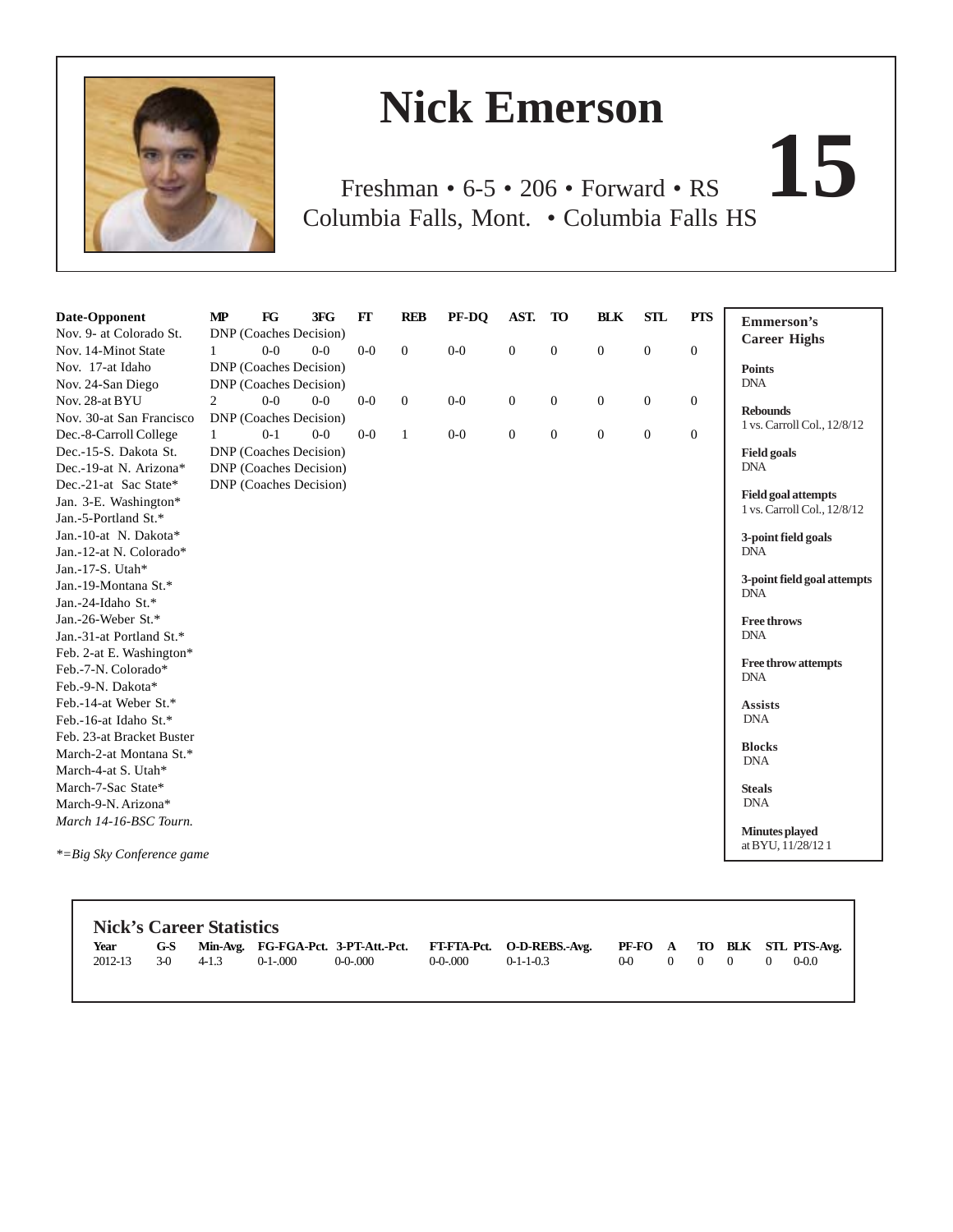

# **Keron DeShields**

Sophomore • 6-2 • 182 • Guard • 1V **20** Baltimore, Md. • Vermont Academy

| Date-Opponent                | МP            | $_{\rm FG}$ | 3FG     |             |                | FT REB PF-DQ AST TO BLK STL PTS |          |                |                  |                |                |
|------------------------------|---------------|-------------|---------|-------------|----------------|---------------------------------|----------|----------------|------------------|----------------|----------------|
| Nov. 9- at Colorado St.#     | 36            | $5 - 14$    | $2 - 6$ | $5 - 6$     | $\overline{1}$ | $3-0$                           | 1        | $\mathbf{0}$   | 1                | $\mathbf{0}$   | 17             |
| Nov. 14-Minot State#         | 30            | $2 - 7$     | $0 - 2$ | $0-0$ 5     |                | $1-0$                           | 7        | 4              | 1                | $\overline{2}$ | $\overline{4}$ |
| Nov. 17-at Idaho#            | 19            | $2 - 6$     | $2 - 4$ | $1-2$ 2     |                | $2 - 0$                         | 1        | 2              | $\boldsymbol{0}$ | $\mathbf{0}$   | $\overline{7}$ |
| Nov. 24-San Diego#           | 16            | $2 - 3$     | $0 - 1$ | $2 - 3$     | $\overline{2}$ | $3-0$                           | 1        | $\overline{c}$ | $\mathbf{0}$     | $\mathbf{0}$   | 6              |
| Nov. 28-at BYU#              | 26            | $3 - 8$     | $1 - 1$ | $5 - 5$ 3   |                | $2 - 0$                         | 3        | $\overline{0}$ | $\overline{0}$   | $\overline{0}$ | 12             |
| Nov. 30-at San Francisco# 29 |               | $1 - 11$    | $1-5$   | $0-0$       | $\overline{2}$ | $1-0$                           | 1        | $\mathbf{0}$   | $\overline{0}$   | $\overline{0}$ | 3              |
| Dec.-8-Carroll College       | 28            | $5 - 6$     | $3 - 4$ | $2 - 2 = 1$ |                | $2 - 0$                         | 5        | $\mathbf{0}$   | $\overline{0}$   | $\overline{2}$ | 15             |
| Dec.-15-S. Dakota St.        | 29            | $1 - 5$     | $0 - 2$ | $0-0$ 3     |                | $3-0$                           | 6        | $\overline{c}$ | $\overline{0}$   | $\overline{2}$ | $\overline{2}$ |
| Dec.-19-at N. Arizona*       | 18            | $5-12$ 2-5  |         | $0-0$ 4     |                | $1-0$                           | $\Omega$ | $\Omega$       | $\mathbf{0}$     | $\overline{2}$ | 12             |
| Dec.-21-at Sac State*        | DNP (Injured) |             |         |             |                |                                 |          |                |                  |                |                |
| Jan. 3-E. Washington*        |               |             |         |             |                |                                 |          |                |                  |                |                |
| Jan.-5-Portland St.*         |               |             |         |             |                |                                 |          |                |                  |                |                |
| Jan.-10-at N. Dakota*        |               |             |         |             |                |                                 |          |                |                  |                |                |
| Jan.-12-at N. Colorado*      |               |             |         |             |                |                                 |          |                |                  |                |                |
| Jan.-17-S. Utah*             |               |             |         |             |                |                                 |          |                |                  |                |                |
| Jan.-19-Montana St.*         |               |             |         |             |                |                                 |          |                |                  |                |                |
| Jan.-24-Idaho St.*           |               |             |         |             |                |                                 |          |                |                  |                |                |
| Jan.-26-Weber St.*           |               |             |         |             |                |                                 |          |                |                  |                |                |
| Jan.-31-at Portland St.*     |               |             |         |             |                |                                 |          |                |                  |                |                |
| Feb. 2-at E. Washington*     |               |             |         |             |                |                                 |          |                |                  |                |                |
| Feb.-7-N. Colorado*          |               |             |         |             |                |                                 |          |                |                  |                |                |
| Feb.-9-N. Dakota*            |               |             |         |             |                |                                 |          |                |                  |                |                |
| Feb.-14-at Weber St.*        |               |             |         |             |                |                                 |          |                |                  |                |                |
| Feb.-16-at Idaho St.*        |               |             |         |             |                |                                 |          |                |                  |                |                |
| Feb. 23-at Bracket Buster    |               |             |         |             |                |                                 |          |                |                  |                |                |
| March-2-at Montana St.*      |               |             |         |             |                |                                 |          |                |                  |                |                |
| March-4-at S. Utah*          |               |             |         |             |                |                                 |          |                |                  |                |                |
| March-7-Sac State*           |               |             |         |             |                |                                 |          |                |                  |                |                |
| March-9-N. Arizona*          |               |             |         |             |                |                                 |          |                |                  |                |                |
| March 14-16-BSC Tourn.       |               |             |         |             |                |                                 |          |                |                  |                |                |
| $#$ =Indicates started       |               |             |         |             |                |                                 |          |                |                  |                |                |
| *=Big Sky Conference game    |               |             |         |             |                |                                 |          |                |                  |                |                |
|                              |               |             |         |             |                |                                 |          |                |                  |                |                |

# **Keron's Year-By-Year & Career Statistics Year G-S Min-Avg. FG-FGA-Pct. 3-PT-Att.-Pct. FT-FTA-Pct. O-D-REBS.-Avg. PF-FO A TO BLK STL PTS-Avg.** 2011-12 27-0 161-6.0 15-44.-341 8-22-.364 8-10-.800 0-8-8-0.3 13-0 9 6 1 4 46-1.7 2012-13 9-6 231-25.7 26-72-.361 11-30-.367 15-18-.833 2-21-23-2.6 18-0 24 13 2 8 78-8.7 TOTALS 36-6 392-10.9 41-116-.353 19-52-.365 23-28-.821 2-29-31-0.9 31-0 33 19 3 12 124-3.4

# **Points** 17 at Colorado St., 11/9/12 **Rebounds** 5 vs. Minot St., 11/14/12

**DeShields' Career Highs**

**Field goals** 3 vs. Carroll Co., 12/8/12 5 at Colorado St., 11/9/12

**Field goal attempts** 14 at Colorado St., 11/9/12

**3-point field goals** 3 vs. Carroll Co., 12/8/12 3 at North Dakota, 11/23/11

**3-point field goal attempts** 6 at Colorado St., 11/9/12

**Free throws** 5 at Colorado St., 11/9/12

**Free throw attempts** 6 at Colorado St., 11/9/12

**Assists** 7 vs. Minot St., 11/14/12

**Blocks** 1 in Three Games

**Steals** 2 in Four Games

**Minutes played** 36 at Colorado St., 11/9/12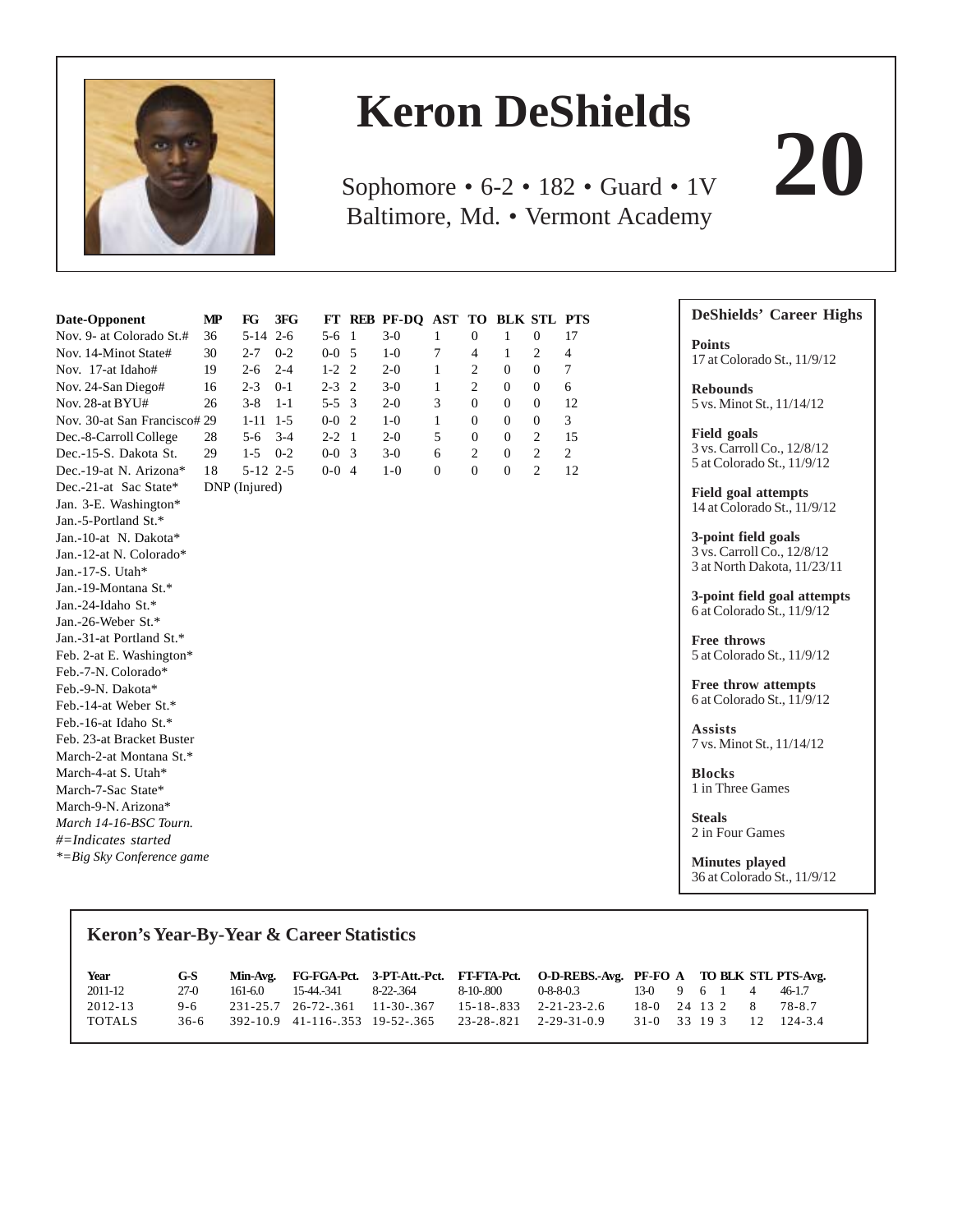

# **Spencer Coleman**

Junior • 6-6 1/2 • 198 • Forward • JC **24** Eugene, Ore. • Eastern Arizona College

| Date-Opponen              | $\bf MP$ | $_{\rm FG}$ | 3FG     | $\bf FT$ | <b>REB</b>     | PF-DQ A |              | TO               | <b>BLK</b>     | <b>STL</b>       | <b>PTS</b>     | Coleman's                    |
|---------------------------|----------|-------------|---------|----------|----------------|---------|--------------|------------------|----------------|------------------|----------------|------------------------------|
| Nov. 9- at Colorado St.   | 21       | $2 - 3$     | $1 - 1$ | $4 - 4$  | 3              | $5 - 1$ | 1            | 3                | $\Omega$       | $\boldsymbol{0}$ | 9              | <b>Career Highs</b>          |
| Nov. 14-Minot State#      | 22       | $2 - 6$     | $0 - 1$ | $6 - 6$  | $\overline{4}$ | $4-0$   | 1            | $\boldsymbol{0}$ | $\overline{0}$ | 1                | 10             |                              |
| Nov. 17-at Idaho          | 23       | $3 - 7$     | $2 - 2$ | $1 - 1$  | 5              | $2 - 0$ | 2            | $\overline{2}$   | $\mathbf{0}$   | $\boldsymbol{0}$ | 9              | <b>Points</b>                |
| Nov. 24-San Diego         | 17       | $4 - 4$     | $0 - 0$ | $0 - 0$  | 1              | $3-0$   | $\Omega$     | $\Omega$         | $\Omega$       | $\overline{0}$   | 8              | 10 vs. Minot St., 11/14/12   |
| Nov. 28-at BYU            | 18       | $1 - 5$     | $1 - 3$ | $0 - 2$  | $\overline{2}$ | $5-0$   | 1            | $\overline{c}$   | $\Omega$       | 1                | 3              | <b>Rebounds</b>              |
| Nov. 30-at San Francisco# | 34       | $2 - 6$     | $1 - 3$ | $0-0$    | 3              | $3-0$   | $\mathbf{1}$ | $\mathbf{1}$     | $\theta$       | $\mathbf{0}$     | 5              | 7 vs. Carroll Col., 12/8/12  |
| Dec.-8-Carroll College#   | 26       | $3 - 11$    | $0-1$   | $0-0$    | $\overline{7}$ | $1-0$   | 1            | $\overline{2}$   | 1              | 1                | 6              |                              |
| Dec.-15-S. Dakota St.#    | 15       | $0 - 2$     | $0 - 2$ | $0-0$    | $\mathbf{1}$   | $2 - 0$ | $\mathbf{0}$ | $\mathbf{1}$     | 1              | $\mathbf{0}$     | $\Omega$       | <b>Field goals</b>           |
| Dec.-19-at N. Arizona*    | 5        | $0 - 2$     | $0 - 1$ | $0 - 0$  | $\overline{c}$ | $2 - 0$ | $\Omega$     | $\Omega$         | $\Omega$       | $\theta$         | $\overline{0}$ | 4 vs. San Diego, 11/24/12    |
| Dec.-21-at Sac State*     | 9        | $1 - 1$     | $1 - 1$ | $0 - 0$  | 1              | $0 - 0$ | $\mathbf{0}$ | $\overline{0}$   | $\theta$       | $\overline{0}$   | 3              | <b>Field goal attempts</b>   |
| Jan. 3-E. Washington*     |          |             |         |          |                |         |              |                  |                |                  |                | 11 vs. Carroll Col., 12/8/12 |
| Jan.-5-Portland St.*      |          |             |         |          |                |         |              |                  |                |                  |                |                              |
| Jan.-10-at N. Dakota*     |          |             |         |          |                |         |              |                  |                |                  |                | 3-point field goals          |
| Jan.-12-at N. Colorado*   |          |             |         |          |                |         |              |                  |                |                  |                | 2 at Idaho, 11/17/12         |
| Jan.-17-S. Utah*          |          |             |         |          |                |         |              |                  |                |                  |                | 3-point field goal attempts  |
| Jan.-19-Montana St.*      |          |             |         |          |                |         |              |                  |                |                  |                | 2 at Idaho, 11/17/12         |
| Jan.-24-Idaho St.*        |          |             |         |          |                |         |              |                  |                |                  |                |                              |
| Jan.-26-Weber St.*        |          |             |         |          |                |         |              |                  |                |                  |                | <b>Free throws</b>           |
| Jan.-31-at Portland St.*  |          |             |         |          |                |         |              |                  |                |                  |                | 6 vs. Minot St., 11/14/12    |
| Feb. 2-at E. Washington*  |          |             |         |          |                |         |              |                  |                |                  |                | Free throw attempts          |
| Feb.-7-N. Colorado*       |          |             |         |          |                |         |              |                  |                |                  |                | 6 vs. Minot St., 11/14/12    |
| Feb.-9-N. Dakota*         |          |             |         |          |                |         |              |                  |                |                  |                |                              |
| Feb.-14-at Weber St.*     |          |             |         |          |                |         |              |                  |                |                  |                | <b>Assists</b>               |
| Feb.-16-at Idaho St.*     |          |             |         |          |                |         |              |                  |                |                  |                | 2 at Idaho, 11/17/12         |
| Feb. 23-at Bracket Buster |          |             |         |          |                |         |              |                  |                |                  |                | <b>Blocks</b>                |
| March-2-at Montana St.*   |          |             |         |          |                |         |              |                  |                |                  |                | 1 vs. Carroll Col., 12/8/12  |
| March-4-at S. Utah*       |          |             |         |          |                |         |              |                  |                |                  |                |                              |
| March-7-Sac State*        |          |             |         |          |                |         |              |                  |                |                  |                | <b>Steals</b>                |
| March-9-N. Arizona*       |          |             |         |          |                |         |              |                  |                |                  |                | 1 in Three Games             |
| March 14-16-BSC Tourn.    |          |             |         |          |                |         |              |                  |                |                  |                | <b>Minutes</b> played        |
| $# = Indicates Start$     |          |             |         |          |                |         |              |                  |                |                  |                | 34 at USF, 11/30/12          |
| *=Big Sky Conference game |          |             |         |          |                |         |              |                  |                |                  |                |                              |

|  | <b>Coleman's Career Statistics</b> | 2012-13 10-4 190-19.0 18-47-.383 6-15-.400 |  |  |  | G-S Min-Avg. FG-FGA-Pct. 3-PT-Att.-Pct. FT-FTA-Pct. O-D-REBS.-Avg. PF-FO A TO BLK STL PTS-Avg.<br>$11-13-846$ 6-23-29-2.9 27-2 7 11 2 3 53-5.3 |
|--|------------------------------------|--------------------------------------------|--|--|--|------------------------------------------------------------------------------------------------------------------------------------------------|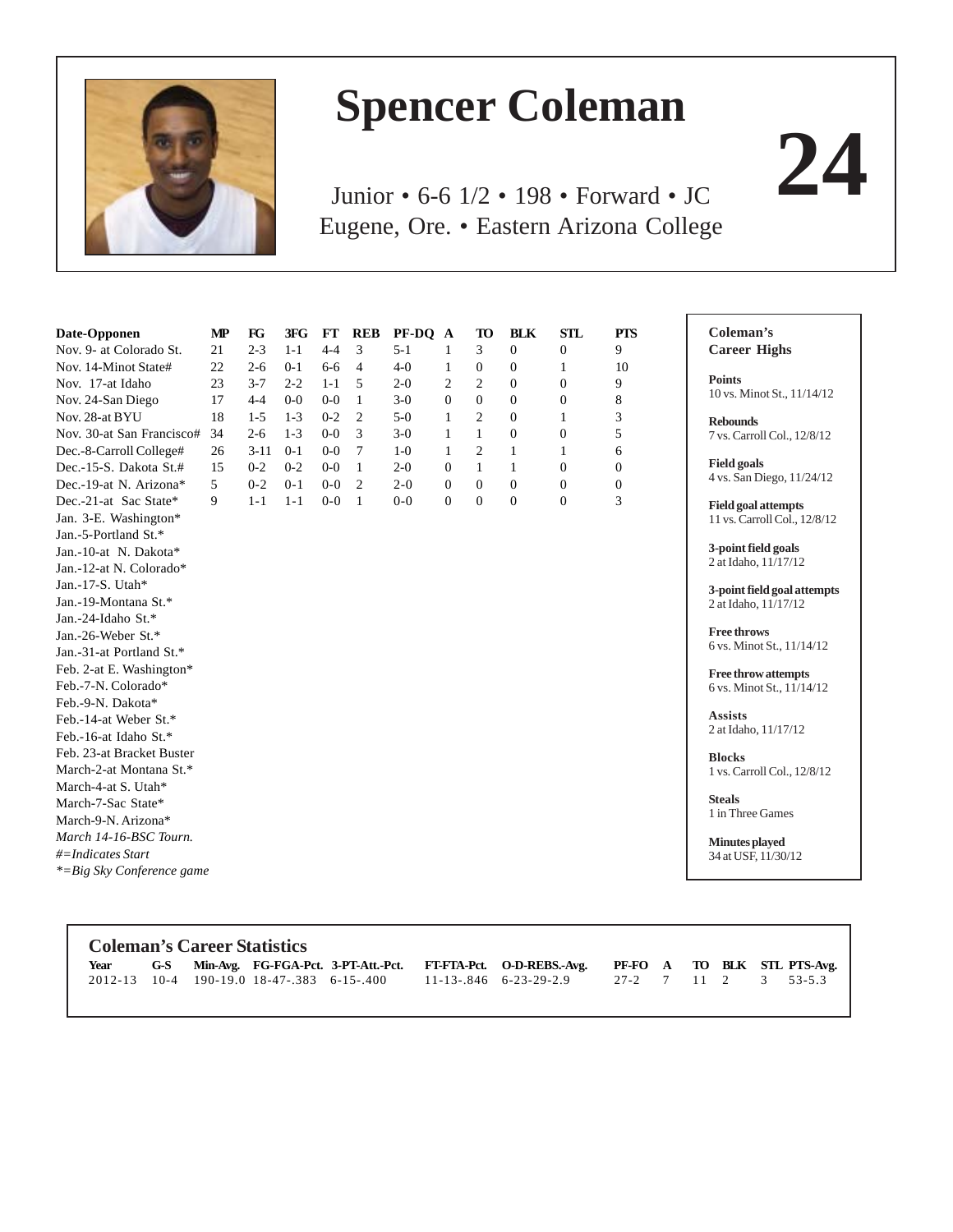

# **Kareem Jamar**

Junior • 6-5 • 210 • G-F • 2V Venice, Calif. • Westchester HS

| Date-Opponent             | МP | $_{\rm FG}$ | 3FG FT  |         |                | REB PF-DQ A |                | TO             | <b>BLK STL</b>   |                  | <b>PTS</b> |
|---------------------------|----|-------------|---------|---------|----------------|-------------|----------------|----------------|------------------|------------------|------------|
| Nov. 9- at Colorado St.#  | 20 | $3 - 5$     | $1 - 2$ | $2 - 3$ | $\overline{c}$ | $5 - 1$     | $\mathbf{1}$   | $\overline{c}$ | 1                | $\overline{c}$   | 9          |
| Nov. 14-Minot State#      | 30 | $5-10$ 3-5  |         | $5 - 7$ | 6              | $1-0$       | 5              | 1              | 1                | 1                | 18         |
| Nov. 17-at Idaho#         | 38 | $5 - 7$     | $1 - 3$ | $6 - 7$ | 7              | $3-0$       | 3              | $\overline{4}$ | $\overline{c}$   | $\boldsymbol{0}$ | 17         |
| Nov. 24-San Diego#        | 36 | $2-9$       | $1 - 3$ | $3-6$   | 6              | $3-0$       | 11             | 5              | 1                | $\theta$         | 8          |
| Nov. 28-at BYU#           | 35 | $6-11$ 1-2  |         | $4-6$   | 9              | $1-0$       | $\overline{2}$ | $\overline{c}$ | $\Omega$         | $\mathbf{0}$     | 17         |
| Nov. 30-at San Fran.#     | 36 | $7-13$ 3-6  |         | $4 - 5$ | 10             | $3-0$       | 3              | $\overline{c}$ | $\mathbf{0}$     | $\overline{c}$   | 21         |
| Dec.-8-Carroll College#   | 36 | $5-10$ 1-4  |         | $3 - 3$ | 5              | $1-0$       | 7              | $\overline{0}$ | $\mathbf{0}$     | $\overline{0}$   | 14         |
| Dec.-15-S. Dakota St.#    | 43 | 5-14 2-7    |         | $4 - 7$ | 6              | $2 - 0$     | 7              | $\overline{4}$ | 1                | $\mathbf{1}$     | 16         |
| Dec.-19-at N. Arizona*#   | 34 | $4 - 9$     | $1 - 3$ | $1 - 2$ | 9              | $0-0$       | 3              | 5              | $\boldsymbol{0}$ | 2                | 10         |
| Dec.-21-at Sac State*#    | 34 | $3-6$       | $1 - 4$ | $4-6$   | 3              | $3 - 0$     | $\mathbf{1}$   | 3              | 3                | $\mathbf{1}$     | 11         |
| Jan. 3-E. Washington*     |    |             |         |         |                |             |                |                |                  |                  |            |
| Jan.-5-Portland St.*      |    |             |         |         |                |             |                |                |                  |                  |            |
| Jan.-10-at N. Dakota*     |    |             |         |         |                |             |                |                |                  |                  |            |
| Jan.-12-at N. Colorado*   |    |             |         |         |                |             |                |                |                  |                  |            |
| Jan.-17-S. Utah*          |    |             |         |         |                |             |                |                |                  |                  |            |
| Jan.-19-Montana St.*      |    |             |         |         |                |             |                |                |                  |                  |            |
| Jan.-24-Idaho St.*        |    |             |         |         |                |             |                |                |                  |                  |            |
| Jan.-26-Weber St.*        |    |             |         |         |                |             |                |                |                  |                  |            |
| Jan.-31-at Portland St.*  |    |             |         |         |                |             |                |                |                  |                  |            |
| Feb. 2-at E. Washington*  |    |             |         |         |                |             |                |                |                  |                  |            |
| Feb.-7-N. Colorado*       |    |             |         |         |                |             |                |                |                  |                  |            |
| Feb.-9-N. Dakota*         |    |             |         |         |                |             |                |                |                  |                  |            |
| Feb.-14-at Weber St.*     |    |             |         |         |                |             |                |                |                  |                  |            |
| Feb.-16-at Idaho St.*     |    |             |         |         |                |             |                |                |                  |                  |            |
| Feb. 23-at Bracket Buster |    |             |         |         |                |             |                |                |                  |                  |            |
| March-2-at Montana St.*   |    |             |         |         |                |             |                |                |                  |                  |            |
| March-4-at S. Utah*       |    |             |         |         |                |             |                |                |                  |                  |            |
| March-7-Sac State*        |    |             |         |         |                |             |                |                |                  |                  |            |
| March-9-N. Arizona*       |    |             |         |         |                |             |                |                |                  |                  |            |
| March 14-16-BSC Tourn.    |    |             |         |         |                |             |                |                |                  |                  |            |
| #=Indicates Start         |    |             |         |         |                |             |                |                |                  |                  |            |
| *=Big Sky Conference game |    |             |         |         |                |             |                |                |                  |                  |            |

#### **Jamar's Career Highs**

г

**Points** 24 at North Dakota, 11/23/11

**32**

**Rebounds** 14 vs. Great Falls, 11/14/11

**Field goals** 9 vs. Weber State, 3/7/12 9 vs. Duquesne, 3/16/11

**Field goal attempts** 16 vs. Duquesne, 3/16/11

**3-point field goals** 5 vs. Weber State, 3/7/12

**3-point field goal attempts** 8 vs. Weber State, 3/7/12

**Free throws** 9 vs. Hawai'i, 2/18/12

**Free throw attempts** 13 vs. Hawai'i, 2/18/12

**Assists** 11 vs. San Diego, 11/24/12 11 vs. Hawai'i, 2/18/12

**Blocks** 3 vs. Sac State, 1/21/12

**Steals** 4 vs. Northern Colorado, 1/19/12 4 at North Dakota, 11/23/11

**Minutes played** 43 vs. S. Dakota St., 12/15/12 43 at North Dakota, 11/23/11

### **Kareem's Year-By-Year & Career Statistics**

| Year          |  |                                   |             |                  | G-S Min-Avg. FG-FGA-Pct. 3-PT-Att.-Pct. FT-FTA-Pct. O-D-REBS.-Avg. PF-FO A TO BLK STL |          |        |            |              |              | PTS-Avg.     |
|---------------|--|-----------------------------------|-------------|------------------|---------------------------------------------------------------------------------------|----------|--------|------------|--------------|--------------|--------------|
| $2010 - 11$   |  | 27-18 711-26.3 79-180-.439        | 30-79-380   | 30-57-526        | 38-91-129-4.8                                                                         | $47-1$   | 39     | 32         | -10          | -18          | 218-8.1      |
| $2011 - 12$   |  | 32-32 1116-34.9 147-309-.476      | 49-111-441  | $92 - 135 - 681$ | 26-152-178-5.6                                                                        | $49-0$   | 118 71 |            | $20^{\circ}$ | -36          | $435 - 13.6$ |
|               |  | 2012-13 10-10 342-34.2 45-94-.479 | 15-39-385   | $36 - 52 - 692$  | $9 - 54 - 63 - 6.3$                                                                   | $22 - 1$ |        | 43 28 9    |              | $\mathbf{Q}$ | $141 - 14.1$ |
| <b>TOTALS</b> |  | 69-60 2169-31.4 273-584-.467      | 94-228-.418 |                  | 158-244-.648 73-306-370-5.4                                                           | 118-2    |        | 200 131 39 |              | - 63         | 794-11.5     |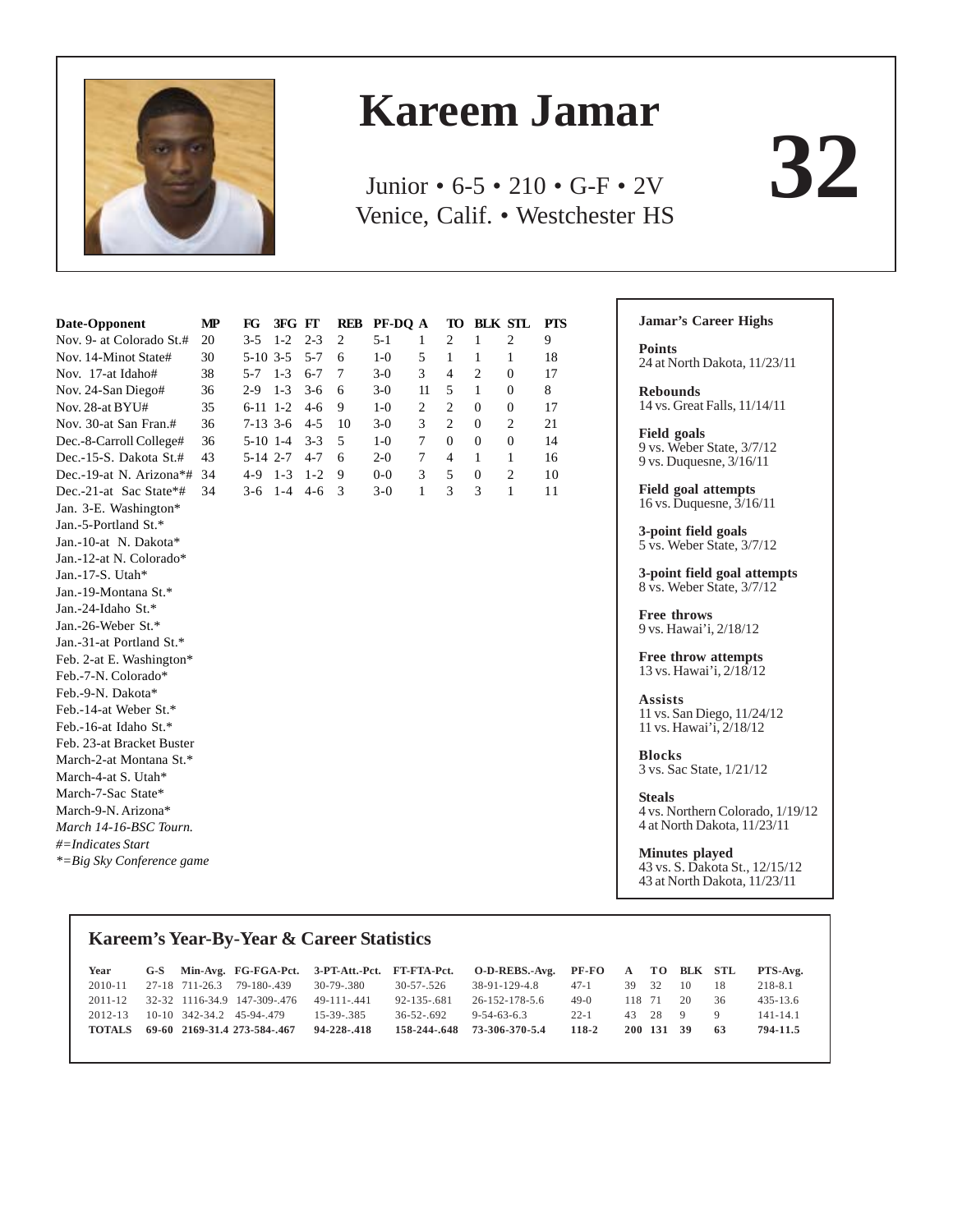

# **Mike Weisner**

Sophomore • 6-7 • 195 • Forward • 1V **33** Walla Walla, Wash. • Walla Walla HS

| Date-Opponent               | $\mathbf{MP}$ | $_{\rm FG}$ | 3FG     | FT      | <b>REB</b>     | PF-DQ   | A              | TO             | <b>BLK</b>     | <b>STL</b>     | <b>PTS</b>       | Weisner's                                               |
|-----------------------------|---------------|-------------|---------|---------|----------------|---------|----------------|----------------|----------------|----------------|------------------|---------------------------------------------------------|
| Nov. 9- at Colorado St.     | 16            | $2 - 4$     | $1 - 3$ | $2 - 2$ | 1              | $4-0$   | $\overline{c}$ | 1              | $\mathbf{0}$   | $\overline{0}$ | 7                | <b>Career Highs</b>                                     |
| Nov. 14-Minot State         | 18            | $4 - 6$     | $3 - 4$ | $0 - 0$ | $\mathbf{1}$   | $3-0$   | $\mathbf{0}$   | $\overline{4}$ | 2              | 1              | 11               |                                                         |
| Nov. 17-at Idaho            | 19            | $1 - 2$     | $1 - 2$ | $0-0$   | $\mathbf{1}$   | $2 - 0$ | $\mathbf{0}$   | $\mathbf{1}$   | $\Omega$       | $\theta$       | 3                | <b>Points</b>                                           |
| Nov. 24-San Diego           | 12            | $2 - 4$     | $1 - 3$ | $0-0$   | 1              | $1-0$   | $\mathbf{0}$   | $\mathbf{1}$   | $\overline{0}$ | $\mathbf{0}$   | 5                | 13 vs. S. Dakota St., 12/15/12                          |
| Nov. 28-at BYU              | 24            | $3 - 5$     | $1 - 2$ | $0 - 0$ | $\overline{2}$ | $1-0$   | $\mathbf{0}$   | 3              | 1              | 1              | $\overline{7}$   | <b>Rebounds</b>                                         |
| Nov. 30-at San Francisco 19 |               | $4 - 7$     | $3 - 3$ | $1 - 1$ | 3              | $4-0$   | $\mathbf{0}$   | 3              | $\Omega$       | $\Omega$       | 12               | 5 vs. S. Dakota St., 12/15/12                           |
| Dec.-8-Carroll College      | 19            | $2 - 4$     | $1 - 2$ | $0 - 0$ | $\Omega$       | $0-0$   | $\mathbf{1}$   | $\mathbf{1}$   | $\Omega$       | $\mathbf{0}$   | 5                |                                                         |
| Dec.-15-S. Dakota St.       | 30            | $4-6$       | $4 - 6$ | $1 - 2$ | 5              | $0-0$   | $\overline{0}$ | $\mathbf{1}$   | $\mathbf{0}$   | $\overline{c}$ | 13               | <b>Field goals</b><br>4 in Three Games                  |
| Dec.-19-at N. Arizona*      | 24            | $0 - 2$     | $0 - 2$ | $0 - 0$ | $\mathbf{0}$   | $3-0$   | 2              | 1              | $\Omega$       | $\mathbf{0}$   | $\boldsymbol{0}$ |                                                         |
| Dec.-21-at Sac State*       | 14            | $1 - 4$     | $1 - 2$ | $0 - 0$ | 3              | $3 - 0$ | $\overline{0}$ | $\mathbf{0}$   | $\Omega$       | $\Omega$       | 3                | <b>Field goal attempts</b>                              |
| Jan. 3-E. Washington*       |               |             |         |         |                |         |                |                |                |                |                  | 7 at USF, 11/30/12                                      |
| Jan.-5-Portland St.*        |               |             |         |         |                |         |                |                |                |                |                  |                                                         |
| Jan.-10-at N. Dakota*       |               |             |         |         |                |         |                |                |                |                |                  | 3-point field goals                                     |
| Jan.-12-at N. Colorado*     |               |             |         |         |                |         |                |                |                |                |                  | 4 vs. S. Dakota St., 12/15/12                           |
| Jan.-17-S. Utah*            |               |             |         |         |                |         |                |                |                |                |                  | 3-point field goal attempts                             |
| Jan.-19-Montana St.*        |               |             |         |         |                |         |                |                |                |                |                  | 6 vs. S. Dakota St., 12/15/12                           |
| Jan.-24-Idaho St.*          |               |             |         |         |                |         |                |                |                |                |                  |                                                         |
| Jan.-26-Weber St.*          |               |             |         |         |                |         |                |                |                |                |                  | <b>Free throws</b><br>2 in Three Games                  |
| Jan.-31-at Portland St.*    |               |             |         |         |                |         |                |                |                |                |                  |                                                         |
| Feb. 2-at E. Washington*    |               |             |         |         |                |         |                |                |                |                |                  | <b>Free throw attempts</b>                              |
| Feb.-7-N. Colorado*         |               |             |         |         |                |         |                |                |                |                |                  | 3 at Northern Arizona, 1/12/12                          |
| Feb.-9-N. Dakota*           |               |             |         |         |                |         |                |                |                |                |                  |                                                         |
| Feb.-14-at Weber St.*       |               |             |         |         |                |         |                |                |                |                |                  | <b>Assists</b>                                          |
| Feb.-16-at Idaho St.*       |               |             |         |         |                |         |                |                |                |                |                  | 2 at Colorado St., 11/9/12                              |
| Feb. 23-at Bracket Buster   |               |             |         |         |                |         |                |                |                |                |                  | <b>Blocks</b>                                           |
| March-2-at Montana St.*     |               |             |         |         |                |         |                |                |                |                |                  | 2 vs. Minot St., 11/14/12                               |
| March-4-at S. Utah*         |               |             |         |         |                |         |                |                |                |                |                  | 2 vs. Weber State, 2/28/12                              |
| March-7-Sac State*          |               |             |         |         |                |         |                |                |                |                |                  | <b>Steals</b>                                           |
| March-9-N. Arizona*         |               |             |         |         |                |         |                |                |                |                |                  | 2 vs. S. Dakota St., 12/15/12                           |
| March 14-16-BSC Tourn.      |               |             |         |         |                |         |                |                |                |                |                  |                                                         |
| *=Big Sky Conference game   |               |             |         |         |                |         |                |                |                |                |                  | <b>Minutes</b> played<br>30 vs. S. Dakota St., 12/15/12 |

# **Weisner's Year-By-Year & Career Statistics**

| Year |  |                                             |                            | G-S Min-Avg. FG-FGA-Pct. 3-PT-Att.-Pct. FT-FTA-Pct. O-D-REBS.-Avg. PF-FO A TO BLK STL PTS-Avg. |                         |  |  |  |
|------|--|---------------------------------------------|----------------------------|------------------------------------------------------------------------------------------------|-------------------------|--|--|--|
|      |  | 2011-12 22-0 157-7.1 12-33-.364 5-18-.378   |                            | 4-5-800 1-18-19-0.9                                                                            | 13-0 5 8 5 2 33-1.5     |  |  |  |
|      |  | 2012-13 10-0 195-19.5 23-44-.523 16-29-.552 | $4 - 5 - 800$              | $1 - 16 - 17 - 1.7$                                                                            | $21-0$ 5 16 3 4 66-6.6  |  |  |  |
|      |  | TOTALS 32-0 352-11.0 35-77-.455 21-46-.457  | $8-10-0.800$ $2-34-36-1.1$ |                                                                                                | $34-0$ 10 24 8 6 99-3.1 |  |  |  |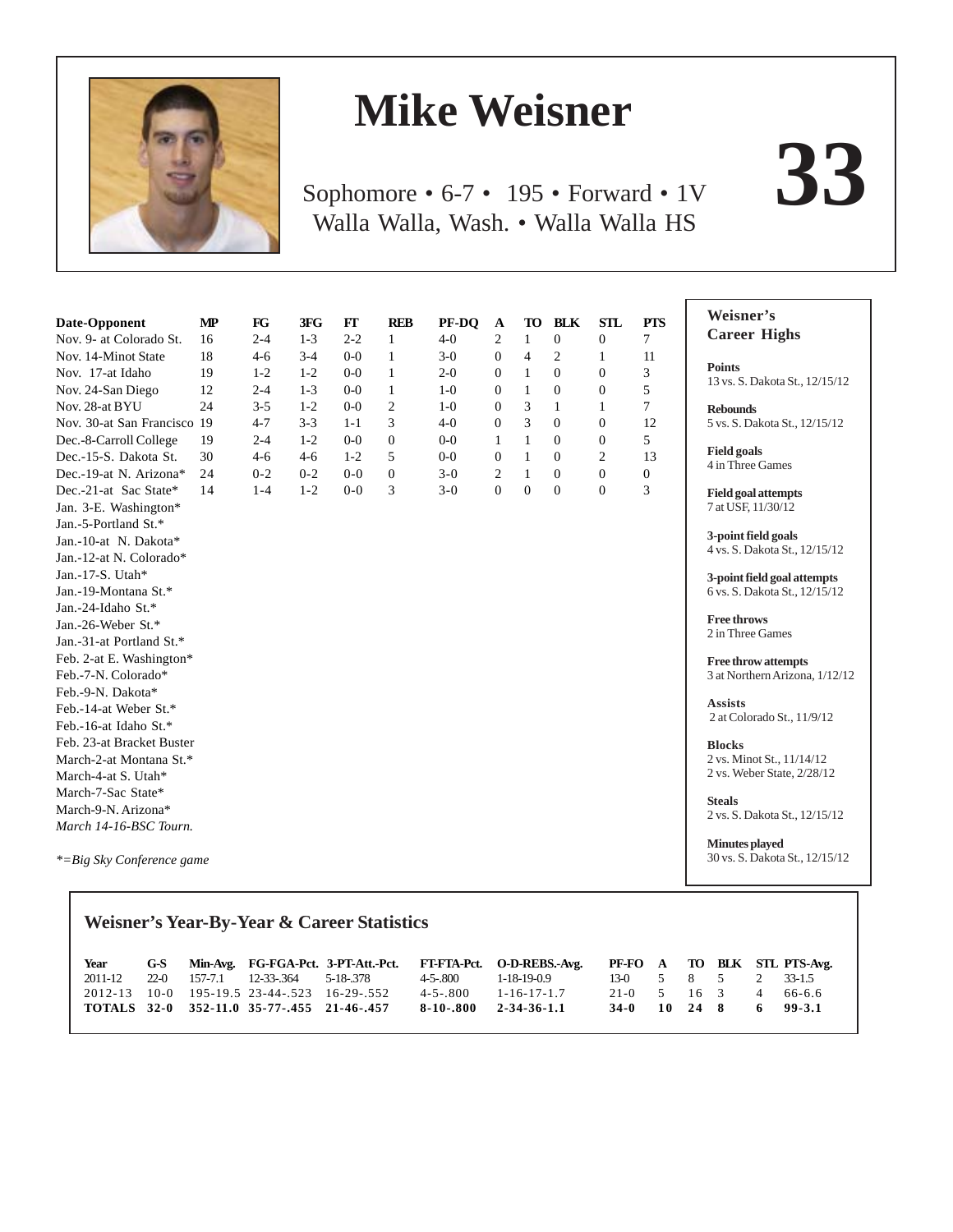

# **Mathias Ward**

Senior • 6-7 • 228 • Forward • 3V **40** Gig Harbor, Wash. • Gig Harbor HS



# **Ward's Year-By-Year & Career Statistics**

| Year<br>$2009-10$<br>2010-11<br>$2011 - 12$ | $G-S$<br>$30-1$<br>$32-0$<br>32-30 | Min.-Avg.<br>$249 - 8.3$<br>$369 - 11.5$<br>837-26.2 | FG-FGA-Pct.<br>$34 - 62 - 548$<br>$54 - 105 - 514$<br>129-240-.538 | 3PTers<br>$0-0-0.000$<br>$1 - 2 - 500$<br>$10-19-526$ | FT-FTA-Pct.<br>$18-26-692$<br>34-42.810<br>80-102-.784 | O-D-Total-Avg.<br>$15 - 31 - 46 - 1.5$<br>21-35-56-1.8<br>49-77-126-3.9 | PF-FO A<br>$34-0$<br>$47-0$<br>$91-2$ | - 6 -<br>- 6<br>19 | TО<br>-19<br>22<br>29 | Blk<br>12 | Stl.<br>10 | PTS-Avg.<br>86-2.9<br>143-4.5<br>348-10.9 |
|---------------------------------------------|------------------------------------|------------------------------------------------------|--------------------------------------------------------------------|-------------------------------------------------------|--------------------------------------------------------|-------------------------------------------------------------------------|---------------------------------------|--------------------|-----------------------|-----------|------------|-------------------------------------------|
| $2012 - 13$                                 | $10-10$                            | 305-30.5                                             | $55-100-550$                                                       | $9 - 24 - 375$                                        | 28-36-.778                                             | $10-26-36-3.6$                                                          | $28-3$                                | $\Omega$           | 16                    |           |            | $147 - 14.7$                              |
| <b>TOTAL</b>                                | 104-41                             | 1757-16.9                                            | 272-507-.536                                                       | $20 - 43 - 465$                                       | 160-206-.777                                           | 95-171-266-2.6                                                          | 200-5                                 | 40                 | -86                   | 21        | 24         | 724-7.0                                   |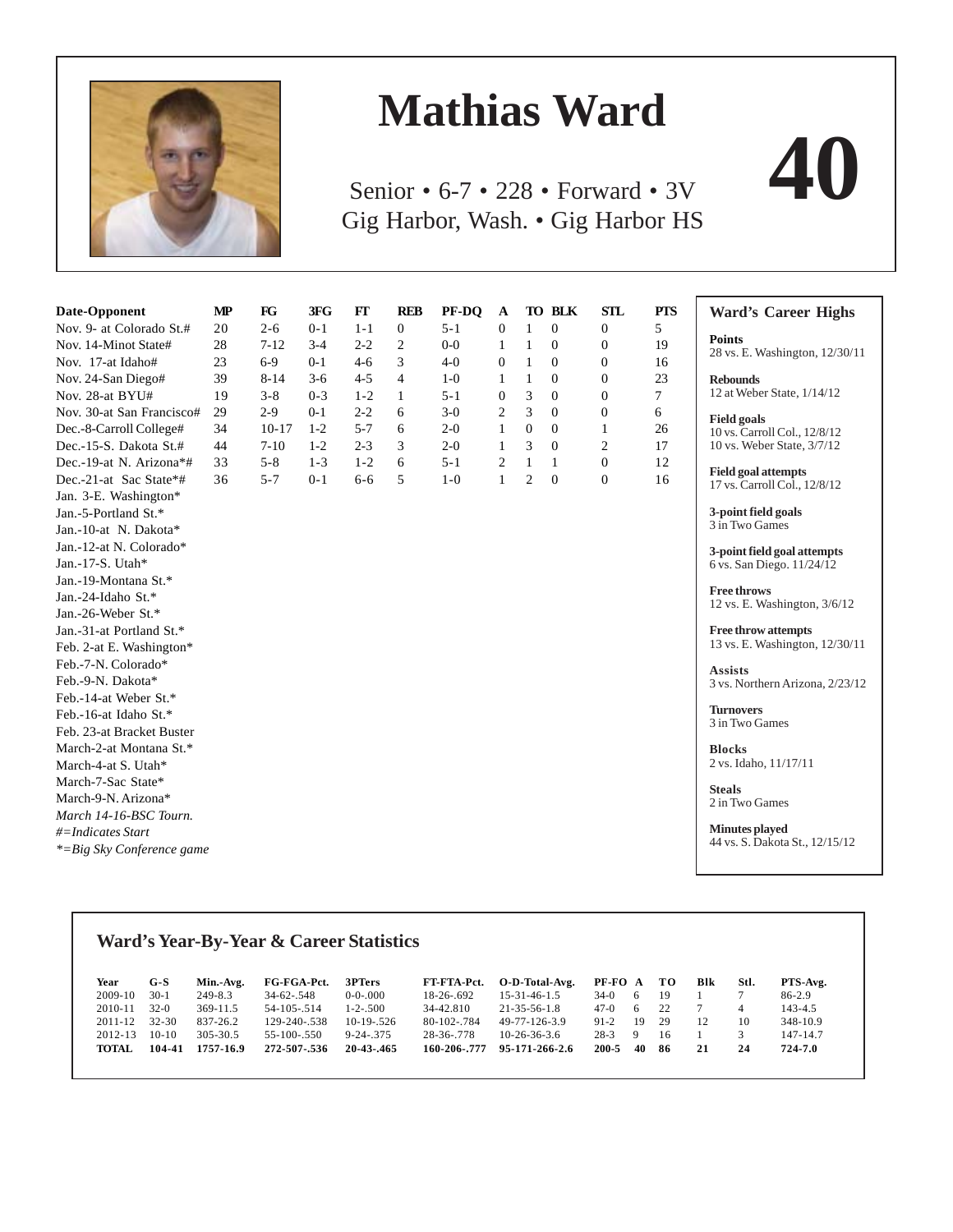

# **Andy Martin**

Caper, Wyo. • Natrona County HS Freshman •7-0 • 223• Center • HS

| Date-Opponent                                               | MP | $_{\rm FG}$ | 3FG     | FГ          | <b>REB</b> | PF-DQ A |                | TO             | <b>BLK STL</b> |                | <b>PTS</b>     | <b>Martin's Career Highs</b>                |
|-------------------------------------------------------------|----|-------------|---------|-------------|------------|---------|----------------|----------------|----------------|----------------|----------------|---------------------------------------------|
| Nov. 9- at Colorado St.                                     | 5  | $0 - 1$     | $0-0$   | $0-0$       | -1         | $0 - 0$ | $\mathbf{0}$   | $\mathbf{0}$   | $\mathbf{0}$   | $\mathbf{0}$   | $\overline{0}$ |                                             |
| Nov. 14-Minot State                                         | 3  | $0-0$       | $0-0$   | $2 - 2 = 0$ |            | $0-0$   | $\mathbf{0}$   | $\theta$       | 1              | $\overline{0}$ | 2              | <b>Points</b><br>6 at BYU, 11/28/12         |
| Nov. 17-at Idaho                                            | 14 | $0-1$       | $0 - 0$ | $0-0$ 1     |            | $1-0$   | $\mathbf{0}$   | 1              | 2              | $\Omega$       | $\Omega$       |                                             |
| Nov. 24-San Diego                                           | 20 | $2 - 2$     | $0-0$   | $0-0$       | 2          | $1-0$   | 1              | $\mathbf{1}$   | $\overline{4}$ | $\overline{0}$ | 4              | <b>Rebounds</b>                             |
| Nov. 28-at BYU#                                             | 19 | $0 - 2$     | $0-0$   | $6 - 6 = 3$ |            | $5-0$   | $\mathbf{0}$   | $\overline{2}$ | $\mathbf{1}$   | $\mathbf{0}$   | 6              | 3 at BYU, 11/28/12                          |
| Nov. 30-at San Francisco#                                   | 7  | $1 - 1$     | $0 - 0$ | $0 - 0$     |            | $3-0$   | $\Omega$       | $\Omega$       | $\Omega$       | $\Omega$       | $\overline{c}$ |                                             |
| Dec.-8-Carroll College                                      | 1  | $0-0$       | $0-0$   | $0-0$ 0     |            | $0-0$   | $\mathbf{0}$   | $\overline{0}$ | $\theta$       | $\overline{0}$ | $\overline{0}$ | <b>Field goals</b><br>2 in Two Games        |
| Dec.-15-S. Dakota St.                                       | 15 | $2 - 4$     | $0-0$   | $0-0$       | 2          | $2 - 0$ | $\mathbf{0}$   | $\mathbf{0}$   | $\overline{0}$ | $\mathbf{0}$   | 4              |                                             |
| Dec.-19-at N. Arizona*                                      | 3  | $0 - 0$     | $0-0$   | $0 - 0$ 0   |            | $0 - 0$ | $\Omega$       | $\mathbf{1}$   | $\overline{0}$ | $\Omega$       | $\mathbf{0}$   | <b>Field goal attempts</b>                  |
| Dec.-21-at Sac State*                                       | 6  | $0 - 1$     | $0 - 0$ | $1-2$ 1     |            | $0-0$   | $\overline{0}$ | $\overline{0}$ | $\overline{c}$ | $\mathbf{0}$   | 1              | 2 vs. San Diego, 11/24/12                   |
| Jan. 3-E. Washington*                                       |    |             |         |             |            |         |                |                |                |                |                |                                             |
| Jan.-5-Portland St.*                                        |    |             |         |             |            |         |                |                |                |                |                | 3-point field goals<br><b>DNA</b>           |
| Jan.-10-at N. Dakota*                                       |    |             |         |             |            |         |                |                |                |                |                |                                             |
| Jan.-12-at N. Colorado*                                     |    |             |         |             |            |         |                |                |                |                |                | 3-point field goal attempts                 |
| Jan.-17-S. Utah*                                            |    |             |         |             |            |         |                |                |                |                |                | <b>DNA</b>                                  |
| Jan.-19-Montana St.*                                        |    |             |         |             |            |         |                |                |                |                |                |                                             |
| Jan.-24-Idaho St.*                                          |    |             |         |             |            |         |                |                |                |                |                | <b>Free throws</b><br>6 at BYU, 11/28/12    |
| Jan.-26-Weber St.*                                          |    |             |         |             |            |         |                |                |                |                |                |                                             |
| Jan.-31-at Portland St.*                                    |    |             |         |             |            |         |                |                |                |                |                | Free throw attempts                         |
| Feb. 2-at E. Washington*                                    |    |             |         |             |            |         |                |                |                |                |                | 6 at BYU, 11/28/12                          |
| Feb.-7-N. Colorado*                                         |    |             |         |             |            |         |                |                |                |                |                |                                             |
| Feb.-9-N. Dakota*                                           |    |             |         |             |            |         |                |                |                |                |                | <b>Assists</b><br>1 vs. San Diego, 11/24/12 |
| Feb.-14-at Weber St.*                                       |    |             |         |             |            |         |                |                |                |                |                |                                             |
| Feb.-16-at Idaho St.*                                       |    |             |         |             |            |         |                |                |                |                |                | <b>Blocks</b>                               |
| Feb. 23-at Bracket Buster                                   |    |             |         |             |            |         |                |                |                |                |                | 4 vs. San Diego, 11/24/12                   |
| March-2-at Montana St.*                                     |    |             |         |             |            |         |                |                |                |                |                |                                             |
| March-4-at S. Utah*                                         |    |             |         |             |            |         |                |                |                |                |                | <b>Steals</b><br><b>DNA</b>                 |
| March-7-Sac State*                                          |    |             |         |             |            |         |                |                |                |                |                |                                             |
| March-9-N. Arizona*                                         |    |             |         |             |            |         |                |                |                |                |                | <b>Minutes played</b>                       |
| March 14-16-BSC Tourn.                                      |    |             |         |             |            |         |                |                |                |                |                | 20 vs. San Diego, 11/24/12                  |
| $\mu$ $\mathbf{L}$ , $\mathbf{L}$ $\mathbf{L}$ $\mathbf{L}$ |    |             |         |             |            |         |                |                |                |                |                |                                             |

*#=Indicates Start \*=Big Sky Conference game*

|  | <b>Andy's Career Statistics</b> |                                          |  |                                                                                                     |  |  |  |
|--|---------------------------------|------------------------------------------|--|-----------------------------------------------------------------------------------------------------|--|--|--|
|  |                                 |                                          |  | Year G-S Min-Avg. FG-FGA-Pct. 3-PT-Att.-Pct. FT-FTA-Pct. O-D-REBS.-Avg. PF-FO A TO BLK STL PTS-Avg. |  |  |  |
|  |                                 | $2012-13$ 10-2 93-9.3 5-12-.417 0-0-.000 |  | $9-10-900$ 6-5-11-1.1 12-1 1 5 10 0 19-1.9                                                          |  |  |  |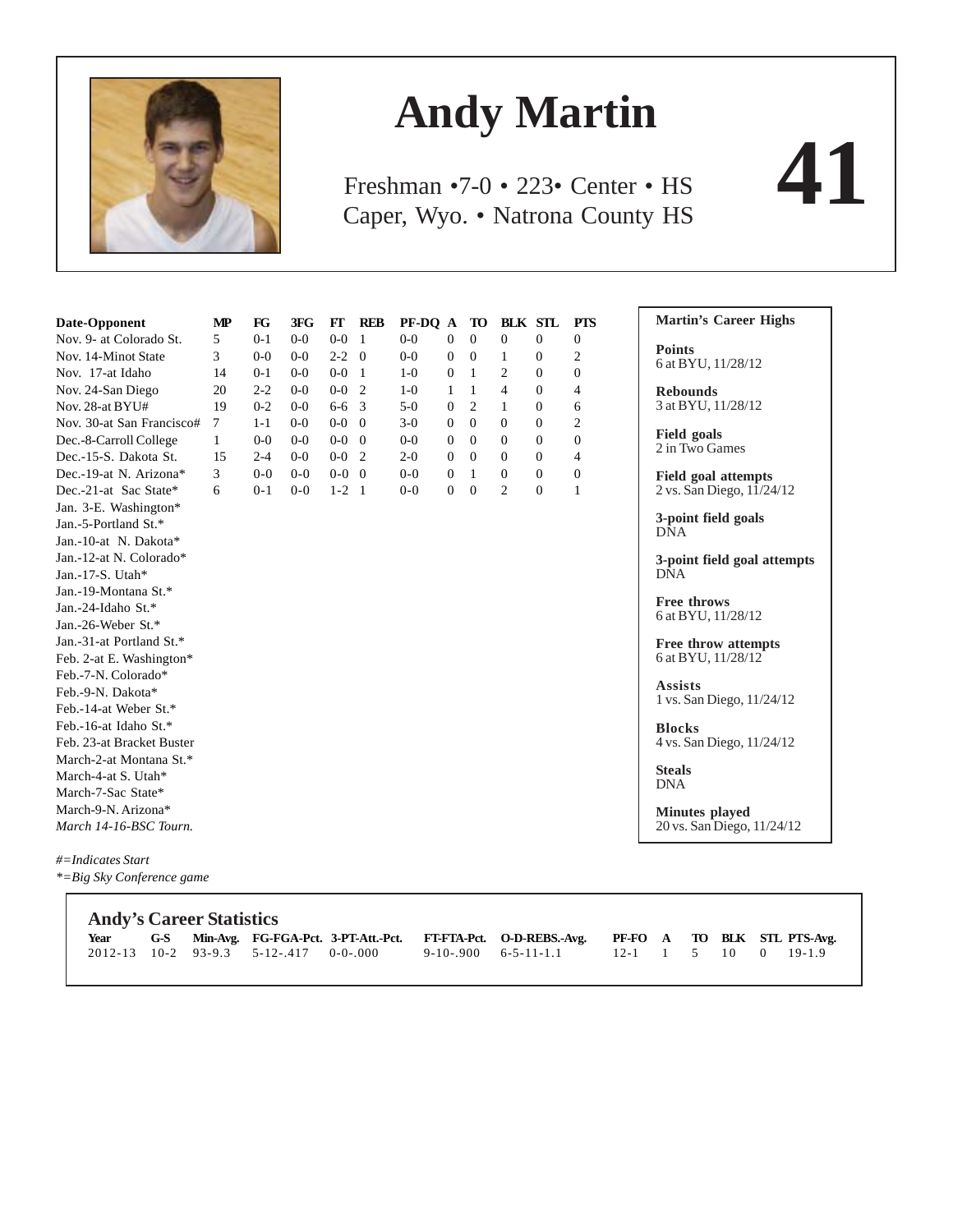

# **Eric Hutchison**

Junior • 6-9 • 230 • Center • 2V Longview, Wash. • Mark Morris HS

| Date-Opponent                 | MP     |               | FG 3FG  | FT      | <b>REB</b>     | PF-DO   |                  |                |                | A TO BLK STL PTS |                |
|-------------------------------|--------|---------------|---------|---------|----------------|---------|------------------|----------------|----------------|------------------|----------------|
| Nov. 9- at Colorado St.#      | 18     | $0-0$         | $0 - 0$ | $1 - 2$ | 1              | $4 - 0$ | $\boldsymbol{0}$ | $\overline{2}$ | $\overline{0}$ | $\mathbf{0}$     | 1              |
| Nov. 14-Minot State#          | 13     | $1 - 2$       | $0-0$   | $0-0$   | $\overline{2}$ | $0-0$   | $\overline{c}$   | $\mathbf{0}$   | 1              | $\mathbf{0}$     | $\overline{c}$ |
| Nov. 17-at Idaho#             | 12     | $1 - 5$       | $0-0$   | $1 - 2$ | 2              | $2 - 0$ | $\mathbf{0}$     | $\mathbf{0}$   | 1              | $\Omega$         | 3              |
| Nov. 24-San Diego#            | $\tau$ | $0 - 0$       | $0 - 0$ | $0-0$   | $\mathbf{0}$   | $1-0$   | $\mathbf{0}$     | 1              | $\theta$       | $\theta$         | $\overline{0}$ |
| Nov. 28-at BYU                |        | DNP (Injured) |         |         |                |         |                  |                |                |                  |                |
| Nov. 30-at San Francisco      |        | DNP (Injured) |         |         |                |         |                  |                |                |                  |                |
| Dec.-8-Carroll College        |        | DNP (Injured) |         |         |                |         |                  |                |                |                  |                |
| Dec.-15-S. Dakota St.#        | 17     | $2 - 4$       | $0 - 0$ | $0-0$   | 2              | $1-0$   | $\overline{0}$   | $\mathbf{1}$   | $\Omega$       | $\Omega$         | 4              |
| Dec.-19-at N. Arizona*#       | 15     | $1 - 3$       | $0 - 0$ | $0 - 2$ | 3              | $1-0$   | $\boldsymbol{0}$ | $\mathbf{0}$   | $\mathbf{0}$   | $\Omega$         | 2              |
| Dec.-21-at Sac State*#        | 24     | $4 - 7$       | $0 - 0$ | $0-0$   | 5              | $2 - 0$ | $\mathbf{0}$     | 2              | $\overline{c}$ | $\mathbf{0}$     | 8              |
| Jan. 3-E. Washington*         |        |               |         |         |                |         |                  |                |                |                  |                |
| Jan.-5-Portland St.*          |        |               |         |         |                |         |                  |                |                |                  |                |
| Jan.-10-at N. Dakota*         |        |               |         |         |                |         |                  |                |                |                  |                |
| Jan.-12-at N. Colorado*       |        |               |         |         |                |         |                  |                |                |                  |                |
| Jan.-17-S. Utah*              |        |               |         |         |                |         |                  |                |                |                  |                |
| Jan.-19-Montana St.*          |        |               |         |         |                |         |                  |                |                |                  |                |
| Jan.-24-Idaho St.*            |        |               |         |         |                |         |                  |                |                |                  |                |
| Jan.-26-Weber St.*            |        |               |         |         |                |         |                  |                |                |                  |                |
| Jan.-31-at Portland St.*      |        |               |         |         |                |         |                  |                |                |                  |                |
| Feb. 2-at E. Washington*      |        |               |         |         |                |         |                  |                |                |                  |                |
| Feb.-7-N. Colorado*           |        |               |         |         |                |         |                  |                |                |                  |                |
| Feb.-9-N. Dakota*             |        |               |         |         |                |         |                  |                |                |                  |                |
| Feb.-14-at Weber St.*         |        |               |         |         |                |         |                  |                |                |                  |                |
| Feb.-16-at Idaho St.*         |        |               |         |         |                |         |                  |                |                |                  |                |
| Feb. 23-at Bracket Buster     |        |               |         |         |                |         |                  |                |                |                  |                |
| March-2-at Montana St.*       |        |               |         |         |                |         |                  |                |                |                  |                |
| March-4-at S. Utah*           |        |               |         |         |                |         |                  |                |                |                  |                |
| March-7-Sac State*            |        |               |         |         |                |         |                  |                |                |                  |                |
| March-9-N. Arizona*           |        |               |         |         |                |         |                  |                |                |                  |                |
| March 14-16-BSC Tourn.        |        |               |         |         |                |         |                  |                |                |                  |                |
| #=Indicates Start             |        |               |         |         |                |         |                  |                |                |                  |                |
| $* = Big Sky Conference game$ |        |               |         |         |                |         |                  |                |                |                  |                |

## **Hutchison's Career Highs**

**Points** 8 at Sac State. 12/21/12

**Rebounds** 7 vs. Portland State, 12/28/11 7 vs. Sac State, 2/10/11

**Field goals** 4 at Sac State. 12/21/12

**Field goal attempts** 7 at Sac State. 12/21/12

**3-point field goals** DNA

**3-point field goal attempts** DNA

**Free throws** 4 vs. Sac State, 1/21/12 4 vs. Great Falls, 11/14/11

**Free throw attempts** 4 vs. Sac State, 1/21/12 4 vs. Great Falls, 11/14/11

**Assists** DNA

**Blocks** 2 at Colorado State, 11/11/11

**Steals** 1 at Oregon State, 12/4/11

**Minutes played** 24 at Sac State. 12/21/12

# **Eric's Year-By-Year & Career Statistics Year G-S Min-Avg. FG-FGA-Pct. 3-PT-Att.-Pct. FT-FTA-Pct. O-D-REBS.-Avg. PF-FO A TO BLK STL PTS-Avg.** 2010-11 17-0 62-3.6 4-12-.333 0-0-.000 2-5-.400 8-9-17-1.0 9-0 0 2 2 0 10-0.6 2011-12 26-8 186-7.2 17-27-.630 0-0-.000 14-21-.667 17-29-46-1.8 31-0 0 12 3 2 48-1.8<br>2012-13 7-7 106-15.1 9-21-.429 0-0-.000 2-6-.333 4-11-15-2.1 11-0 2 6 4 0 20-2.9 106-15.1 9-21-.429 0-0-.000 2-6-.333 4-11-15-2.1 11-0 2 6 4 0 20-2.9<br>354-7.1 30-60-.500 0-0-.000 18-32-.563 29-49-78-1.6 51-0 2 20 9 2 78-1.6 **TOTALS 50-15 354-7.1 30-60-.500 0-0-.000 18-32-.563 29-49-78-1.6 51-0 2 20 9 2 78-1.6**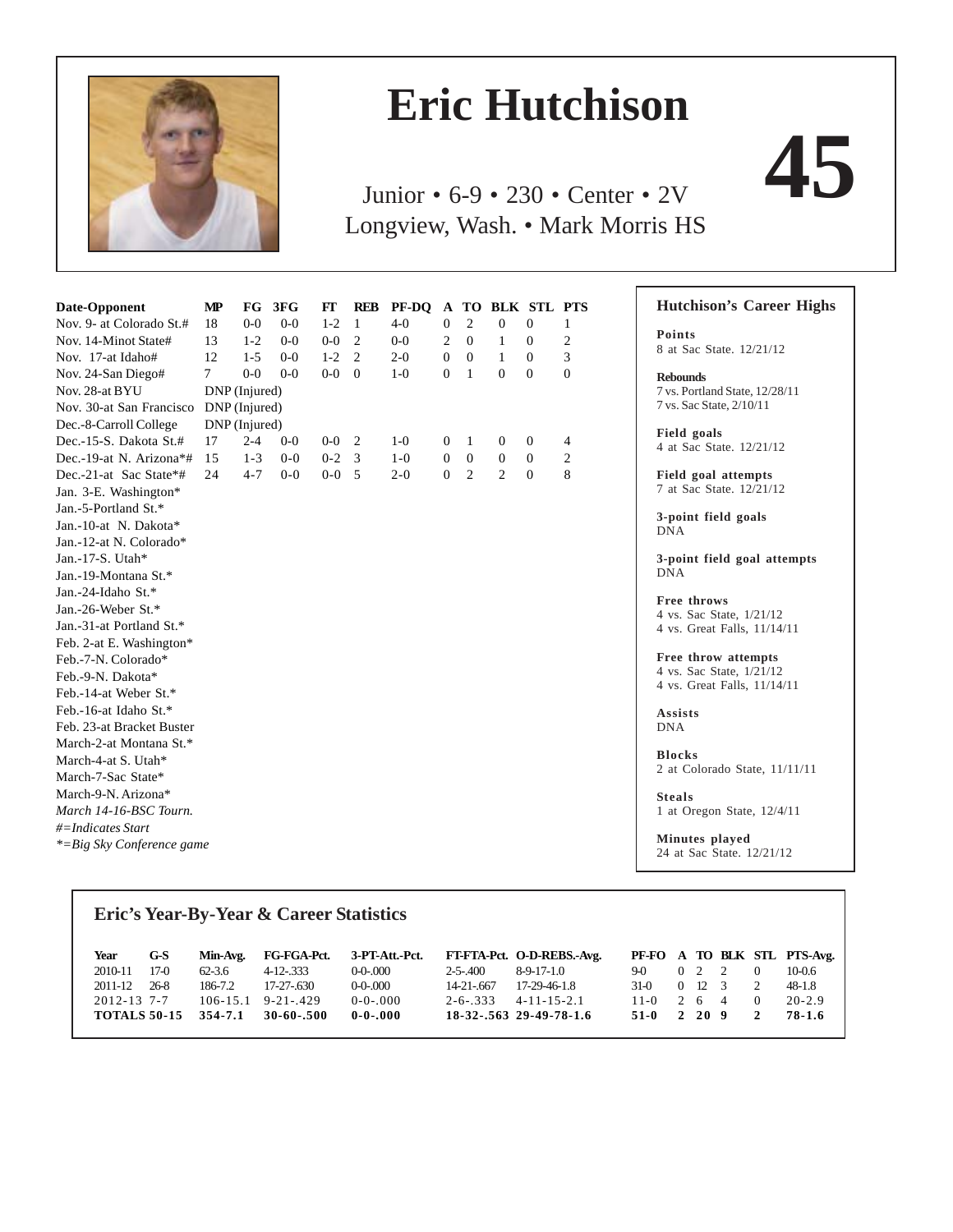## **Official Basketball Box Score -- Game Totals -- Final Statistics**

**UNIVERSITY OF MONTANA VS COLORADO STATE** 11-09-12 • 7 p.m. MT at Fort Collins, Colo. • Moby Arena **University of Montana 65 • 0-1**

|         |                                                                   | Total     | 3-Ptr                 |           |                | Rebounds       |                   |                |                |                |                |                |                |                         |
|---------|-------------------------------------------------------------------|-----------|-----------------------|-----------|----------------|----------------|-------------------|----------------|----------------|----------------|----------------|----------------|----------------|-------------------------|
| ##      | Player                                                            | FG-FGA    | FG-FGA FT-FTA         |           | Off            | Def            | Tot               | PF             | TP             | А              | TО             |                |                | Blk Stl Min             |
| 40      | WARD, Mathias f                                                   | $2 - 6$   | $0 - 1$               | $1 - 1$   | $\mathbf{0}$   | $\mathbf{0}$   | $\mathbf{0}$      | 5              | 5              | $\mathbf{0}$   | $\mathbf{1}$   | $\overline{0}$ | $\mathbf{0}$   | 20                      |
| 45      | HUTCHISON, Eric c                                                 | $0-0$     | $0-0$                 | $1 - 2$   | $\Omega$       | 1              | 1                 | $\overline{4}$ | $\mathbf{1}$   | $\theta$       | $\overline{c}$ | $\theta$       | $\Omega$       | 18                      |
| 10      | GREGORY, Jordan g                                                 | $3-6$     | $2 - 4$               | $2 - 4$   | $\mathbf{0}$   | 3              | 3                 | 3              | 10             | 1              | $\mathbf{0}$   | $\mathbf{0}$   | 1              | 36                      |
| 20      | DESHIELDS, Keron g 5-14                                           |           | $2 - 6$               | $5 - 6$   | $\mathbf{0}$   | $\mathbf{1}$   | $\mathbf{1}$      | 3              | 17             | 1              | $\mathbf{0}$   | 1              | $\theta$       | 36                      |
| 32      | JAMAR, Kareem g                                                   | $3 - 5$   | $1 - 2$               | $2 - 3$   | $\theta$       | $\overline{c}$ | $\overline{c}$    | 5              | 9              | 1              | $\overline{c}$ | 1              | $\overline{c}$ | 20                      |
| $^{00}$ | YOUNG, Morgan                                                     | $0 - 0$   | $0-0$                 | $0 - 0$   | $\Omega$       | $\Omega$       | $\Omega$          | $\theta$       | $\theta$       | $\overline{0}$ | $\theta$       | $\theta$       | $\theta$       | $0+$                    |
| 02      | HENDERSON, Kevin 3-4                                              |           | $0 - 0$               | $1 - 1$   | $\Omega$       | 4              | $\overline{4}$    | $\overline{4}$ | 7              | 3              | 4              | $\Omega$       | $\Omega$       | 25                      |
| 12      | WILEY, Jake                                                       | $0 - 1$   | $0 - 0$               | $0 - 0$   | $\bf{0}$       | $\mathbf{1}$   | 1                 | $\theta$       | $\theta$       | $\theta$       | $\mathbf{0}$   | $\Omega$       | $\theta$       | $\overline{\mathbf{3}}$ |
| 24      | COLEMAN, Spencer                                                  | $2 - 3$   | $1 - 1$               | $4 - 4$   | $\mathbf{1}$   | $\overline{2}$ | 3                 | 5              | $\mathsf{Q}$   | 1              | 3              | $\Omega$       | $\theta$       | 21                      |
| 33      | WEISNER, Mike                                                     | $2 - 4$   | $1 - 3$               | $2 - 2$   | $\theta$       | 1              | 1                 | $\overline{4}$ | $\overline{7}$ | $\overline{a}$ | $\mathbf{1}$   | $\theta$       | $\theta$       | 16                      |
| 41      | MARTIN, Andy                                                      | $0 - 1$   | $0 - 0$               | $0 - 0$   | $\mathbf{1}$   | $\Omega$       | 1                 | $\theta$       | $\theta$       | $\Omega$       | $\Omega$       | $\theta$       | $\theta$       | 5                       |
|         | Team                                                              |           |                       |           | $\mathbf{0}$   | $\overline{4}$ | $\overline{4}$    |                |                |                |                |                |                |                         |
|         | Totals                                                            | $20 - 44$ | $7 - 17$              | 18-23     | $\overline{2}$ | 19             | 21                | 33             | 65             | $\mathbf Q$    | 13             | $\overline{c}$ | 3              | 200                     |
|         | FG % 1st Half: 10-17 58.8%                                        |           | 2nd half: 10-27 37.0% |           |                |                | Game: 20-44 45.5% |                |                |                |                | Deadball       |                |                         |
|         | 3FG % 1st Half: 3-5 60.0%                                         |           | 2nd half: 4-12 33.3%  |           |                |                | Game: 7-17 41.2%  |                |                |                |                | Rebounds       |                |                         |
|         | FT % 1st Half: 11-12 91.7%                                        |           | 2nd half: 7-11 63.6%  |           |                |                | Game: 18-23 78.3% |                |                |                | $\overline{2}$ |                |                |                         |
|         | Colorado State 72 . 1-0                                           |           |                       |           |                |                |                   |                |                |                |                |                |                |                         |
|         |                                                                   |           | Total                 |           |                | $3-Phr$        |                   | Rebounds       |                |                |                |                |                |                         |
| ##      | Player                                                            | FG-FGA    | FG-FGA FT-FTA         |           | Off            | Def            | Tot               | PF             | TP             | A              | TO             |                |                | Blk Stl Min             |
| 04      | HORNUNG, Pierce f                                                 | $1 - 5$   | $0 - 1$               | $2 - 2$   | 6              | 10             | 16                | 3              | $\overline{4}$ | $\theta$       | 1              | $\overline{0}$ | $\mathbf{1}$   | 30                      |
| 44      | SMITH, Greg f                                                     | $1-6$     | $0 - 0$               | $9 - 12$  | $\overline{4}$ | 1              | 5                 | 3              | 11             | $\theta$       | $\mathbf{1}$   | $\Omega$       | 1              | 23                      |
| 45      | IVERSON, Colton c                                                 | $5 - 8$   | $0 - 0$               | $8 - 12$  | 3              | 5              | 8                 | $\overline{c}$ | 18             | 1              | 3              | $\Omega$       | $\mathbf{1}$   | 26                      |
| 10      | EIKMEIER, Wes g                                                   | $3 - 8$   | $1 - 2$               | $3 - 3$   | $\mathbf{0}$   | $\mathbf{0}$   | $\mathbf{0}$      | 5              | 10             | 1              | $\mathbf{0}$   | $\mathbf{0}$   | $\mathbf{1}$   | 31                      |
| 22      | GREEN, Dorian g                                                   | $3 - 11$  | $0 - 4$               | $5 - 6$   | $\mathbf{0}$   | 3              | 3                 | 3              | 11             | 3              | $\mathbf{1}$   | $\mathbf{0}$   | $\mathbf{0}$   | 37                      |
| 02      | BEJARANO, Daniel                                                  | $4 - 9$   | $0 - 1$               | $4 - 5$   | $\overline{c}$ | $\overline{4}$ | 6                 | $\overline{c}$ | 12             | $\overline{c}$ | $\mathbf{1}$   | $\Omega$       | 1              | 28                      |
| 05      | OCTEUS, Jon                                                       | $1 - 3$   | $0 - 0$               | $0 - 1$   | $\mathbf{0}$   | 1              | 1                 | $\theta$       | $\overline{2}$ | $\theta$       | $\overline{a}$ | $\Omega$       | $\theta$       | 12                      |
| 12      | DE CIMAN, Joe                                                     | $0 - 0$   | $0 - 0$               | $0 - 0$   | $\theta$       | $\Omega$       | $\theta$          | $\theta$       | $\theta$       | $\overline{0}$ | $\Omega$       | $\theta$       | $\theta$       | 8                       |
| 15      | SANTO, Gerson                                                     | $2 - 3$   | $0 - 0$               | $0 - 0$   | $\mathbf{1}$   | $\Omega$       | 1                 | $\overline{c}$ | $\overline{4}$ | $\theta$       | $\theta$       | $\theta$       | $\theta$       | 5                       |
|         | Team                                                              |           |                       |           | 3              | 1              | $\overline{4}$    |                |                |                |                |                |                |                         |
|         | Totals                                                            | $20 - 53$ | $1 - 8$               | $31 - 41$ | 19             | 25             | 44                | 20             | 72             | 7              | 9              | $\theta$       | 5              | 200                     |
|         | FG % 1st Half: 8-28 28.6%                                         |           | 2nd half: 12-25 48.0% |           |                |                | Game: 20-53 37.7% |                |                |                |                | Deadball       |                |                         |
|         | 3FG % 1st Half: 0-4 0.0%                                          |           | 2nd half: 1-4 25.0%   |           |                |                | Game: 1-8 12.5%   |                |                |                |                | Rebounds       |                |                         |
|         |                                                                   |           |                       |           |                |                |                   |                |                |                |                |                |                |                         |
|         | FT % 1st Half: 11-16 68.8%                                        |           | 2nd half: 20-25 80.0% |           |                |                | Game: 31-41 75.6% |                |                |                | 5              |                |                |                         |
|         | Officials: Randy McCall, Shawn Lehigh, Jimmy Casas                |           |                       |           |                |                | Attendance: 5833  |                |                |                |                |                |                |                         |
|         | Technical fouls: University of Montana-None. Colorado State-None. |           |                       |           |                |                |                   |                |                |                |                |                |                |                         |
|         | Score by periods                                                  |           | 1st                   | 2nd       | Total          |                |                   |                |                |                |                |                |                |                         |
|         | University of Montana                                             |           | 34                    | 31        | 65             |                |                   |                |                |                |                |                |                |                         |
|         | Colorado State                                                    | 27        |                       | 45        | 72             |                |                   |                |                |                |                |                |                |                         |
|         |                                                                   |           |                       |           |                |                |                   |                |                |                |                |                |                |                         |



# **MINOT-M VS UNIVERSITY OF MONTANA**

11/14/12 7:00 p.m. at Missoula, MT Dahlberg Arena **Minot-M 53 • 0-2**

|    | --------------<br>- -                                                          |              |                       |           |                |                |                   |                |                |                |                |                |                |                |
|----|--------------------------------------------------------------------------------|--------------|-----------------------|-----------|----------------|----------------|-------------------|----------------|----------------|----------------|----------------|----------------|----------------|----------------|
|    |                                                                                | Total        | 3-Ptr                 |           |                | Rebounds       |                   |                |                |                |                |                |                |                |
| ## | Player                                                                         | FG-FGA       | FG-FGA FT-FTA         |           | Off            | Def            | Tot               | PF             | TP             | А              | TO             |                |                | Blk Stl Min    |
| 04 | Kelvin Fraser f                                                                | $2 - 4$      | $0 - 0$               | $0 - 0$   | $\overline{c}$ | $\mathbf{1}$   | 3                 | $\overline{c}$ | 4              | $\mathbf{0}$   | 1              | $\overline{c}$ | 1              | 19             |
| 15 | Thomas Korf f                                                                  | $2 - 7$      | $2 - 6$               | $0 - 0$   | $\mathbf{1}$   | 3              | 4                 | $\overline{c}$ | 6              | $\mathbf{0}$   | $\mathbf{0}$   | $\mathbf{0}$   | $\mathbf{0}$   | 21             |
| 24 | Josh Johnson f                                                                 | $8 - 15$     | $2 - 4$               | $5 - 7$   | 5              | $\overline{4}$ | 9                 | 3              | 23             | $\overline{c}$ | $\overline{c}$ | $\mathbf{1}$   | $\mathbf{0}$   | 33             |
|    | 00 Dom. McDonald g                                                             | $1 - 7$      | $0 - 3$               | $1 - 2$   | $\overline{c}$ | $\overline{c}$ | 4                 | 1              | 3              | 3              | 5              | $\mathbf{0}$   | 0              | 25             |
| 02 | Isiah Gandy g                                                                  | $2 - 7$      | $1 - 1$               | $0 - 0$   | $\bf{0}$       | $\overline{4}$ | 4                 | $\overline{2}$ | 5              | $\mathbf{0}$   | 5              | $\mathbf{1}$   | 0              | 24             |
| 03 | E.J. Williams                                                                  | $1-6$        | $0 - 1$               | $2 - 2$   | $\bf{0}$       | $\mathbf{1}$   | $\mathbf{1}$      | 3              | $\overline{4}$ | $\overline{c}$ | 3              | $\mathbf{0}$   | 0              | 16             |
| 10 | Adam Randall                                                                   | $1 - 4$      | $0 - 1$               | $0 - 0$   | 2              | $\overline{c}$ | 4                 | 3              | $\overline{c}$ | $\Omega$       | 1              | $\Omega$       | $\overline{c}$ | 15             |
| 11 | Anthony Enriquez                                                               | $0 - 2$      | $0 - 0$               | $2 - 2$   | $\bf{0}$       | $\mathbf{0}$   | 0                 | 1              | $\overline{c}$ | $\Omega$       | 2              | $\mathbf{0}$   | $\Omega$       | 12             |
| 12 | Dan Yale                                                                       | $1 - 1$      | $0 - 0$               | $0 - 0$   | $\mathbf{0}$   | $\mathbf{0}$   | $\overline{0}$    | $\mathbf{0}$   | $\overline{c}$ | $\mathbf{0}$   | $\mathbf{0}$   | $\mathbf{0}$   | $\mathbf{0}$   | 3              |
| 14 | Chris East                                                                     | $0 - 4$      | $0 - 0$               | $2 - 2$   | $\mathbf{1}$   | 3              | 4                 | $\overline{c}$ | $\overline{c}$ | $\mathbf{0}$   | $\mathbf{0}$   | 1              | $\mathbf{0}$   | 23             |
| 33 | Matt Yale                                                                      | $0 - 1$      | $0 - 0$               | $0 - 0$   | $\bf{0}$       | $\mathbf{0}$   | $\overline{0}$    | $\theta$       | $\mathbf{0}$   | $\mathbf{0}$   | $\theta$       | $\mathbf{0}$   | $\mathbf{0}$   | 7              |
|    | 44 Omar Zaghdane                                                               | $0 - 0$      | $0 - 0$               | $0 - 0$   | $\mathbf{0}$   | $\mathbf{0}$   | $\overline{0}$    | $\theta$       | $\mathbf{0}$   | $\theta$       | $\mathbf{0}$   | $\mathbf{0}$   | $\mathbf{0}$   | $\overline{c}$ |
|    | Team                                                                           |              |                       |           | 4              | $\mathbf{0}$   | 4                 |                |                |                | 1              |                |                |                |
|    | Totals                                                                         | 18-58        | $5 - 16$              | $12 - 15$ | 17             | 20             | 37                | 19             | 53             | 7              | 20             | 5              | 3              | 200            |
|    | FG % 1st Half: 11-35 31.4%                                                     |              | 2nd half: 7-23 30.4%  |           |                |                | Game: 18-58 31.0% |                |                |                |                | Deadball       |                |                |
|    | 3FG % 1st Half: 3-9 33.3%                                                      |              | 2nd half: 2-7 28.6%   |           |                |                | Game: 5-16 31.3%  |                |                |                |                | Rebounds       |                |                |
|    | FT % 1st Half: 4-4 100.0                                                       |              | 2nd half: 8-11 72.7%  |           |                |                | Game: 12-15 80.0% |                |                |                | 1              |                |                |                |
|    | University of Montana 82 . 1-1                                                 |              |                       |           |                |                |                   |                |                |                |                |                |                |                |
|    |                                                                                |              |                       |           |                |                |                   |                |                |                |                |                |                |                |
|    |                                                                                | Total        | 3-Ptr                 |           |                | Rebounds       |                   |                |                |                |                |                |                |                |
| ## | Player                                                                         | $FG$ - $FGA$ | FG-FGA FT-FTA Off     |           |                | Def            | Tot               | PF             | TP             | A              |                |                |                | TO Blk Stl Min |
| 24 | COLEMAN, Spencer f 2-6                                                         |              | $0 - 1$               | $6 - 6$   | $\mathbf{1}$   | 3              | 4                 | $\overline{4}$ | 10             | $\mathbf 1$    | $\mathbf{0}$   | $\mathbf{0}$   | $\mathbf{1}$   | 22             |
|    | 40 WARD, Mathias f                                                             | $7 - 12$     | $3 - 4$               | $2 - 2$   | $\mathbf{1}$   | $\mathbf{1}$   | $\overline{c}$    | $\mathbf{0}$   | 19             | $\mathbf{1}$   | $\mathbf{1}$   | $\bf{0}$       | $\mathbf{0}$   | 28             |
| 45 | HUTCHISON, Eric c                                                              | $1 - 2$      | $0 - 0$               | $0 - 0$   | $\overline{c}$ | $\mathbf{0}$   | $\overline{c}$    | $\mathbf{0}$   | 2              | $\overline{c}$ | $\mathbf{0}$   | $\,1$          | $\bf{0}$       | 13             |
| 20 | DESHIELDS, Keron g 2-7                                                         |              | $0 - 2$               | $0 - 0$   | 1              | $\overline{4}$ | 5                 | 1              | 4              | 7              | 4              | 1              | $\overline{c}$ | 30             |
|    | 32 JAMAR, Kareem g                                                             | $5 - 10$     | $3 - 5$               | $5 - 7$   | $\bf{0}$       | 6              | 6                 | 1              | 18             | 5              | $\mathbf{1}$   | 1              | 1              | 30             |
|    | 00 YOUNG, Morgan                                                               | $0 - 0$      | $0 - 0$               | $0 - 0$   | $\mathbf{0}$   | $\mathbf{0}$   | $\overline{0}$    | 1              | $\mathbf{0}$   | $\theta$       | $\mathbf{0}$   | $\mathbf{0}$   | $\mathbf{0}$   | $\overline{4}$ |
| 02 | HENDERSON, Kevin 2-6                                                           |              | $0 - 1$               | $2 - 5$   | 1              | $\overline{4}$ | 5                 | $\overline{c}$ | 6              | $\mathbf{0}$   | $\mathbf{1}$   | $\mathbf{0}$   | $\overline{4}$ | 23             |
| 10 | GREGORY, Jordan                                                                | $3 - 5$      | $2 - 4$               | $0 - 0$   | $\bf{0}$       | 3              | 3                 | 3              | 8              | 3              | $\mathbf{0}$   | $\mathbf{0}$   | $\overline{c}$ | 23             |
|    | 12 WILEY, Jake                                                                 | $1 - 1$      | $0 - 0$               | $0 - 0$   | $\mathbf{0}$   | $\mathbf{0}$   | $\overline{0}$    | $\mathbf{1}$   | $\overline{c}$ | $\mathbf{0}$   | $\mathbf{0}$   | $\mathbf{0}$   | $\mathbf{0}$   | 5              |
| 15 | <b>EMERSON, Nick</b>                                                           | $0 - 0$      | $0 - 0$               | $0 - 0$   | $\bf{0}$       | $\mathbf{0}$   | $\overline{0}$    | $\mathbf{0}$   | $\mathbf{0}$   | $\mathbf{0}$   | $\mathbf{0}$   | $\mathbf{0}$   | 0              | $\mathbf{1}$   |
| 33 | WEISNER, Mike                                                                  | $4-6$        | $3 - 4$               | $0 - 0$   | $\mathbf{0}$   | $\mathbf{1}$   | 1                 | 3              | 11             | $\bf{0}$       | $\overline{4}$ | $\overline{c}$ | 1              | 18             |
| 41 | MARTIN, Andy                                                                   | $0 - 0$      | $0 - 0$               | $2 - 2$   | $\mathbf{0}$   | $\mathbf{0}$   | 0                 | $\Omega$       | $\overline{c}$ | $\Omega$       | $\Omega$       | $\mathbf{1}$   | 0              | 3              |
|    | Team                                                                           |              |                       |           | 3              | 3              | 6                 |                |                |                |                |                |                |                |
|    | Totals                                                                         | $27 - 55$    | $11 - 21$             | $17 - 22$ | 9              | 25             | 34                | 16             | 82             | 19             | 11             | 6              |                | 11 200         |
|    | FG % 1st Half: 12-28 42.9%                                                     |              | 2nd half: 15-27 55.6% |           |                |                | Game: 27-55 49.1% |                |                |                |                | Deadball       |                |                |
|    | 3FG % 1st Half: 6-12 50.0%                                                     |              | 2nd half: 5-9 55.6%   |           |                |                | Game: 11-21 52.4% |                |                |                |                | Rebounds       |                |                |
|    | FT % 1st Half: 9-10 90.0%                                                      |              | 2nd half: 8-12 66.7%  |           |                |                | Game: 17-22 77.3% |                |                |                | 4              |                |                |                |
|    | Officials: Shawn Cather, Gregg Morstein, Charles Rydzak Attendance: 2748       |              |                       |           |                |                |                   |                |                |                |                |                |                |                |
|    | Technical fouls: MINOT-M-Josh Johnson. University of Montana-COLEMAN, Spencer. |              |                       |           |                |                |                   |                |                |                |                |                |                |                |
|    | Score by periods                                                               |              | 1st                   | 2nd       | Total          |                |                   |                |                |                |                |                |                |                |
|    |                                                                                |              |                       |           |                |                |                   |                |                |                |                |                |                |                |
|    | MINOT-M                                                                        | 29           |                       | 24        | 53             |                |                   |                |                |                |                |                |                |                |
|    | University of Montana                                                          | 39           |                       | 43<br>82  |                |                |                   |                |                |                |                |                |                |                |
|    | UNIVERSITY OF MONTANA VS IDAHO                                                 |              |                       |           |                |                |                   |                |                |                |                |                |                |                |
|    |                                                                                |              |                       |           |                |                |                   |                |                |                |                |                |                |                |
|    | 11/17/12 7:05 p.m. at Moscow, Idaho (Memorial Gym)                             |              |                       |           |                |                |                   |                |                |                |                |                |                |                |

**University of Montana 66 • 2-1**

|    |                               | Total                      | $3-Phr$               |           |                | Rebounds         |                   |                |                |                |                |                |          |             |
|----|-------------------------------|----------------------------|-----------------------|-----------|----------------|------------------|-------------------|----------------|----------------|----------------|----------------|----------------|----------|-------------|
| ## | Player                        | FG-FGA                     | FG-FGA                | FT-FTA    | Off            | Def              | Tot               | PF             | TP             | A              | TO             |                |          | Blk Stl Min |
| 10 | GREGORY, Jordan *             | $3 - 7$                    | $1 - 3$               | $0 - 0$   | $\Omega$       | $\overline{c}$   | $\overline{c}$    | 1              | 7              | $\overline{c}$ | $\overline{c}$ | $\Omega$       | 1        | 30          |
| 20 | DESHIELDS, Keron <sup>*</sup> | $2 - 6$                    | $2 - 4$               | $1 - 2$   | $\theta$       | $\overline{c}$   | $\overline{c}$    | $\overline{c}$ | 7              | 1              | $\overline{c}$ | $\Omega$       | $\Omega$ | 19          |
| 32 | JAMAR, Kareem <sup>*</sup>    | $5 - 7$                    | $1 - 3$               | $6 - 7$   | 1              | 6                | 7                 | 3              | 17             | 3              | 4              | $\overline{c}$ | $\Omega$ | 38          |
| 40 | WARD, Mathias *               | $6-9$                      | $0-1$                 | $4-6$     | $\theta$       | 3                | 3                 | $\overline{4}$ | 16             | $\Omega$       | 1              | $\Omega$       | $\Omega$ | 23          |
| 45 | HUTCHISON, Eric <sup>*</sup>  | $1 - 5$                    | $0 - 0$               | $1 - 2$   | $\bf{0}$       | $\overline{c}$   | $\overline{c}$    | $\overline{c}$ | 3              | $\Omega$       | $\Omega$       | 1              | $\Omega$ | 12          |
| 02 | HENDERSON, Kevin              | $1 - 3$                    | $0 - 0$               | $0 - 0$   | 1              | 3                | $\overline{4}$    | 1              | $\overline{c}$ | $\Omega$       | 1              | $\Omega$       | 2        | 16          |
| 12 | WILEY, Jake                   | $1 - 1$                    | $0 - 0$               | $0 - 0$   | $\mathbf{1}$   | 1                | $\overline{c}$    | $\Omega$       | $\overline{c}$ | $\Omega$       | 1              | $\Omega$       | $\Omega$ | 6           |
| 24 | COLEMAN, Spencer              | $3 - 7$                    | $2 - 2$               | $1 - 1$   | 1              | 4                | 5                 | $\mathfrak{D}$ | 9              | $\mathfrak{D}$ | $\mathcal{D}$  | $\Omega$       | $\Omega$ | 23          |
| 33 | <b>WEISNER, Mike</b>          | $1 - 2$                    | $1 - 2$               | $0 - 0$   | $\theta$       | 1                | 1                 | $\overline{c}$ | 3              | $\theta$       | 1              | $\Omega$       | $\Omega$ | 19          |
| 41 | MARTIN, Andy                  | $0 - 1$                    | $0 - 0$               | $0 - 0$   | 1              | $\Omega$         | 1                 | 1              | $\Omega$       | $\Omega$       | 1              | $\overline{c}$ | 0        | 14          |
|    | Team                          |                            |                       |           | $\overline{c}$ | 3                | 5                 |                |                |                |                |                |          |             |
|    | Totals                        | $23 - 48$                  | $7 - 15$              | $13 - 18$ | 7              | 27               | 34                | 18             | 66             | 8              | 15             | 5              | 3        | 200         |
|    | FG % 1st Half: 9-22 40.9%     |                            | 2nd half: 14-26 53.8% |           |                |                  | Game: 23-48 47.9% |                |                |                |                | Deadball       |          |             |
|    | 3FG % 1st Half: 4-8 50.0%     |                            | 2nd half: 3-7 42.9%   |           |                |                  | Game: 7-15 46.7%  |                |                |                |                | Rebounds       |          |             |
|    | FT % 1st Half: 8-10 80.0%     |                            | 2nd half: 5-8 62.5%   |           |                |                  | Game: 13-18 72.2% |                |                |                | 3              |                |          |             |
|    | Idaho 63 $\cdot$ 0-2          |                            |                       |           |                |                  |                   |                |                |                |                |                |          |             |
|    |                               | $T_{\alpha\uparrow\alpha}$ | $2$ D <sub>t</sub> .  |           |                | <b>D</b> ahounde |                   |                |                |                |                |                |          |             |

|       |                                                          | Total    | 3-Ptr                 |         |                | Rebounds       |                   |                |                |                |                |                |          |             |
|-------|----------------------------------------------------------|----------|-----------------------|---------|----------------|----------------|-------------------|----------------|----------------|----------------|----------------|----------------|----------|-------------|
| ##    | Player                                                   | FG-FGA   | $FG-FGA$              | FT-FTA  | Off            | Def            | Tot               | PF             | TР             | A              | TO             |                |          | Blk Stl Min |
| 05    | Hill, Connor*                                            | $1-6$    | $1-6$                 | $0 - 0$ | $\Omega$       | $\Omega$       | $\mathbf{0}$      | $\overline{4}$ | 3              | $\Omega$       | $\Omega$       | $\Omega$       | 1        | 21          |
| 12    | McChristian, Mike *                                      | $4-6$    | $2 - 3$               | $0 - 0$ | $\Omega$       | 4              | $\overline{4}$    | $\mathbf{1}$   | 10             | 5              | $\overline{c}$ | 1              | 3        | 35          |
| 33    | Barone, Kyle *                                           | $8 - 16$ | $0 - 0$               | $3 - 5$ | 1              | 6              | $\overline{7}$    | $\overline{c}$ | 19             | 1              | 1              | $\Omega$       | $\Omega$ | 38          |
| 34    | Madison, Stephen*                                        | $7 - 14$ | $2 - 6$               | $6 - 7$ | 5              | 3              | 8                 | $\overline{4}$ | 22             | $\overline{c}$ | 1              | $\overline{c}$ | $\Omega$ | 35          |
| 45    | Faines, Wendell*                                         | $0 - 2$  | $0 - 0$               | $0 - 0$ | $\mathbf{0}$   | $\overline{2}$ | $\overline{2}$    | $\overline{c}$ | $\Omega$       | 1              | 1              | 1              | $\Omega$ | 8           |
| 01    | Douglas, Denzel                                          | $0 - 1$  | $0 - 1$               | $0 - 0$ | $\Omega$       | 1              | 1                 | $\mathbf{1}$   | $\Omega$       | 3              | 1              | $\Omega$       | 1        | 6           |
| 03    | Habeeb, Mansa                                            | $2 - 5$  | $0 - 2$               | $1 - 4$ | $\overline{c}$ | $\mathbf{1}$   | 3                 | 1              | 5              | $\overline{c}$ | 3              | $\Omega$       | $\Omega$ | 24          |
| 20    | Borton, Matt                                             | $0 - 2$  | $0 - 1$               | $0 - 0$ | $\Omega$       | 1              | 1                 | 1              | $\Omega$       | 1              | $\Omega$       | $\Omega$       |          | 19          |
| 24    | Bell, Marcus                                             | $2 - 5$  | $0 - 0$               | $0 - 1$ | $\overline{c}$ | $\overline{c}$ | $\overline{4}$    | $\mathbf{1}$   | $\overline{4}$ | $\Omega$       | $\Omega$       | $\Omega$       | 1        | 12          |
| 42    | Kammerer, Joe                                            | $0 - 0$  | $0 - 0$               | $0 - 0$ | $\mathbf{0}$   | $\Omega$       | $\theta$          | $\Omega$       | $\Omega$       | $\Omega$       | $\Omega$       | $\Omega$       | $\Omega$ | 2           |
|       | Team                                                     |          |                       |         | 1              | $\Omega$       | 1                 |                |                |                |                |                |          |             |
|       | Totals                                                   | 24-57    | $5 - 19$              | $10-17$ | 11             | 20             | 31                | 17             | 63             | 15             | 9              | 4              | 7        | 200         |
|       | FG % 1st Half: 14-28 50.0%                               |          | 2nd half: 10-29 34.5% |         |                |                | Game: 24-57 42.1% |                |                |                |                | Deadball       |          |             |
|       | 3FG % 1st Half: 1-5 20.0%                                |          | 2nd half: 4-14 28.6%  |         |                |                | Game: 5-19 26.3%  |                |                |                |                | Rebounds       |          |             |
|       | FT % 1st Half: 5-8 62.5%                                 |          | 2nd half: 5-9 55.6%   |         |                |                | Game: 10-17 58.8% |                |                |                | $\overline{2}$ |                |          |             |
|       | Officials: Bill Gracey, Shawn Lehigh, Frank Harvey III   |          |                       |         |                |                | Attendance: 1254  |                |                |                |                |                |          |             |
|       | Technical fouls: University of Montana-None. Idaho-None. |          |                       |         |                |                |                   |                |                |                |                |                |          |             |
|       | Score by periods                                         |          | 1st                   | 2nd     | Total          |                |                   |                |                |                |                |                |          |             |
|       | University of Montana                                    |          | 30                    | 36      | 66             |                |                   |                |                |                |                |                |          |             |
| Idaho |                                                          |          | 34                    | 29      | 63             |                |                   |                |                |                |                |                |          |             |

*Senior Forward Mathias Ward*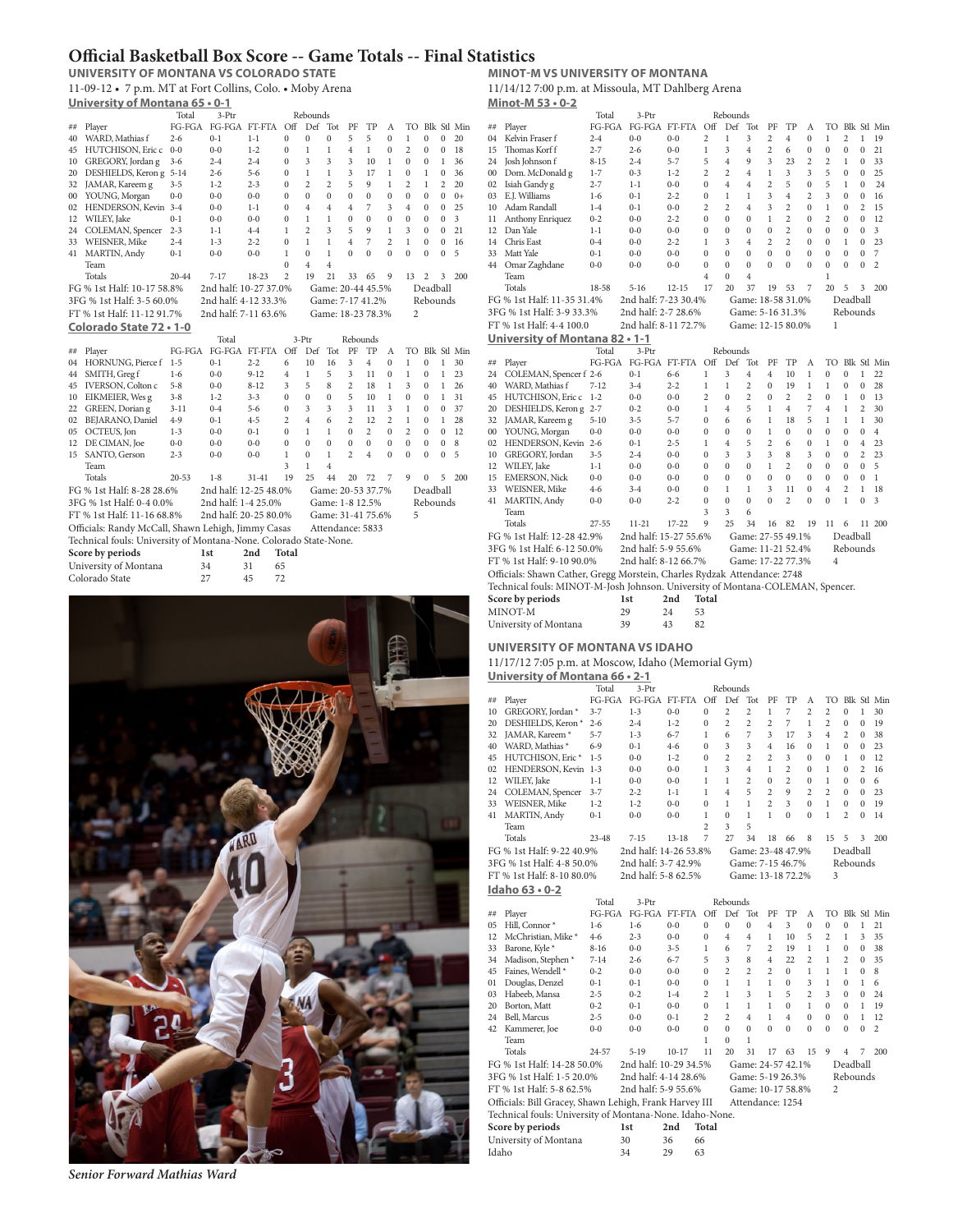# **Official Basketball Box Score -- Game Totals -- Final Statistics**

**UNIVERSITY OF SAN DIEGO VS UNIVERSITY OF MONTANA** 11/24/12 6:05pm at Missoula, MT Dahlberg Arena **University of San Diego 66 • 3-4**

|        |                                                                       | Total          | 3-Ptr                 |                              |                | Rebounds       |                   |                |                |                |                |                |                |             |
|--------|-----------------------------------------------------------------------|----------------|-----------------------|------------------------------|----------------|----------------|-------------------|----------------|----------------|----------------|----------------|----------------|----------------|-------------|
| ##     | Player                                                                | FG-FGA         | FG-FGA FT-FTA         |                              | $\bigcirc$ ff  | Def            | Tot               | PF             | TP             | А              | TO             |                |                | Blk Stl Min |
| 31     | SINIS, John f                                                         | $0 - 1$        | $0 - 0$               | $0 - 0$                      | $\mathbf{0}$   | $\mathbf{0}$   | $\mathbf{0}$      | $\overline{c}$ | $\mathbf{0}$   | $\Omega$       | $\overline{c}$ | $\mathbf{0}$   | $\mathbf{0}$   | 8           |
| 32     | RANCIFER, Kenf                                                        | $3 - 8$        | $2 - 3$               | $0 - 1$                      | $\bf{0}$       | 6              | 6                 | $\overline{c}$ | 8              | $\Omega$       | $\theta$       | $\mathbf{0}$   | $\mathbf{0}$   | 28          |
| 33     | KOK, Jito c                                                           | $2 - 5$        | $0 - 0$               | $1 - 2$                      | 3              | $\overline{c}$ | 5                 | $\overline{c}$ | 5              | $\Omega$       | 2              | 1              | $\Omega$       | 27          |
| $00\,$ | ANDERSON, Chris g                                                     | $5 - 11$       | $0 - 1$               | $2 - 2$                      | $\overline{c}$ | 1              | 3                 | $\overline{c}$ | 12             | 7              | $\overline{c}$ | 0              | $\overline{c}$ | 36          |
| 01     | DEE, Johnny g                                                         | $8 - 13$       | $4 - 7$               | $2 - 3$                      | $\Omega$       | $\overline{4}$ | 4                 | 1              | 22             | $\overline{c}$ | $\overline{c}$ | $\Omega$       | $\theta$       | 36          |
| 13     | STACKHOUSE, Keith 2-3                                                 |                | $1 - 1$               | $0 - 0$                      | $\Omega$       | $\Omega$       | $\Omega$          | 1              | 5              | $\Omega$       | $\Omega$       | $\Omega$       | $\Omega$       | 9           |
| 20     | MILES, Cameron                                                        | $1 - 1$        | $0 - 0$               | $2 - 2$                      | $\Omega$       | 1              | 1                 | 1              | $\overline{4}$ | $\overline{c}$ | $\overline{c}$ | $\theta$       | $\overline{c}$ | 16          |
| 25     | FAJEMISIN, Simi                                                       | $2 - 4$        | $0 - 0$               | $0 - 2$                      | 4              | 1              | 5                 | $\overline{c}$ | $\overline{4}$ | $\theta$       | 1              | $\Omega$       | 1              | 17          |
| 40     | KRAMER, Dennis                                                        | $3 - 8$        | $0 - 2$               | $0 - 1$                      | 1              | $\overline{4}$ | 5                 | 3              | 6              | 1              | $\theta$       | $\overline{c}$ | $\theta$       | 23          |
|        | Team                                                                  |                |                       |                              | $\Omega$       | $\Omega$       | $\theta$          |                |                |                |                |                |                |             |
|        | Totals                                                                | $26 - 54$      | $7 - 14$              | $7 - 13$                     | 10             | 19             | 29                | 16             | 66             | 12             | 11             | 3              | 5              | 200         |
|        | FG % 1st Half: 11-25 44.0%                                            |                | 2nd half: 15-29 51.7% |                              |                |                | Game: 26-54 48.1% |                |                |                |                | Deadball       |                |             |
|        | 3FG % 1st Half: 5-8 62.5%                                             |                | 2nd half: 2-6 33.3%   |                              |                |                | Game: 7-14 50.0%  |                |                |                |                | Rebounds       |                |             |
|        | FT % 1st Half: 5-9 55.6%                                              |                | 2nd half: 2-4 50.0%   |                              |                |                | Game: 7-13 53.8%  |                |                |                | 1              |                |                |             |
|        | University of Montana 67 . 3-1                                        |                |                       |                              |                |                |                   |                |                |                |                |                |                |             |
|        |                                                                       | Total          | $3-Prr$               |                              |                | Rebounds       |                   |                |                |                |                |                |                |             |
| ##     | Player                                                                | $FG-FGA$       | FG-FGA FT-FTA         |                              | $\bigcirc$ ff  | Def            | Tot               | PF             | TP             | A              | TO.            |                |                | Blk Stl Min |
| 32     | JAMAR, Kareem f                                                       | $2 - 9$        | $1 - 3$               | $3 - 6$                      | $\mathbf{1}$   | 5              | 6                 | 3              | 8              | 11             | 5              | 1              | $\theta$       | 36          |
| 40     | WARD, Mathias f                                                       | $8 - 14$       | $3 - 6$               | $4 - 5$                      | 1              | 3              | 4                 | 1              | 23             | 1              | 1              | 0              | 0              | 39          |
| 45     | HUTCHISON, Eric c                                                     | $0 - 0$        | $0 - 0$               | $0 - 0$                      | $\Omega$       | $\mathbf{0}$   | $\mathbf{0}$      | $\mathbf{1}$   | $\Omega$       | $\Omega$       | 1              | 0              | 0              | 7           |
| 10     | GREGORY, Jordan g                                                     | $1 - 3$        | $0 - 1$               | $2 - 2$                      | $\Omega$       | $\overline{c}$ | $\overline{c}$    | $\overline{c}$ | 4              | $\Omega$       | 3              | $\Omega$       | $\Omega$       | 26          |
| 20     | DESHIELDS, Keron g 2-3                                                |                | $0 - 1$               | $2 - 3$                      | $\Omega$       | $\overline{c}$ | $\overline{c}$    | 3              | 6              | $\mathbf{1}$   | $\overline{c}$ | 0              | $\Omega$       | 16          |
| 02     | HENDERSON, Kevin 3-5                                                  |                | $3 - 4$               | $0 - 0$                      | $\Omega$       | $\overline{4}$ | 4                 | $\mathbf{1}$   | 9              | $\Omega$       | $\Omega$       | $\Omega$       | $\Omega$       | 27          |
| 24     | COLEMAN, Spencer                                                      | $4 - 4$        | $0 - 0$               | $0 - 0$                      | $\Omega$       | 1              | 1                 | 3              | $\mathbf{8}$   | $\Omega$       | $\Omega$       | $\Omega$       | $\Omega$       | 17          |
| 33     | WEISNER, Mike                                                         | $2 - 4$        | $1 - 3$               | $0 - 0$                      | $\Omega$       | 1              | 1                 | 1              | 5              | $\theta$       | 1              | $\theta$       | $\theta$       | 12          |
| 41     | MARTIN, Andy                                                          | $2 - 2$        | $0 - 0$               | $0 - 0$                      | 1              | 1              | $\overline{c}$    | 1              | $\overline{4}$ | 1              | 1              | 4              | $\theta$       | 20          |
|        | Team                                                                  |                |                       |                              | $\theta$       | $\overline{4}$ | 4                 |                |                |                | 1              |                |                |             |
|        | Totals                                                                | $24 - 44$      | $8 - 18$              | $11 - 16$                    | 3              | 23             | 26                | 16             | 67             | 14             | 15             | 5              | 0              | 200         |
|        | FG % 1st Half: 10-21 47.6%                                            |                | 2nd half: 14-23 60.9% |                              |                |                | Game: 24-44 54.5% |                |                |                |                | Deadball       |                |             |
|        | 3FG % 1st Half: 5-10 50.0%                                            |                | 2nd half: 3-8 37.5%   |                              |                |                | Game: 8-18 44.4%  |                |                |                |                | Rebounds       |                |             |
|        | FT % 1st Half: 6-10 60.0%                                             |                | 2nd half: 5-6 83.3%   |                              |                |                | Game: 11-16 68.8% |                |                |                | 3              |                |                |             |
|        | Officials: Jon Stigliano, Dennis Flannery Jr., Matthew Rukasin        |                |                       |                              |                |                |                   |                |                |                |                |                |                |             |
|        | Technical fouls: Univ. of San Diego-None. University of Montana-None. |                |                       |                              |                |                |                   |                |                |                |                |                |                |             |
|        | Attendance: 3270                                                      |                |                       |                              |                |                |                   |                |                |                |                |                |                |             |
|        | Coose hy noviade                                                      | 1 <sub>0</sub> | 2nd                   | $T_{\alpha\uparrow\alpha}$ l |                |                |                   |                |                |                |                |                |                |             |

**Score by periods 1st 2nd Total** Univ. of San Diego 32 34 66 University of Montana 31 36 67

#### **UNIVERSITY OF MONTANA VS BYU**

11/28/12 7:05 pm at Salt Lake City UT Energy Solutions Arena **University of Montana 60 • 3-2, 0-0 Big Sky**

| <u><b>UTILE DIRECTS OF LA CALCER CALCER CALCER CALCER CALCER</b></u> |                                                         |         |                        |          |  |  |  |  |
|----------------------------------------------------------------------|---------------------------------------------------------|---------|------------------------|----------|--|--|--|--|
|                                                                      | Total                                                   | $3-Ptr$ |                        | Rebounds |  |  |  |  |
| ## Player                                                            | FG-FGA FG-FGA FT-FTA Off Def Tot PF TP A TO Blk Stl Min |         |                        |          |  |  |  |  |
| 02 HENDERSON, Kevin* 0-2 0-1                                         |                                                         |         | 0-0 0 0 0 0 0 0 0 0 14 |          |  |  |  |  |

| University of Montana                                              |                                                                                                                                                                           | 31                                                                                                                                                                                 | 29                                                                                                      | 60                                                                                 |                                                                                                                                                                              |                                                                                                              |                                                                                          |                                                                       |                                                      |                                                                                                                                                                                                                                                                               |                                                                                               |                                                                                                          |                                                                                                                                                    |
|--------------------------------------------------------------------|---------------------------------------------------------------------------------------------------------------------------------------------------------------------------|------------------------------------------------------------------------------------------------------------------------------------------------------------------------------------|---------------------------------------------------------------------------------------------------------|------------------------------------------------------------------------------------|------------------------------------------------------------------------------------------------------------------------------------------------------------------------------|--------------------------------------------------------------------------------------------------------------|------------------------------------------------------------------------------------------|-----------------------------------------------------------------------|------------------------------------------------------|-------------------------------------------------------------------------------------------------------------------------------------------------------------------------------------------------------------------------------------------------------------------------------|-----------------------------------------------------------------------------------------------|----------------------------------------------------------------------------------------------------------|----------------------------------------------------------------------------------------------------------------------------------------------------|
| Score by periods                                                   |                                                                                                                                                                           | 1st                                                                                                                                                                                | 2nd                                                                                                     | Total                                                                              |                                                                                                                                                                              |                                                                                                              |                                                                                          |                                                                       |                                                      |                                                                                                                                                                                                                                                                               |                                                                                               |                                                                                                          |                                                                                                                                                    |
| Attendance: 12378                                                  |                                                                                                                                                                           |                                                                                                                                                                                    |                                                                                                         |                                                                                    |                                                                                                                                                                              |                                                                                                              |                                                                                          |                                                                       |                                                      |                                                                                                                                                                                                                                                                               |                                                                                               |                                                                                                          |                                                                                                                                                    |
| Technical fouls: University of Montana-DESHIELDS, Keron. BYU-None. |                                                                                                                                                                           |                                                                                                                                                                                    |                                                                                                         |                                                                                    |                                                                                                                                                                              |                                                                                                              |                                                                                          |                                                                       |                                                      |                                                                                                                                                                                                                                                                               |                                                                                               |                                                                                                          |                                                                                                                                                    |
| Officials: Michael Irving, Brett Nansel, Courtney Holmes           |                                                                                                                                                                           |                                                                                                                                                                                    |                                                                                                         |                                                                                    |                                                                                                                                                                              |                                                                                                              |                                                                                          |                                                                       |                                                      |                                                                                                                                                                                                                                                                               |                                                                                               |                                                                                                          |                                                                                                                                                    |
| FT % 1st Half: 6-11 54.5%                                          |                                                                                                                                                                           | 2nd half: 10-16 62.5%                                                                                                                                                              |                                                                                                         |                                                                                    |                                                                                                                                                                              |                                                                                                              |                                                                                          | Game: 16-27 59.3%                                                     |                                                      | 6                                                                                                                                                                                                                                                                             |                                                                                               |                                                                                                          |                                                                                                                                                    |
| 3FG % 1st Half: 6-10 60.0%                                         |                                                                                                                                                                           | 2nd half: 3-11 27.3%                                                                                                                                                               |                                                                                                         |                                                                                    |                                                                                                                                                                              |                                                                                                              |                                                                                          | Game: 9-21 42.9%                                                      |                                                      |                                                                                                                                                                                                                                                                               | Rebounds                                                                                      |                                                                                                          |                                                                                                                                                    |
| FG % 1st Half: 15-24 62.5%                                         |                                                                                                                                                                           | 2nd half: 15-34 44.1%                                                                                                                                                              |                                                                                                         |                                                                                    |                                                                                                                                                                              |                                                                                                              |                                                                                          | Game: 30-58 51.7%                                                     |                                                      |                                                                                                                                                                                                                                                                               | Deadball                                                                                      |                                                                                                          |                                                                                                                                                    |
| Totals                                                             | $30 - 58$                                                                                                                                                                 | $9 - 21$                                                                                                                                                                           | 16-27                                                                                                   | 12                                                                                 | 23                                                                                                                                                                           | 35                                                                                                           | 17                                                                                       | 85                                                                    | 18                                                   | 7                                                                                                                                                                                                                                                                             | $\overline{4}$                                                                                |                                                                                                          | 11 200                                                                                                                                             |
| Team                                                               |                                                                                                                                                                           |                                                                                                                                                                                    |                                                                                                         | $\overline{0}$                                                                     | $\theta$                                                                                                                                                                     | $\mathbf{0}$                                                                                                 |                                                                                          |                                                                       |                                                      |                                                                                                                                                                                                                                                                               |                                                                                               |                                                                                                          |                                                                                                                                                    |
| 42 HARWARD, Ian                                                    | $1 - 3$                                                                                                                                                                   | $0 - 0$                                                                                                                                                                            | $0 - 0$                                                                                                 | $\mathbf{1}$                                                                       | 3                                                                                                                                                                            | 4                                                                                                            | $\overline{c}$                                                                           | $\overline{c}$                                                        | 1                                                    | $\mathbf{0}$                                                                                                                                                                                                                                                                  | $\mathbf{1}$                                                                                  | $\theta$                                                                                                 | 7                                                                                                                                                  |
| 33 AUSTIN, Nate                                                    | $0 - 0$                                                                                                                                                                   | $0-0$                                                                                                                                                                              | $0-0$                                                                                                   | $\theta$                                                                           | $\theta$                                                                                                                                                                     | $\Omega$                                                                                                     | $\theta$                                                                                 | $\theta$                                                              | $\theta$                                             | $\theta$                                                                                                                                                                                                                                                                      | $\theta$                                                                                      | $\Omega$                                                                                                 | $\overline{c}$                                                                                                                                     |
| 23 CALVERT, Cory                                                   | $0 - 0$                                                                                                                                                                   | $0 - 0$                                                                                                                                                                            | $0 - 0$                                                                                                 | $\theta$                                                                           | $\theta$                                                                                                                                                                     | $\Omega$                                                                                                     | 1                                                                                        | $\theta$                                                              | 1                                                    | $\Omega$                                                                                                                                                                                                                                                                      | $\Omega$                                                                                      | $\Omega$                                                                                                 | $\overline{c}$                                                                                                                                     |
| 20 WINDER, Anson                                                   | $0 - 1$                                                                                                                                                                   | $0 - 1$                                                                                                                                                                            | $0 - 0$                                                                                                 | $\theta$                                                                           | $\theta$                                                                                                                                                                     | $\Omega$                                                                                                     | $\theta$                                                                                 | $\theta$                                                              | $\theta$                                             | $\Omega$                                                                                                                                                                                                                                                                      | $\Omega$                                                                                      | $\Omega$                                                                                                 | $\overline{4}$                                                                                                                                     |
| 10 CARLINO, Matt                                                   | $2 - 4$                                                                                                                                                                   | $1 - 1$                                                                                                                                                                            | $1 - 2$                                                                                                 | 1                                                                                  | 1                                                                                                                                                                            | $\overline{c}$                                                                                               | $\overline{c}$                                                                           | 6                                                                     | $\overline{c}$                                       | $\Omega$                                                                                                                                                                                                                                                                      | $\mathbf{0}$                                                                                  | 1                                                                                                        | 24                                                                                                                                                 |
| 05 AMBROSINO, Agustin                                              | $2 - 2$                                                                                                                                                                   | $2 - 2$                                                                                                                                                                            | $0 - 0$                                                                                                 | 1                                                                                  | 0                                                                                                                                                                            | 1                                                                                                            | 0                                                                                        | 6                                                                     | $\Omega$                                             | 1                                                                                                                                                                                                                                                                             | $\mathbf{0}$                                                                                  | $\mathbf{0}$                                                                                             | 7                                                                                                                                                  |
| 01 DELGADO, Raul                                                   | $2 - 3$                                                                                                                                                                   | $1 - 2$                                                                                                                                                                            | $0 - 0$                                                                                                 | $\mathbf{0}$                                                                       | $\overline{0}$                                                                                                                                                               | $\mathbf{0}$                                                                                                 | $\overline{c}$                                                                           | 5                                                                     | $\mathbf{1}$                                         | $\mathbf{0}$                                                                                                                                                                                                                                                                  | $\mathbf{0}$                                                                                  | 1                                                                                                        | 10                                                                                                                                                 |
| 13 ZYLSTRA, Brock*                                                 | $3-6$                                                                                                                                                                     | $2 - 5$                                                                                                                                                                            | $0 - 0$                                                                                                 | 1                                                                                  | 4                                                                                                                                                                            | 5                                                                                                            | $\overline{4}$                                                                           | 8                                                                     | $\overline{c}$                                       | 1                                                                                                                                                                                                                                                                             | $\mathbf{0}$                                                                                  | 1                                                                                                        | 28                                                                                                                                                 |
| 12 SHARP, Josh*                                                    | $6 - 8$                                                                                                                                                                   | $0 - 0$                                                                                                                                                                            | $1 - 2$                                                                                                 | 5                                                                                  | 3                                                                                                                                                                            | 8                                                                                                            | 3                                                                                        | 13                                                                    | $\theta$                                             | $\mathbf{1}$                                                                                                                                                                                                                                                                  | $\mathbf{0}$                                                                                  | $\mathbf{0}$                                                                                             | 25                                                                                                                                                 |
| 03 HAWS, Tyler*                                                    | $6 - 12$                                                                                                                                                                  | $1 - 4$                                                                                                                                                                            | $5 - 6$                                                                                                 | $\mathbf{0}$                                                                       | $\overline{2}$                                                                                                                                                               | $\overline{2}$                                                                                               | $\mathbf{0}$                                                                             | 18                                                                    | 3                                                    | 3                                                                                                                                                                                                                                                                             | $\mathbf{1}$                                                                                  | 1                                                                                                        | 31                                                                                                                                                 |
|                                                                    | $2 - 6$                                                                                                                                                                   | $2 - 5$                                                                                                                                                                            | $0-0$                                                                                                   | $\theta$                                                                           | 3                                                                                                                                                                            | 3                                                                                                            | 3                                                                                        | 6                                                                     | $\overline{c}$                                       | $\theta$                                                                                                                                                                                                                                                                      | $\Omega$                                                                                      | 3                                                                                                        | 27                                                                                                                                                 |
| 00 DAVIES, Brandon*                                                | $6 - 13$                                                                                                                                                                  | $0 - 1$                                                                                                                                                                            | $9 - 17$                                                                                                | 3                                                                                  | 7                                                                                                                                                                            | 10                                                                                                           | $\mathbf{0}$                                                                             | 21                                                                    | 6                                                    | $\mathbf{1}$                                                                                                                                                                                                                                                                  | $\overline{c}$                                                                                | $\overline{4}$                                                                                           | 33                                                                                                                                                 |
| Player                                                             |                                                                                                                                                                           |                                                                                                                                                                                    |                                                                                                         | Off                                                                                | Def                                                                                                                                                                          |                                                                                                              | PF                                                                                       | TP                                                                    | А                                                    | TO                                                                                                                                                                                                                                                                            |                                                                                               |                                                                                                          |                                                                                                                                                    |
|                                                                    |                                                                                                                                                                           |                                                                                                                                                                                    |                                                                                                         |                                                                                    |                                                                                                                                                                              |                                                                                                              |                                                                                          |                                                                       |                                                      |                                                                                                                                                                                                                                                                               |                                                                                               |                                                                                                          |                                                                                                                                                    |
|                                                                    |                                                                                                                                                                           |                                                                                                                                                                                    |                                                                                                         |                                                                                    |                                                                                                                                                                              |                                                                                                              |                                                                                          |                                                                       |                                                      |                                                                                                                                                                                                                                                                               |                                                                                               |                                                                                                          |                                                                                                                                                    |
| FT % 1st Half: 3-4 75.0%                                           |                                                                                                                                                                           |                                                                                                                                                                                    |                                                                                                         |                                                                                    |                                                                                                                                                                              |                                                                                                              |                                                                                          |                                                                       |                                                      | 3                                                                                                                                                                                                                                                                             |                                                                                               |                                                                                                          |                                                                                                                                                    |
|                                                                    |                                                                                                                                                                           |                                                                                                                                                                                    |                                                                                                         |                                                                                    |                                                                                                                                                                              |                                                                                                              |                                                                                          |                                                                       |                                                      |                                                                                                                                                                                                                                                                               |                                                                                               |                                                                                                          |                                                                                                                                                    |
|                                                                    |                                                                                                                                                                           |                                                                                                                                                                                    |                                                                                                         |                                                                                    |                                                                                                                                                                              |                                                                                                              |                                                                                          |                                                                       |                                                      |                                                                                                                                                                                                                                                                               |                                                                                               |                                                                                                          |                                                                                                                                                    |
| Totals                                                             | 19-49                                                                                                                                                                     | $6 - 16$                                                                                                                                                                           | $16 - 21$                                                                                               | $\mathbf Q$                                                                        | 21                                                                                                                                                                           | 30                                                                                                           | 22                                                                                       | 60                                                                    | 8                                                    | 17                                                                                                                                                                                                                                                                            | $\overline{c}$                                                                                | 4                                                                                                        | 200                                                                                                                                                |
| Team                                                               |                                                                                                                                                                           |                                                                                                                                                                                    |                                                                                                         | 5                                                                                  | $\overline{0}$                                                                                                                                                               | 5                                                                                                            |                                                                                          |                                                                       |                                                      |                                                                                                                                                                                                                                                                               |                                                                                               |                                                                                                          |                                                                                                                                                    |
| WEISNER, Mike                                                      | $3 - 5$                                                                                                                                                                   | $1 - 2$                                                                                                                                                                            | $0 - 0$                                                                                                 | $\mathbf{0}$                                                                       | $\overline{c}$                                                                                                                                                               | $\overline{c}$                                                                                               | $\mathbf{1}$                                                                             | 7                                                                     | $\theta$                                             | 3                                                                                                                                                                                                                                                                             | 1                                                                                             | 1                                                                                                        | 24                                                                                                                                                 |
|                                                                    |                                                                                                                                                                           |                                                                                                                                                                                    |                                                                                                         |                                                                                    |                                                                                                                                                                              |                                                                                                              |                                                                                          |                                                                       |                                                      |                                                                                                                                                                                                                                                                               |                                                                                               |                                                                                                          | 18                                                                                                                                                 |
|                                                                    |                                                                                                                                                                           |                                                                                                                                                                                    |                                                                                                         |                                                                                    |                                                                                                                                                                              |                                                                                                              |                                                                                          |                                                                       |                                                      |                                                                                                                                                                                                                                                                               |                                                                                               |                                                                                                          | $\overline{c}$                                                                                                                                     |
|                                                                    |                                                                                                                                                                           |                                                                                                                                                                                    |                                                                                                         |                                                                                    |                                                                                                                                                                              |                                                                                                              |                                                                                          |                                                                       |                                                      |                                                                                                                                                                                                                                                                               |                                                                                               |                                                                                                          | 11                                                                                                                                                 |
|                                                                    |                                                                                                                                                                           |                                                                                                                                                                                    |                                                                                                         |                                                                                    |                                                                                                                                                                              |                                                                                                              |                                                                                          |                                                                       |                                                      |                                                                                                                                                                                                                                                                               |                                                                                               |                                                                                                          | 32                                                                                                                                                 |
|                                                                    |                                                                                                                                                                           |                                                                                                                                                                                    |                                                                                                         |                                                                                    |                                                                                                                                                                              |                                                                                                              |                                                                                          |                                                                       |                                                      |                                                                                                                                                                                                                                                                               |                                                                                               |                                                                                                          | 19<br>19                                                                                                                                           |
|                                                                    |                                                                                                                                                                           |                                                                                                                                                                                    |                                                                                                         |                                                                                    |                                                                                                                                                                              |                                                                                                              |                                                                                          |                                                                       |                                                      |                                                                                                                                                                                                                                                                               |                                                                                               |                                                                                                          | 35                                                                                                                                                 |
|                                                                    |                                                                                                                                                                           |                                                                                                                                                                                    |                                                                                                         |                                                                                    |                                                                                                                                                                              |                                                                                                              |                                                                                          |                                                                       |                                                      |                                                                                                                                                                                                                                                                               |                                                                                               |                                                                                                          | 26                                                                                                                                                 |
|                                                                    |                                                                                                                                                                           |                                                                                                                                                                                    |                                                                                                         |                                                                                    |                                                                                                                                                                              |                                                                                                              |                                                                                          |                                                                       |                                                      | $\mathbf{0}$                                                                                                                                                                                                                                                                  | $\mathbf{0}$                                                                                  | $\mathbf{0}$                                                                                             | 14                                                                                                                                                 |
|                                                                    | DESHIELDS, Keron*<br>JAMAR, Kareem*<br>WARD, Mathias*<br>MARTIN, Andy*<br>GREGORY, Jordan<br>WILEY, Jake<br><b>EMERSON, Nick</b><br>COLEMAN, Spencer<br>02 CUSICK, Craig* | $3 - 8$<br>$6 - 11$<br>$3 - 8$<br>$0 - 2$<br>$3 - 7$<br>$0 - 1$<br>$0 - 0$<br>$1 - 5$<br>FG % 1st Half: 12-25 48.0%<br>3FG % 1st Half: 4-9 44.4%<br>BYU 85 . 5-2, 0-0 WCC<br>Total | $1 - 1$<br>$1 - 2$<br>$0 - 3$<br>$0 - 0$<br>$2 - 4$<br>$0 - 0$<br>$0 - 0$<br>$1 - 3$<br>3-Ptr<br>FG-FGA | $5 - 5$<br>$4-6$<br>$1 - 2$<br>$6 - 6$<br>$0 - 0$<br>$0 - 0$<br>$0 - 0$<br>$0 - 2$ | $\mathbf{1}$<br>1<br>$\mathbf{0}$<br>1<br>1<br>$\mathbf{0}$<br>$\Omega$<br>$\Omega$<br>2nd half: 7-24 29.2%<br>2nd half: 2-7 28.6%<br>2nd half: 13-17 76.5%<br>FG-FGA FT-FTA | $\overline{2}$<br>8<br>1<br>$\overline{2}$<br>$\overline{2}$<br>$\overline{2}$<br>$\theta$<br>$\overline{2}$ | 3<br>9<br>1<br>3<br>3<br>$\overline{c}$<br>$\theta$<br>$\overline{c}$<br>Rebounds<br>Tot | $\overline{2}$<br>1<br>5<br>5<br>1<br>$\overline{c}$<br>$\Omega$<br>5 | 12<br>17<br>7<br>6<br>8<br>$\Omega$<br>$\Omega$<br>3 | HENDERSON, Kevin* 0-2<br>$0 - 1$<br>$0 - 0$<br>$\mathbf{0}$<br>$\overline{0}$<br>$\mathbf{0}$<br>0<br>$\mathbf{0}$<br>$\bf{0}$<br>2<br>$\overline{c}$<br>$\Omega$<br>$\theta$<br>3<br>$\theta$<br>$\theta$<br>1<br>Game: 19-49 38.8%<br>Game: 6-16 37.5%<br>Game: 16-21 76.2% | 3<br>$\overline{c}$<br>3<br>$\overline{c}$<br>$\mathbf{1}$<br>1<br>$\theta$<br>$\overline{c}$ | $\mathbf{0}$<br>$\Omega$<br>$\mathbf{0}$<br>$\mathbf{1}$<br>$\Omega$<br>$\Omega$<br>$\Omega$<br>$\Omega$ | $\mathbf{0}$<br>$\mathbf{0}$<br>$\mathbf{0}$<br>$\mathbf{0}$<br>$\overline{c}$<br>$\Omega$<br>$\theta$<br>1<br>Deadball<br>Rebounds<br>Blk Stl Min |

| University of Montana | 31 |    | 60 |
|-----------------------|----|----|----|
| BYU                   | 42 | 43 | 85 |



*Sophomore Forward Mike Weisner*

#### **UNIVERSITY OF MONTANA VS SAN FRANCISCO DONS**

| 11/30/12 7:00 p.m. at Memorial Gymnasium; San Francisco, CA |  |
|-------------------------------------------------------------|--|
|-------------------------------------------------------------|--|

|    | University of Montana 68 • 3-3                                        |           |                       |           |                |                |                   |                |                |                |                |              |                |                |
|----|-----------------------------------------------------------------------|-----------|-----------------------|-----------|----------------|----------------|-------------------|----------------|----------------|----------------|----------------|--------------|----------------|----------------|
|    |                                                                       | Total     | 3-Ptr                 |           |                | Rebounds       |                   |                |                |                |                |              |                |                |
| ## | Player                                                                | FG-FGA    | FG-FGA FT-FTA         |           | Off            | Def            | Tot               | PF             | TP             | А              |                |              |                | TO Blk Stl Min |
| 20 | DESHIELDS, Keron*                                                     | $1 - 11$  | $1 - 5$               | $0 - 0$   | $\theta$       | $\overline{c}$ | $\overline{2}$    | $\mathbf{1}$   | 3              | $\mathbf{1}$   | $\Omega$       | $\Omega$     | $\mathbf{0}$   | 29             |
| 24 | COLEMAN, Spencer*                                                     | $2 - 6$   | $1 - 3$               | $0 - 0$   | $\bf{0}$       | 3              | 3                 | 3              | 5              | $\mathbf{1}$   | $\mathbf{1}$   | $\mathbf{0}$ | $\mathbf{0}$   | 34             |
| 32 | JAMAR, Kareem*                                                        | $7 - 13$  | $3 - 6$               | $4 - 5$   | $\overline{c}$ | 8              | 10                | 3              | 21             | 3              | $\overline{c}$ | $\mathbf{0}$ | $\overline{c}$ | 36             |
| 40 | WARD, Mathias*                                                        | $2 - 9$   | $0 - 1$               | $2 - 2$   | $\overline{c}$ | 4              | 6                 | 3              | 6              | $\overline{c}$ | 3              | $\Omega$     | $\Omega$       | 29             |
| 41 | MARTIN, Andy*                                                         | $1 - 1$   | $0 - 0$               | $0 - 0$   | $\bf{0}$       | $\Omega$       | $\mathbf{0}$      | 3              | $\overline{c}$ | $\theta$       | $\Omega$       | $\Omega$     | $\Omega$       | 7              |
| 02 | HENDERSON, Kevin                                                      | $2 - 5$   | $1 - 2$               | $0 - 0$   | 1              | $\overline{2}$ | 3                 | 5              | 5              | 1              | $\mathbf{1}$   | $\mathbf{0}$ | $\Omega$       | 17             |
| 10 | GREGORY, Jordan                                                       | $3 - 7$   | $1 - 3$               | $7 - 8$   | $\theta$       | 5              | 5                 | 3              | 14             | $\overline{a}$ | $\theta$       | $\Omega$     | $\overline{c}$ | 29             |
| 33 | WEISNER, Mike                                                         | $4 - 7$   | $3 - 3$               | $1 - 1$   | $\theta$       | 3              | 3                 | $\overline{4}$ | 12             | $\theta$       | 3              | $\theta$     | $\theta$       | 19             |
|    | Team                                                                  |           |                       |           | $\theta$       | 1              | 1                 |                |                |                |                |              |                |                |
|    | Totals                                                                | $22 - 59$ | $10 - 23$             | $14 - 16$ | 5              | 28             | 33                | 25             | 68             | 10             | 10             | 0            | 4              | 200            |
|    | FG % 1st Half: 9-27 33.3%                                             |           | 2nd half: 13-32 40.6% |           |                |                | Game: 22-59 37.3% |                |                |                |                | Deadball     |                |                |
|    | 3FG % 1st Half: 3-6 50.0%                                             |           | 2nd half: 7-17 41.2%  |           |                |                | Game: 10-23 43.5% |                |                |                |                | Rebounds     |                |                |
|    | FT % 1st Half: 3-5 60.0%                                              |           | 2nd half: 11-11 100.0 |           |                |                | Game: 14-16 87.5% |                |                |                | $\mathbf{1}$   |              |                |                |
|    | San Francisco Dons 78 • 4-1                                           |           |                       |           |                |                |                   |                |                |                |                |              |                |                |
|    |                                                                       | Total     | 3-Ptr                 |           |                | Rebounds       |                   |                |                |                |                |              |                |                |
| ## | Player                                                                | FG-FGA    | FG-FGA FT-FTA         |           | Off            | Def            | Tot               | PF             | TP             | А              |                |              |                | TO Blk Stl Min |
| 15 | XU, Tao*                                                              | $1 - 4$   | $0 - 0$               | $2 - 3$   | 1              | $\Omega$       | 1                 | $\overline{2}$ | 4              | $\Omega$       | $\mathbf{0}$   | 0            | 0              | 15             |
| 21 | PARKER, De'End*                                                       | $5 - 11$  | $2 - 2$               | $4 - 8$   | 1              | $\Omega$       | 1                 | 1              | 16             | $\Omega$       | 1              | $\Omega$     | 1              | 37             |
| 25 | DICKERSON, Cole*                                                      | $7 - 13$  | $1 - 1$               | $4 - 8$   | $\overline{4}$ | 16             | 20                | $\overline{4}$ | 19             | 1              | $\overline{4}$ | $\mathbf{0}$ | 1              | 31             |
| 32 | DERKSEN, Tim*                                                         | $7 - 8$   | $2 - 2$               | $2 - 6$   | 1              | 4              | 5                 | 3              | 18             | 1              | 2              | $\Omega$     | $\Omega$       | 27             |
| 45 | DOOLIN, Cody*                                                         | $3 - 7$   | $0 - 1$               | $8 - 10$  | 1              | 3              | $\overline{4}$    | $\Omega$       | 14             | 7              | 1              | $\mathbf{0}$ | 1              | 39             |
| 10 | ADAMS, Chris                                                          | $1 - 3$   | $0 - 0$               | $0 - 0$   | $\mathbf{0}$   | $\mathbf{0}$   | $\mathbf{0}$      | $\overline{4}$ | $\overline{c}$ | 1              | $\theta$       | $\mathbf{0}$ | $\Omega$       | 16             |
| 11 | HOFFMANN, Gavin                                                       | $0 - 0$   | $0 - 0$               | $0 - 0$   | $\mathbf{0}$   | $\mathbf{0}$   | $\mathbf{0}$      | $\Omega$       | $\mathbf{0}$   | $\theta$       | $\Omega$       | $\Omega$     | $\Omega$       | 1              |
| 23 | TOLLEFSEN, Mark                                                       | $2 - 6$   | $0 - 3$               | $0 - 0$   | $\overline{c}$ | 5              | 7                 | 1              | $\overline{4}$ | 1              | 1              | $\Omega$     | $\Omega$       | 25             |
| 31 | ROGERS, Frank                                                         | $0 - 0$   | $0 - 0$               | $1 - 2$   | $\theta$       | $\overline{a}$ | $\overline{c}$    | $\theta$       | 1              | $\theta$       | 1              | $\theta$     | $\theta$       | $\mathbf{Q}$   |
|    | Team                                                                  |           |                       |           | $\mathbf{0}$   | $\overline{a}$ | $\overline{c}$    |                |                |                |                |              |                |                |
|    | Totals                                                                | $26 - 52$ | $5-9$                 | $21 - 37$ | 10             | 32             | 42                | 15             | 78             | 11             | 10             | $\mathbf{0}$ | 3              | 200            |
|    | FG % 1st Half: 13-26 50.0%                                            |           | 2nd half: 13-26 50.0% |           |                |                | Game: 26-52 50.0% |                |                |                |                | Deadball     |                |                |
|    | 3FG % 1st Half: 3-6 50.0%                                             |           | 2nd half: 2-3 66.7%   |           |                |                | Game: 5-9 55.6%   |                |                |                |                | Rebounds     |                |                |
|    | FT % 1st Half: 1-4 25.0%                                              |           | 2nd half: 20-33 60.6% |           |                |                | Game: 21-37 56.8% |                |                |                | 6              |              |                |                |
|    | Officials: Kevin Brill, Michael Scyphers, Nate Harris                 |           |                       |           |                |                |                   |                |                |                |                |              |                |                |
|    | Technical fouls: University of Montana-TEAM. San Francisco Dons-None. |           |                       |           |                |                |                   |                |                |                |                |              |                |                |
|    | Attendance: 1313                                                      |           |                       |           |                |                |                   |                |                |                |                |              |                |                |
|    | Score by periods                                                      |           | 1st                   | 2nd       | Total          |                |                   |                |                |                |                |              |                |                |

| Score by periods      | 1st | 2nd | Тo |
|-----------------------|-----|-----|----|
| University of Montana | 24  | 44  | 68 |
| San Francisco Dons    | 30  | 48  | 78 |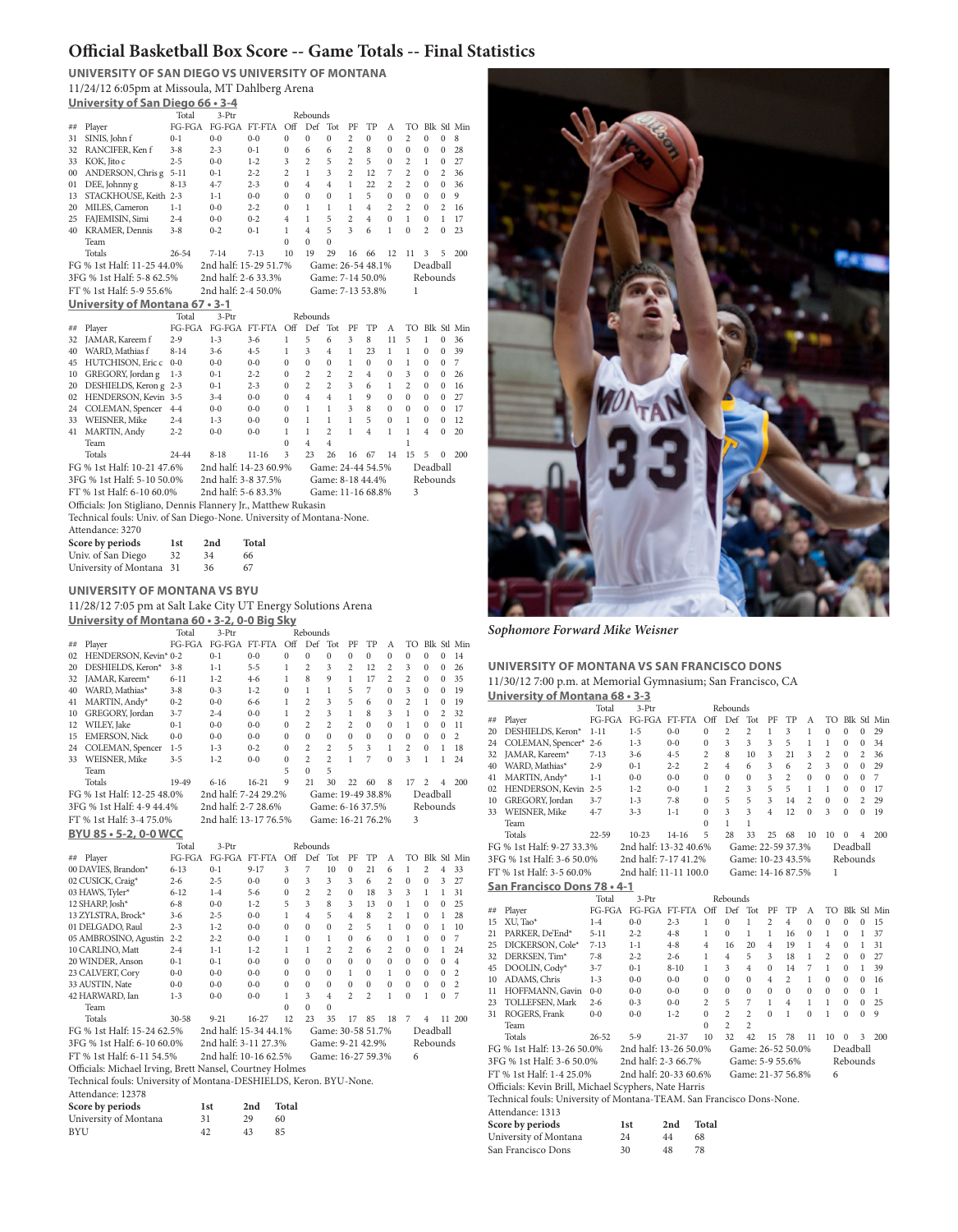# **Official Basketball Box Score -- Game Totals -- Final Statistics**

**CARROLL COLLEGE VS UNIVERSITY OF MONTANA** 12/8/12 7:00pm at Missoula, MT Dahlberg Arena **Carroll College 58 • 0-8** 3-Ptr Rebounds

|          | Player                                                                                                                   | rotar<br>FG-FGA     | J-1 U<br>FG-FGA FT-FTA |                    | Off                          | repounds<br>Def     | Tot                          | PF              | TP                         | А              |                   |                   |              | TO Blk Stl Min |
|----------|--------------------------------------------------------------------------------------------------------------------------|---------------------|------------------------|--------------------|------------------------------|---------------------|------------------------------|-----------------|----------------------------|----------------|-------------------|-------------------|--------------|----------------|
| ##<br>02 | BALL, Brett f                                                                                                            | $5 - 10$            | $1 - 1$                | $1 - 2$            | 0                            | 4                   | $\overline{4}$               | 2               | 12                         | 0              | 1                 | 2                 | 0            | 27             |
|          | 22 MIKELONIS, Dennis f 5-13                                                                                              |                     | $1 - 4$                | $3 - 3$            | 3                            | 3                   | 6                            | 2               | 14                         | 0              | 0                 | $\overline{2}$    | 0            | 31             |
|          | 03 KING, Riley g                                                                                                         | $1 - 4$             | $1 - 3$                | $0 - 0$            |                              | 0                   | 1                            | 3               | 3                          | 1              | 1                 | 1                 | 1            | 24             |
|          |                                                                                                                          |                     |                        |                    | 1                            |                     | 3                            |                 |                            | 2              |                   |                   |              | 34             |
| 21<br>51 | MCGRATH, Chris g                                                                                                         | $1 - 4$<br>$7 - 12$ | $1 - 2$<br>$3-6$       | $0 - 0$<br>$2 - 2$ | $\mathbf{1}$<br>$\mathbf{1}$ | 2<br>$\overline{7}$ | 8                            | 0<br>2          | 3<br>19                    | $\overline{4}$ | $\mathbf{1}$<br>2 | 0<br>$\mathbf{1}$ | 0<br>2       | 31             |
|          | JONES, Nick g                                                                                                            | $0 - 3$             | $0 - 0$                | $0 - 0$            | 2                            | 0                   | $\overline{2}$               | 2               | 0                          | 0              | $\mathbf{1}$      | 0                 | 0            | 10             |
|          | 01 KONE-NELSON, N.                                                                                                       |                     |                        |                    | $\mathbf{1}$                 | 1                   | $\overline{c}$               | $\overline{c}$  | 5                          |                | $\mathbf{1}$      |                   | 1            | 24             |
|          | 04 PERCIFIELD, Tyson                                                                                                     | $1 - 5$             | $1 - 4$                | $2 - 2$            |                              | 1                   |                              | 1               | $\overline{c}$             | 3              | $\mathbf{1}$      | 0                 | $\bf{0}$     | 9              |
|          | 10 HOLLIFIELD, Jake                                                                                                      | $1 - 1$             | $0-0$                  | $0 - 0$            | 0                            | $\mathbf{0}$        | $\mathbf{1}$<br>$\mathbf{0}$ | $\mathbf{0}$    |                            | 0              |                   | 0                 |              | $\overline{c}$ |
|          | 11 JOHNSTON, Everett                                                                                                     | $0 - 0$             | $0-0$                  | $0 - 0$            | $\bf{0}$                     |                     |                              |                 | $\mathbf{0}$               | $\bf{0}$       | $\bf{0}$          | 0                 | 0            |                |
|          | 12 WILLIAMS, Nick                                                                                                        | $0 - 1$             | $0-0$                  | $0 - 0$            | 0                            | $\mathbf{0}$        | $\mathbf{0}$                 | $\mathbf{0}$    | $\mathbf{0}$               | $\bf{0}$       | $\bf{0}$          | $\mathbf{0}$      | 0            | 6              |
|          | 42 DA SILVEIRA F.                                                                                                        | $0 - 1$             | $0-0$                  | $0 - 0$            | 0                            | $\mathbf{0}$        | $\mathbf{0}$                 | 0               | $\mathbf{0}$               | $\bf{0}$       | $\bf{0}$          | $\mathbf{0}$      | 0            | 2              |
|          | Team                                                                                                                     |                     |                        |                    | $\bf{0}$                     | 2                   | $\overline{2}$               |                 |                            |                | $\mathbf{1}$      |                   |              |                |
|          | Totals                                                                                                                   | $21 - 54$           | $8 - 20$               | $8-9$              | 9                            | 20                  | 29                           | 14              | 58                         | 10             | 9                 | 6                 | 4            | 200            |
|          | FG % 1st Half: 7-27 25.9%                                                                                                |                     | 2nd half: 14-27 51.9%  |                    |                              |                     |                              |                 | Game: 21-54 38.9%          |                |                   | Deadball          |              |                |
|          | 3FG % 1st Half: 3-13 23.1%                                                                                               |                     | 2nd half: 5-7 71.4%    |                    |                              |                     |                              |                 | Game: 8-20 40.0%           |                |                   | Rebounds          |              |                |
|          | FT % 1st Half: 7-7 100.0                                                                                                 |                     | 2nd half: 1-2 50.0%    |                    |                              |                     |                              | Game: 8-9 88.9% |                            |                | 1                 |                   |              |                |
|          | University of Montana 78 • 4-3                                                                                           |                     |                        |                    |                              |                     |                              |                 |                            |                |                   |                   |              |                |
|          |                                                                                                                          | Total               | 3-Ptr                  |                    |                              | Rebounds            |                              |                 |                            |                |                   |                   |              |                |
| ##       | Player                                                                                                                   | FG-FGA              | FG-FGA FT-FTA          |                    | Off                          | Def                 | Tot                          | PF              | TP                         | А              |                   |                   |              | TO Blk Stl Min |
|          | 02 HENDERSON, K. f                                                                                                       | $1 - 4$             | $0 - 0$                | $0 - 0$            | $\overline{c}$               | $\overline{4}$      | 6                            | $\mathbf{0}$    | $\overline{c}$             | 0              | $\mathbf{0}$      | $\mathbf{0}$      | $\bf{0}$     | 21             |
| 24       | COLEMAN, Spencer f 3-11                                                                                                  |                     | $0 - 1$                | $0 - 0$            | 3                            | 4                   | 7                            | 1               | 6                          | 1              | 2                 | $\,1$             | 1            | 26             |
|          | 40 WARD, Mathias f                                                                                                       | $10-17$             | $1 - 2$                | $5 - 7$            | $\overline{4}$               | $\overline{c}$      | 6                            | $\overline{c}$  | 26                         | 1              | $\bf{0}$          | $\bf{0}$          | $\mathbf{1}$ | 34             |
|          | 10 GREGORY, Jordan g                                                                                                     | $3 - 7$             | $2 - 5$                | $0 - 0$            | 0                            | 6                   | 6                            | 3               | 8                          | $\overline{c}$ | 2                 | $\bf{0}$          | $\bf{0}$     | 29             |
| 32       | JAMAR, Kareem g                                                                                                          | $5 - 10$            | $1 - 4$                | $3 - 3$            | $\mathbf{1}$                 | $\overline{4}$      | 5                            | $\mathbf{1}$    | 14                         | 7              | 0                 | 0                 | 0            | 36             |
| 00       | YOUNG, Morgan                                                                                                            | $0 - 0$             | $0 - 0$                | $0 - 0$            | 0                            | 0                   | $\bf{0}$                     | $\bf{0}$        | 0                          | 0              | 0                 | 0                 | 0            | 1              |
|          | 12 WILEY, Jake                                                                                                           | $1 - 2$             | $0 - 0$                | $0 - 0$            | 1                            | 2                   | 3                            | 1               | 2                          | 0              | $\mathbf{1}$      | 0                 | 0            | $\overline{4}$ |
|          | 15 EMERSON, Nick                                                                                                         | $0 - 1$             | $0 - 0$                | $0 - 0$            | 0                            | $\mathbf{1}$        | $\mathbf{1}$                 | 0               | 0                          | 0              | 0                 | 0                 | 0            | 1              |
|          | 20 DESHIELDS, Keron                                                                                                      | 5-6                 | $3 - 4$                | $2 - 2$            | 0                            | $\,1$               | $\mathbf{1}$                 | 2               | 15                         | 5              | 0                 | 0                 | 2            | 28             |
|          | 33 WEISNER, Mike                                                                                                         | 2-4                 | $1 - 2$                | $0 - 0$            | 0                            | 0                   | 0                            | $\bf{0}$        | 5                          | $\mathbf{1}$   | $\mathbf{1}$      | 0                 | 0            | 19             |
|          | 41 MARTIN, Andy                                                                                                          | $0 - 0$             | $0 - 0$                | $0 - 0$            | 0                            | $\mathbf{0}$        | 0                            | $\bf{0}$        | 0                          | 0              | 0                 | 0                 | 0            | 1              |
|          | Team                                                                                                                     |                     |                        |                    | 3                            | 0                   | 3                            |                 |                            |                |                   |                   |              |                |
|          | Totals                                                                                                                   | $30 - 62$           | $8 - 18$               | $10 - 12$          | 14                           | 24                  | 38                           | 10              | 78                         | 17             | 6                 | 1                 | 4            | 200            |
|          | FG % 1st Half: 15-32 46.9%                                                                                               |                     | 2nd half: 15-30 50.0%  |                    |                              |                     |                              |                 | Game: 30-62 48.4%          |                |                   | Deadball          |              |                |
|          | 3FG % 1st Half: 3-8 37.5%                                                                                                |                     | 2nd half: 5-10 50.0%   |                    |                              |                     |                              |                 | Game: 8-18 44.4%           |                |                   | Rebounds          |              |                |
|          |                                                                                                                          |                     |                        |                    |                              |                     |                              |                 |                            |                |                   |                   |              |                |
|          | FT % 1st Half: 4-4 100.0                                                                                                 |                     | 2nd half: 6-8 75.0%    |                    |                              |                     |                              |                 | Game: 10-12 83.3%          |                | $\mathbf{0}$      |                   |              |                |
|          | Officials: Wilson Holland, Ryan Holmes, Jeffrey Kent                                                                     |                     |                        |                    |                              |                     |                              |                 |                            |                |                   |                   |              |                |
|          | Technical fouls: Carroll College-None. University of Montana-None.                                                       |                     |                        |                    |                              |                     |                              |                 |                            |                |                   |                   |              |                |
|          | Attendance: 3198                                                                                                         |                     |                        |                    |                              |                     |                              |                 |                            |                |                   |                   |              |                |
|          | Score by periods                                                                                                         |                     | 1st                    | 2nd                | Total                        |                     |                              |                 |                            |                |                   |                   |              |                |
|          | Carroll College                                                                                                          |                     | 24                     | 34<br>58           |                              |                     |                              |                 |                            |                |                   |                   |              |                |
|          |                                                                                                                          |                     |                        |                    |                              |                     |                              |                 |                            |                |                   |                   |              |                |
|          |                                                                                                                          |                     | 37                     | 41                 | 78                           |                     |                              |                 |                            |                |                   |                   |              |                |
|          | University of Montana                                                                                                    |                     |                        |                    |                              |                     |                              |                 |                            |                |                   |                   |              |                |
|          |                                                                                                                          |                     |                        |                    |                              |                     |                              |                 |                            |                |                   |                   |              |                |
|          | SOUTH DAKOTA STATE VS UNIVERSITY OF MONTANA                                                                              |                     |                        |                    |                              |                     |                              |                 |                            |                |                   |                   |              |                |
|          | 12/15/12 7:00pm at Missoula, MT Dahlberg Arena                                                                           |                     |                        |                    |                              |                     |                              |                 |                            |                |                   |                   |              |                |
|          | South Dakota State 68 . 9-3                                                                                              |                     |                        |                    |                              |                     |                              |                 |                            |                |                   |                   |              |                |
|          |                                                                                                                          | Total               | 3-Ptr                  |                    |                              | Rebounds            |                              |                 |                            |                |                   |                   |              |                |
| ##       | Player                                                                                                                   |                     | FG-FGA FG-FGA FT-FTA   |                    | Off                          | Def                 | Tot                          | PF              | TP                         | А              |                   |                   |              | TO Blk Stl Min |
| 34       | FIEGEN, Tony f                                                                                                           | $5-9$               | $0 - 0$                | $3 - 3$            | 6                            | 7                   | 13                           | 0               | 13                         | 2              | 0                 | 0                 | 1            | 43             |
|          | 42 DYKSTRA, Jordan f                                                                                                     | 7-13                | $2 - 5$                | $0 - 0$            | 2                            | 8                   | 10                           | 5               | 16                         | 3              | 3                 | 0                 | 3            | 37             |
|          | 03 WOLTERS, Nate g                                                                                                       | $5 - 21$            | $2 - 5$                | $3 - 4$            | 3                            | 6                   | 9                            | 1               | 15                         | 5              | $\mathbf{1}$      | 0                 | 0            | 47             |
|          | 12 CARLSON, Brayden g 4-7                                                                                                |                     | $2 - 3$                | $0 - 0$            | 0                            | $\overline{4}$      | $\overline{4}$               | 1               | 10                         | $\mathbf{1}$   | 3                 | 0                 | 3            | 38             |
|          | 25 WHITE, Chad g                                                                                                         | $4-11$              | $1-6$                  | $0 - 0$            | $\mathbf{1}$                 | 3                   | $\overline{4}$               | 1               | 9                          | 3              | 3                 | $\mathbf{1}$      | 2            | 43             |
|          | 04 BITTLE, Jake                                                                                                          | $0 - 2$             | $0 - 1$                | $0 - 0$            | 0                            | $\mathbf{0}$        | $\mathbf{0}$                 | $\overline{c}$  | 0                          | $\mathbf{0}$   | $\mathbf{1}$      | 0                 | 0            | 10             |
|          | 05 PRINCE, Taevaunn                                                                                                      | $1-6$               | $0 - 2$                | $1 - 2$            | 1                            | 2                   | 3                            | 3               | 3                          | $\bf{0}$       | $\mathbf{1}$      | $\mathbf{0}$      | 0            | 19             |
|          | 32 HEEMSTRA, Marcus 0-0                                                                                                  |                     | $0 - 0$                | $2 - 2$            | 1                            | 2                   | 3                            | 1               | $\overline{c}$             | 1              | 1                 | $\mathbf{0}$      | 0            | 13             |
|          | Team                                                                                                                     |                     |                        |                    | 1                            | $\mathbf{0}$        | 1                            |                 |                            |                | 1                 |                   |              |                |
|          | Totals                                                                                                                   | 26-69               | $7 - 22$               | $9 - 11$           | 15                           | 32                  | 47                           | 14              | 68                         | 15             | 14                | 1                 | 9            | 250            |
|          | FG % 1st Half: 11-30 36.7%                                                                                               |                     | 2nd half: 10-25 40.0%  |                    | OT: 5-14 35.7%               |                     |                              |                 | Game: 26-69 37.7% Deadball |                |                   |                   |              |                |
|          | 3FG % 1st Half: 2-12 16.7%                                                                                               |                     | 2nd half: 3-7 42.9%    |                    | OT: 2-3 66.7%                |                     |                              |                 | Game: 7-22 31.8%           |                |                   |                   |              | Rebounds       |
|          | FT % 1st Half: 1-1 100.0                                                                                                 |                     | 2nd half: 5-6 83.3%    |                    | OT: 3-475.0%                 |                     |                              |                 | Game: 9-11 81.8%           |                |                   | 0                 |              |                |
|          | University of Montana 67 • 4-4                                                                                           |                     |                        |                    |                              |                     |                              |                 |                            |                |                   |                   |              |                |
|          |                                                                                                                          | Total               | 3-Ptr                  |                    |                              | Rebounds            |                              |                 |                            |                |                   |                   |              |                |
| ##       |                                                                                                                          |                     | FG-FGA FT-FTA          |                    | Off                          | Def                 | Tot                          | PF              | TP                         | А              |                   |                   |              | TO Blk Stl Min |
| 24       | Player                                                                                                                   | FG-FGA              | $0 - 2$                | $0 - 0$            | $\bf{0}$                     | 1                   | $\mathbf{1}$                 | 2               | 0                          | 0              | $\mathbf{1}$      | $\mathbf{1}$      | $\bf{0}$     | 15             |
| 40       | COLEMAN, Spencer f 0-2<br>WARD, Mathias f                                                                                | $7 - 10$            | $1 - 2$                | $2 - 3$            | $\bf{0}$                     | 3                   | 3                            | 2               | 17                         | 1              | 3                 | $\bf{0}$          | 2            | 44             |
|          | 45 HUTCHISON, Eric c 2-4                                                                                                 |                     | $0 - 0$                | $0 - 0$            | $\bf{0}$                     | $\overline{2}$      | 2                            | $\mathbf{1}$    | $\overline{4}$             | $\bf{0}$       | $\mathbf{1}$      | $\bf{0}$          | $\bf{0}$     | 17             |
|          | 10 GREGORY, Jordan g                                                                                                     | $1 - 4$             | $1 - 3$                | $2 - 2$            | $\bf{0}$                     | 5                   | 5                            | 2               | 5                          | $\overline{c}$ | 0                 | 0                 | $\bf{0}$     | 34             |
| 32       | JAMAR, Kareem g                                                                                                          | $5 - 14$            | $2 - 7$                | $4 - 7$            | $\mathbf{1}$                 | 5                   | 6                            | 2               | 16                         | 7              | $\overline{4}$    | $\mathbf 1$       | $\mathbf{1}$ | 43             |
|          | 02 HENDERSON, Kevin 1-2                                                                                                  |                     | $0 - 1$                | $0-0$              | $\bf{0}$                     | $\mathbf{0}$        | $\bf{0}$                     | $\mathbf{1}$    | 2                          | 1              | 0                 | $\bf{0}$          | 0            | 6              |
| 05       | CHERRY, Will                                                                                                             | $1 - 5$             | $0 - 2$                | $0 - 0$            | $\bf{0}$                     | $\overline{4}$      | $\overline{4}$               | $\bf{0}$        | 2                          | 0              | $\overline{c}$    | 0                 | 0            | 13             |
| 12       | WILEY, Jake                                                                                                              | $1 - 2$             | $0 - 0$                | $0 - 0$            | 0                            | $\mathbf{0}$        | $\bf{0}$                     | $\bf{0}$        | 2                          | 0              | 0                 | 0                 | 0            | $\overline{4}$ |
| 20       | DESHIELDS, Keron                                                                                                         | $1 - 5$             | $0 - 2$                | $0-0$              | 0                            | 3                   | 3                            | 3               | 2                          | 6              | $\overline{c}$    | 0                 | 2            | 29             |
| 33       | WEISNER, Mike                                                                                                            | $4-6$               | $4-6$                  | $1 - 2$            | 0                            | 5                   | 5                            | $\bf{0}$        | 13                         | 0              | $\mathbf{1}$      | 0                 | 2            | 30             |
| 41       | MARTIN, Andy                                                                                                             | $2 - 4$             | $0 - 0$                | $0 - 0$            | $\mathbf{1}$                 | 1                   | $\overline{c}$               | 2               | $\overline{4}$             | 0              | 0                 | 0                 | 0            | 15             |
|          | Team                                                                                                                     |                     |                        |                    | $\overline{c}$               | 1                   | 3                            |                 |                            |                |                   |                   |              |                |
|          | Totals                                                                                                                   | $25 - 58$           | $8 - 25$               | $9 - 14$           | $\overline{4}$               | 30                  | 34                           | 15              | 67                         | 17             | 14                | 2                 | 7            | 250            |
|          | FG % 1st Half: 10-26 38.5%                                                                                               |                     | 2nd half: 11-21 52.4%  |                    | OT: 4-11 36.4%               |                     |                              |                 | Game: 25-58 43.1% Deadball |                |                   |                   |              |                |
|          | 3FG % 1st Half: 1-8 12.5%                                                                                                |                     | 2nd half: 5-12 41.7%   |                    | OT: 2-5 40.0%                |                     |                              |                 | Game: 8-25 32.0%           |                |                   |                   |              | Rebounds       |
|          |                                                                                                                          |                     |                        |                    |                              |                     |                              |                 |                            |                |                   | 2                 |              |                |
|          | FT % 1st Half: 1-2 50.0%                                                                                                 |                     | 2nd half: 4-7 57.1%    |                    | OT: 4-5 80.0%                |                     |                              |                 | Game: 9-14 64.3%           |                |                   |                   |              |                |
|          | Officials: John Weeks, Mark Riggs, Michael Rapp<br>Technical fouls: South Dakota State-None. University of Montana-None. |                     |                        |                    |                              |                     |                              |                 |                            |                |                   |                   |              |                |

### **UNIVERSITY OF MONTANA VS NORTHERN ARIZONA** 12/19/12 6:35 p.m. at Walkup Skydome (Flagstaff, Ariz.)

**University of Montana 62 • 5-4, 1-0 BSC**

|    |                                                                                        | Total        | 3-Ptr                    |           |                | Rebounds       |                   |                |              |                |                |                |                |                |
|----|----------------------------------------------------------------------------------------|--------------|--------------------------|-----------|----------------|----------------|-------------------|----------------|--------------|----------------|----------------|----------------|----------------|----------------|
| ## | Player                                                                                 | $FG$ - $FGA$ | FG-FGA FT-FTA            |           | Off            | Def            | Tot               | PF             | TP           | А              |                |                |                | TO Blk Stl Min |
|    | 40 WARD, Mathias f                                                                     | $5 - 8$      | $1 - 3$                  | $1 - 2$   | 2              | 4              | 6                 | 5              | 12           | 2              | 1              | 1              | 0              | 33             |
|    | 45 HUTCHISON, Eric c                                                                   | $1 - 3$      | $0 - 0$                  | $0 - 2$   | $\mathbf{1}$   | 2              | 3                 | 1              | 2            | 0              | 0              | $\mathbf{0}$   | 0              | 15             |
| 05 | CHERRY, Will g                                                                         | $3-9$        | $2 - 4$                  | $4 - 4$   | 0              | 3              | 3                 | $\overline{4}$ | 12           | 3              | 3              | 1              | 2              | 35             |
|    |                                                                                        |              | $1 - 2$                  | $3 - 3$   | 0              | 7              | 7                 | 1              | 12           | 3              | 1              | $\overline{2}$ | 2              | 24             |
|    | 10 GREGORY, Jordan g                                                                   | 4-6          |                          |           |                |                |                   |                |              |                |                |                |                |                |
| 32 | JAMAR, Kareem g                                                                        | $4-9$        | $1 - 3$                  | $1 - 2$   | 2              | 7              | 9                 | $\mathbf{0}$   | 10           | 3              | 5              | $\mathbf{0}$   | 2              | 34             |
| 02 | HENDERSON, Kevin 1-1                                                                   |              | $0 - 0$                  | $0-0$     | $\mathbf{1}$   | $\mathbf{1}$   | 2                 | 1              | 2            | $\bf{0}$       | 1              | 0              | 0              | 8              |
| 12 | WILEY, Jake                                                                            | $0 - 0$      | $0 - 0$                  | $0 - 0$   | 0              | $\mathbf{0}$   | $\mathbf{0}$      | $\bf{0}$       | 0            | $\bf{0}$       | 1              | 0              | 0              | 1              |
|    | 20 DESHIELDS, Keron                                                                    | $5 - 12$     | $2 - 5$                  | $0 - 0$   | 0              | 4              | 4                 | 1              | 12           | $\bf{0}$       | $\mathbf{0}$   | 0              | 2              | 18             |
|    | 24 COLEMAN, Spencer                                                                    | $0 - 2$      | $0 - 1$                  | $0 - 0$   | 0              | $\overline{c}$ | $\overline{c}$    | $\overline{c}$ | $\mathbf{0}$ | 0              | 0              | 0              | 0              | 5              |
|    | 33 WEISNER, Mike                                                                       | $0 - 2$      | $0 - 2$                  | $0 - 0$   | 0              | 0              | $\mathbf{0}$      | 3              | 0            | $\overline{c}$ | 1              | $\bf{0}$       | 0              | 24             |
|    | 41 MARTIN, Andy                                                                        | $0 - 0$      | $0 - 0$                  | $0 - 0$   | 0              | $\mathbf{1}$   | $\mathbf{1}$      | $\bf{0}$       | 0            | $\mathbf{0}$   | $\mathbf{1}$   | 0              | 0              | 3              |
|    |                                                                                        |              |                          |           | 0              | 1              | $\,1$             |                |              |                |                |                |                |                |
|    | Team                                                                                   |              |                          |           |                |                |                   |                |              |                |                |                |                |                |
|    | Totals                                                                                 | $23 - 52$    | $7 - 20$                 | $9 - 13$  | 6              | 32             | 38                | 18             | 62           | 13             | 14             | $\overline{4}$ | 8              | 200            |
|    | FG % 1st Half: 10-23 43.5%                                                             |              | 2nd half: 13-29 44.8%    |           |                |                | Game: 23-52 44.2% |                |              |                |                | Deadball       |                |                |
|    | 3FG % 1st Half: 5-11 45.5%                                                             |              | 2nd half: 2-9 22.2%      |           |                |                | Game: 7-20 35.0%  |                |              |                |                | Rebounds       |                |                |
|    | FT % 1st Half: 4-7 57.1%                                                               |              | 2nd half: 5-6 83.3%      |           |                |                | Game: 9-13 69.2%  |                |              |                | 1              |                |                |                |
|    |                                                                                        |              |                          |           |                |                |                   |                |              |                |                |                |                |                |
|    | Northern Arizona 56 • 4-6, 1-1 BSC                                                     |              |                          |           |                |                |                   |                |              |                |                |                |                |                |
|    |                                                                                        | Total        | 3-Ptr                    |           |                | Rebounds       |                   |                |              |                |                |                |                |                |
| ## | Player                                                                                 | FG-FGA       | FG-FGA FT-FTA Off        |           |                | Def            | Tot               | PF             | TP           | Α              |                |                |                | TO Blk Stl Min |
| 20 | BEWERNICK, G. f                                                                        | $2 - 7$      | $0 - 0$                  | $1 - 3$   | $\mathbf{1}$   | 3              | $\overline{4}$    | 2              | 5            | 0              | 2              | 0              | 1              | 24             |
| 33 | JACOBSEN, Max f                                                                        | $2 - 3$      | $0 - 0$                  | $4 - 4$   | $\mathbf{1}$   | 6              | 7                 | 1              | 8            | 2              | 1              | 0              | 1              | 27             |
| 11 | ROGERS, Gabe g                                                                         | $5 - 13$     | $5 - 11$                 | $1 - 2$   | 0              | $\mathbf{1}$   | $\mathbf{1}$      | 1              | 16           | 3              | $\overline{c}$ | 0              | 1              | 37             |
| 12 | RUSSELL, DeWayne g 3-14                                                                |              | $1 - 4$                  | $5 - 7$   | 0              | 0              | 0                 | 3              | 12           | 4              | 5              | 0              | 1              | 28             |
|    |                                                                                        |              |                          |           |                |                |                   |                |              |                |                |                |                |                |
| 21 | SALDIVAR, Stallon g 2-7                                                                |              | $0 - 2$                  | $0 - 0$   | 1              | 7              | 8                 | 3              | 4            | 5              | 3              | 0              | 1              | 37             |
|    | 02 DUNN, Michael                                                                       | $2 - 4$      | $0 - 1$                  | $1 - 1$   | 0              | $\mathbf{1}$   | $\mathbf{1}$      | 2              | 5            | 0              | $\overline{c}$ | 0              | 1              | 18             |
|    | 34 MARTIN, Jordyn                                                                      | $0 - 0$      | $0 - 0$                  | $0 - 0$   | 0              | 4              | $\overline{4}$    | 2              | 0            | 0              | 0              | 0              | 0              | 17             |
|    | 42 EKANEM, Ephraim                                                                     | $3-6$        | $0 - 0$                  | $0 - 0$   | 0              | 3              | 3                 | $\mathbf{0}$   | 6            | $\bf{0}$       | $\bf{0}$       | $\mathbf{1}$   | 1              | 12             |
|    | Team                                                                                   |              |                          |           | 5              | 1              | 6                 |                |              |                |                |                |                |                |
|    | Totals                                                                                 | 19-54        | $6 - 18$                 | $12 - 17$ | 8              | 26             | 34                | 14             | 56           | 14             | 15             | 1              | 7              | 200            |
|    |                                                                                        |              |                          |           |                |                |                   |                |              |                |                |                |                |                |
|    | FG % 1st Half: 13-28 46.4%                                                             |              | 2nd half: 6-26 23.1%     |           |                |                | Game: 19-54 35.2% |                |              |                |                | Deadball       |                |                |
|    | 3FG % 1st Half: 4-8 50.0%                                                              |              | 2nd half: 2-10 20.0%     |           |                |                | Game: 6-18 33.3%  |                |              |                |                | Rebounds       |                |                |
|    | FT % 1st Half: 3-5 60.0%                                                               |              | 2nd half: 9-12 75.0%     |           |                |                | Game: 12-17 70.6% |                |              |                | 0              |                |                |                |
|    |                                                                                        |              |                          |           |                |                |                   |                |              |                |                |                |                |                |
|    | Officials: Brett Nansel, Chris Rastatter, Jason Horsley                                |              |                          |           |                |                |                   |                |              |                |                |                |                |                |
|    | Technical fouls: University of Montana-None. Northern Arizona-None.                    |              |                          |           |                |                |                   |                |              |                |                |                |                |                |
|    | Attendance: 664                                                                        |              |                          |           |                |                |                   |                |              |                |                |                |                |                |
|    |                                                                                        |              |                          |           |                |                |                   |                |              |                |                |                |                |                |
|    | Score by periods                                                                       |              | 1st                      | 2nd       | Total          |                |                   |                |              |                |                |                |                |                |
|    | University of Montana                                                                  |              | 29                       | 33        | 62             |                |                   |                |              |                |                |                |                |                |
|    | Northern Arizona                                                                       |              | 33                       | 23        | 56             |                |                   |                |              |                |                |                |                |                |
|    |                                                                                        |              |                          |           |                |                |                   |                |              |                |                |                |                |                |
|    |                                                                                        |              |                          |           |                |                |                   |                |              |                |                |                |                |                |
|    |                                                                                        |              |                          |           |                |                |                   |                |              |                |                |                |                |                |
|    | UNIVERSITY OF MONTANA VS SACRAMENTO STATE                                              |              |                          |           |                |                |                   |                |              |                |                |                |                |                |
|    | $12/21/12$ 7:05 p.m. at The Nest -- Sacramento, Calif.                                 |              |                          |           |                |                |                   |                |              |                |                |                |                |                |
|    |                                                                                        |              |                          |           |                |                |                   |                |              |                |                |                |                |                |
|    | University of Montana $61 \cdot 6 - 4$ , 2-0 Big Sky                                   |              |                          |           |                |                |                   |                |              |                |                |                |                |                |
|    |                                                                                        | Total        | 3-Ptr                    |           |                | Rebounds       |                   |                |              |                |                |                |                |                |
| ## | Player                                                                                 |              | FG-FGA FG-FGA FT-FTA Off |           |                | Def            | Tot               | PF             | TP           | А              |                |                |                | TO Blk Stl Min |
|    | 32 JAMAR, Kareem f                                                                     | $3 - 6$      | $1 - 4$                  | $4-6$     | $\bf{0}$       | 3              | 3                 | 3              | 11           | 1              | 3              | 3              | 1              | 34             |
|    | 40 WARD, Mathias f                                                                     | $5 - 7$      | $0 - 1$                  | $6 - 6$   | 0              | 5              | 5                 | 1              | 16           | 1              | 2              | 0              | 0              | 36             |
|    |                                                                                        |              | $0 - 0$                  | $0 - 0$   | $\mathbf{1}$   | $\overline{4}$ | 5                 | 2              | 8            | $\bf{0}$       | 2              | 2              | 0              | 24             |
|    | 45 HUTCHISON, Eric c 4-7                                                               |              |                          |           |                |                |                   |                |              |                |                |                |                |                |
|    | 05 CHERRY, Will g                                                                      | $4 - 8$      | $1 - 2$                  | $1 - 3$   | $\bf{0}$       | 3              | 3                 | $\mathbf{0}$   | 10           | 5              | 3              | 0              | $\overline{4}$ | 39             |
|    | 10 GREGORY, Jordan g                                                                   | $2 - 6$      | $1 - 5$                  | $4 - 4$   | $\bf{0}$       | $\overline{c}$ | 2                 | 1              | 9            | $\overline{4}$ | 1              | 0              | 2              | 32             |
|    | 02 HENDERSON, Kevin 0-2                                                                |              | $0 - 1$                  | $0-0$     | 0              | 0              | 0                 | $\overline{c}$ | 0            | 0              | $\mathbf{1}$   | 0              | 1              | 6              |
|    | 24 COLEMAN, Spencer                                                                    | $1 - 1$      | $1 - 1$                  | $0 - 0$   | 0              | 1              | 1                 | $\mathbf{0}$   | 3            | $\bf{0}$       | $\bf{0}$       | 0              | 0              | 9              |
|    | 33 WEISNER, Mike                                                                       | $1 - 4$      | $1-2$                    | $0 - 0$   | 1              | 2              | 3                 | 3              | 3            | $\mathbf{0}$   | $\mathbf{0}$   | $\mathbf{0}$   | 0              | 14             |
|    |                                                                                        |              |                          | $1 - 2$   | $\mathbf{1}$   | 0              | $\mathbf{1}$      | $\bf{0}$       | 1            | $\mathbf{0}$   | 0              | $\overline{2}$ | 0              | 6              |
|    | 41 MARTIN, Andy                                                                        | $0 - 1$      | $0-0$                    |           |                |                |                   |                |              |                |                |                |                |                |
|    | Team                                                                                   |              |                          |           | 0              | $\mathbf{1}$   | 1                 |                |              |                |                |                |                |                |
|    | Totals                                                                                 | $20 - 42$    | $5 - 16$                 | $16-21$   | 3              | 21             | 24                | 12             | 61           | 11             | 12             | 7              | 8              | 200            |
|    | FG % 1st Half: 10-25 40.0%                                                             |              | 2nd half: 10-17 58.8%    |           |                |                | Game: 20-42 47.6% |                |              |                |                | Deadball       |                |                |
|    | 3FG % 1st Half: 2-9 22.2%                                                              |              | 2nd half: 3-7 42.9%      |           |                |                | Game: 5-16 31.3%  |                |              |                |                | Rebounds       |                |                |
|    |                                                                                        |              |                          |           |                |                | Game: 16-21 76.2% |                |              |                | 2              |                |                |                |
|    | FT % 1st Half: 3-4 75.0%                                                               |              | 2nd half: 13-17 76.5%    |           |                |                |                   |                |              |                |                |                |                |                |
|    | Sacramento State 60 · 6-4, 1-1 Big Sky                                                 |              |                          |           |                |                |                   |                |              |                |                |                |                |                |
|    |                                                                                        | Total        | 3-Ptr                    |           |                | Rebounds       |                   |                |              |                |                |                |                |                |
| ## | Player                                                                                 |              | FG-FGA FG-FGA FT-FTA     |           | Off            | Def            | Tot               | PF             | TP           | А              |                |                |                | TO Blk Stl Min |
|    |                                                                                        |              |                          |           | $\mathbf{1}$   |                |                   |                |              |                |                |                |                |                |
|    | 03 EBERHARD, Joe f                                                                     | $1 - 1$      | $0 - 0$                  | $0 - 0$   |                | 1              | 2                 | 2              | 2            | 2              | 1              | 0              | 0              | 36             |
|    | 32 DICKSON, John f                                                                     | $6 - 17$     | $1 - 5$                  | $2 - 2$   | 5              | 2              | 7                 | 2              | 15           | 2              | 0              | 0              | 0              | 34             |
|    | 41 VETETO, Konner c                                                                    | $3-9$        | $0 - 0$                  | $4-6$     | $\overline{4}$ | 6              | 10                | 1              | 10           | 1              | 1              | $\mathbf{1}$   | 0              | 29             |
|    | 05 GARRITY, Dylan g                                                                    | $4 - 12$     | $2 - 5$                  | $2 - 2$   | 0              | 4              | 4                 | 2              | 12           | 4              | 5              | 0              | 2              | 36             |
|    | 10 McKINNEY, Mikh g                                                                    | $5 - 10$     | $1 - 3$                  | $3 - 4$   | 0              | 2              | 2                 | 5              | 14           | 4              | 3              | 0              | 2              | 33             |
|    | 02 DEMPS, Cody                                                                         | $1 - 2$      | $1 - 1$                  | $0-0$     | 0              | $\mathbf{1}$   | $\mathbf{1}$      | 3              | 3            | 1              | $\mathbf{1}$   | 0              | 0              | 14             |
|    |                                                                                        |              |                          |           |                |                |                   |                |              |                |                |                |                |                |
|    | 04 QUIGLEY, Joey                                                                       | $1 - 3$      | $0 - 1$                  | $2 - 2$   | $\mathbf{1}$   | 4              | 5                 | 1              | 4            | 0              | 0              | 1              | 0              | 13             |
| 11 | DEMALLEVILLE, J.                                                                       | $0 - 0$      | $0 - 0$                  | $0 - 0$   | 0              | 0              | 0                 | 1              | 0            | 0              | 1              | 0              | 0              | 5              |
|    | Team                                                                                   |              |                          |           | 2              | 2              | 4                 |                |              |                |                |                |                |                |
|    | Totals                                                                                 | 21-54        | $5 - 15$                 | 13-16     | 13             | 22             | 35                | 17             | 60           | 14             | 12             | $\overline{2}$ | $\overline{4}$ | 200            |
|    |                                                                                        |              |                          |           |                |                |                   |                |              |                |                |                |                |                |
|    | FG % 1st Half: 6-24 25.0%                                                              |              | 2nd half: 15-30 50.0%    |           |                |                | Game: 21-54 38.9% |                |              |                |                | Deadball       |                |                |
|    | 3FG % 1st Half: 1-7 14.3%                                                              |              | 2nd half: 4-8 50.0%      |           |                |                | Game: 5-15 33.3%  |                |              |                |                | Rebounds       |                |                |
|    | FT % 1st Half: 7-8 87.5%                                                               |              | 2nd half: 6-8 75.0%      |           |                |                | Game: 13-16 81.3% |                |              |                | 2              |                |                |                |
|    |                                                                                        |              |                          |           |                |                |                   |                |              |                |                |                |                |                |
|    | Officials: Scott Brown, Dennis Flannery Jr., Michael Cheatham                          |              |                          |           |                |                |                   |                |              |                |                |                |                |                |
|    | Technical fouls: University of Montana-None. Sacramento State-None.<br>Attendance: 612 |              |                          |           |                |                |                   |                |              |                |                |                |                |                |

| Score by periods      | 1st | 2nd | Total |
|-----------------------|-----|-----|-------|
| University of Montana | 25  | 36  | 61    |
| Sacramento State      | 20  | 40  | 60    |

| Attendance: 3408 |  |  |  |
|------------------|--|--|--|
| Score by periods |  |  |  |

| Score by periods      | 1st | 2nd | OТ | OT <sub>2</sub> | Total |
|-----------------------|-----|-----|----|-----------------|-------|
| South Dakota State    | 25  | 28  |    |                 | 68    |
| University of Montana | 22  |     |    |                 | 67    |